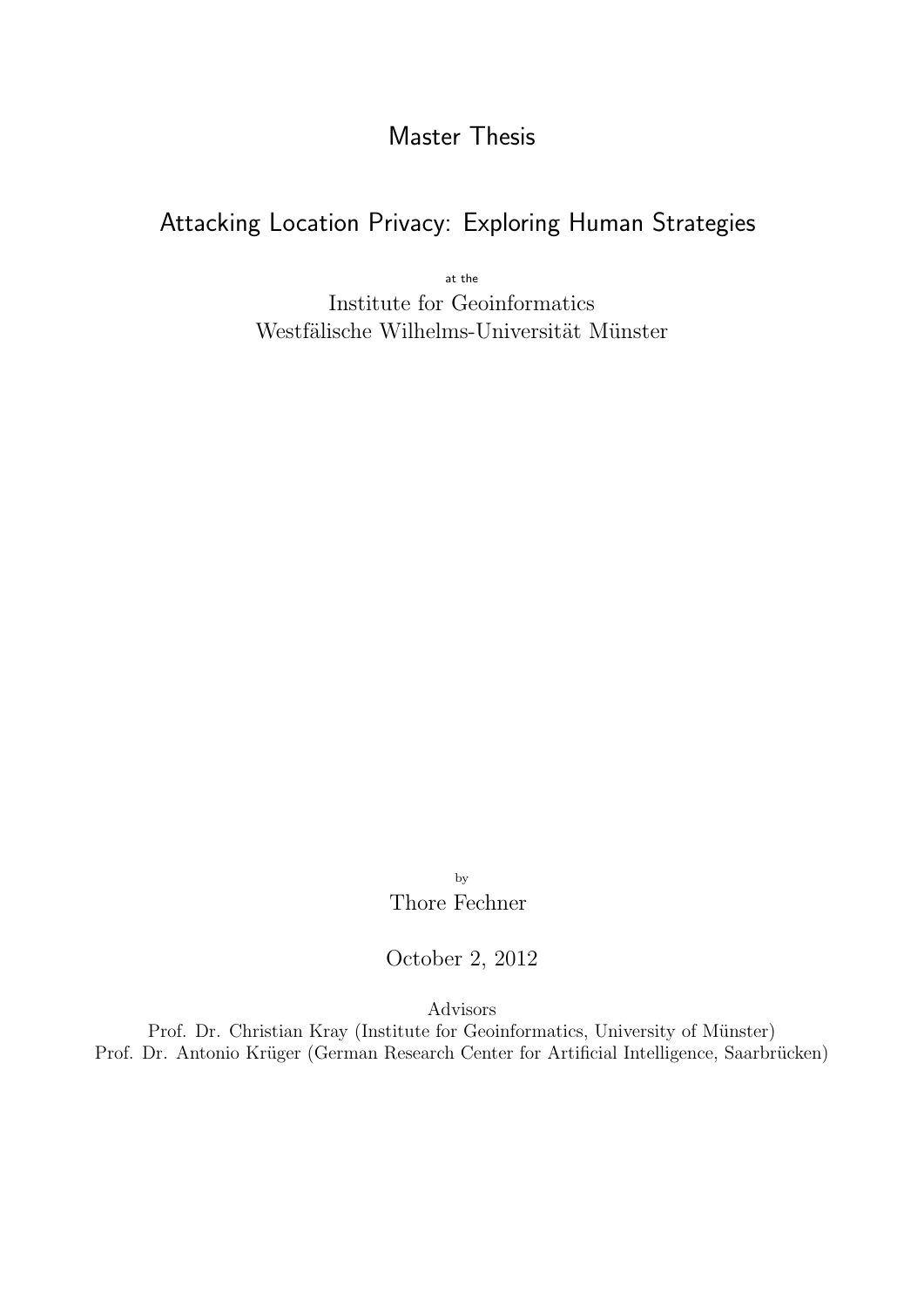# Erklärung der Selbstständigkeit

Hiermit versichere ich, die vorliegende Arbeit selbstständig verfasst und keine anderen als die angegebenen Quellen und Hilfsmittel benutzt sowie die Zitate deutlich kenntlich gemacht zu haben.

Münster, den 2. Oktober 2012 Thore Fechner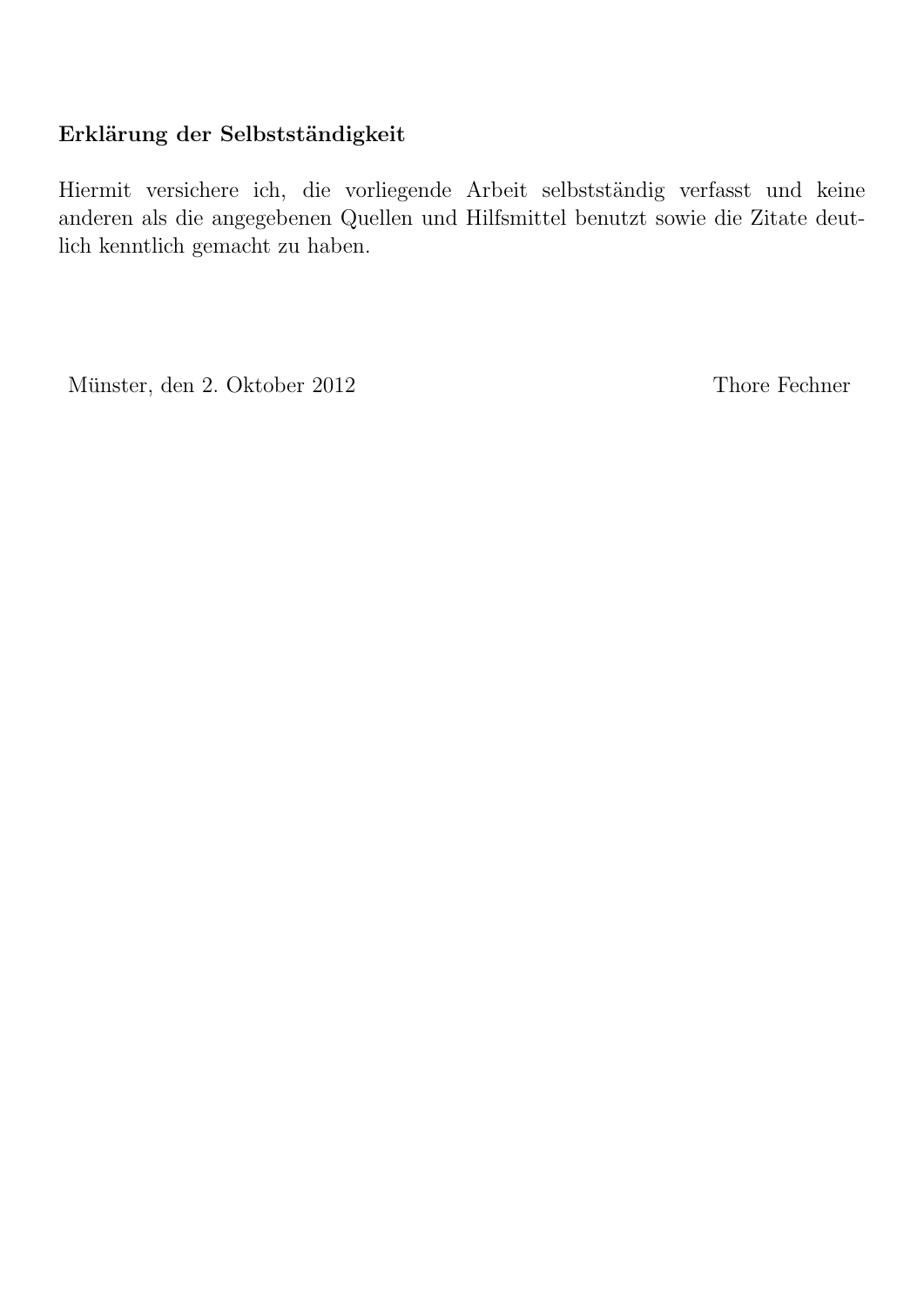No one shall be subjected to arbitrary interference with his privacy, family, home or correspondence, nor to attacks upon his honour and reputation. Everyone has the right to the protection of the law against such interference or attacks.

> Article 12 The Universal Declaration of Human Rights of the United Nations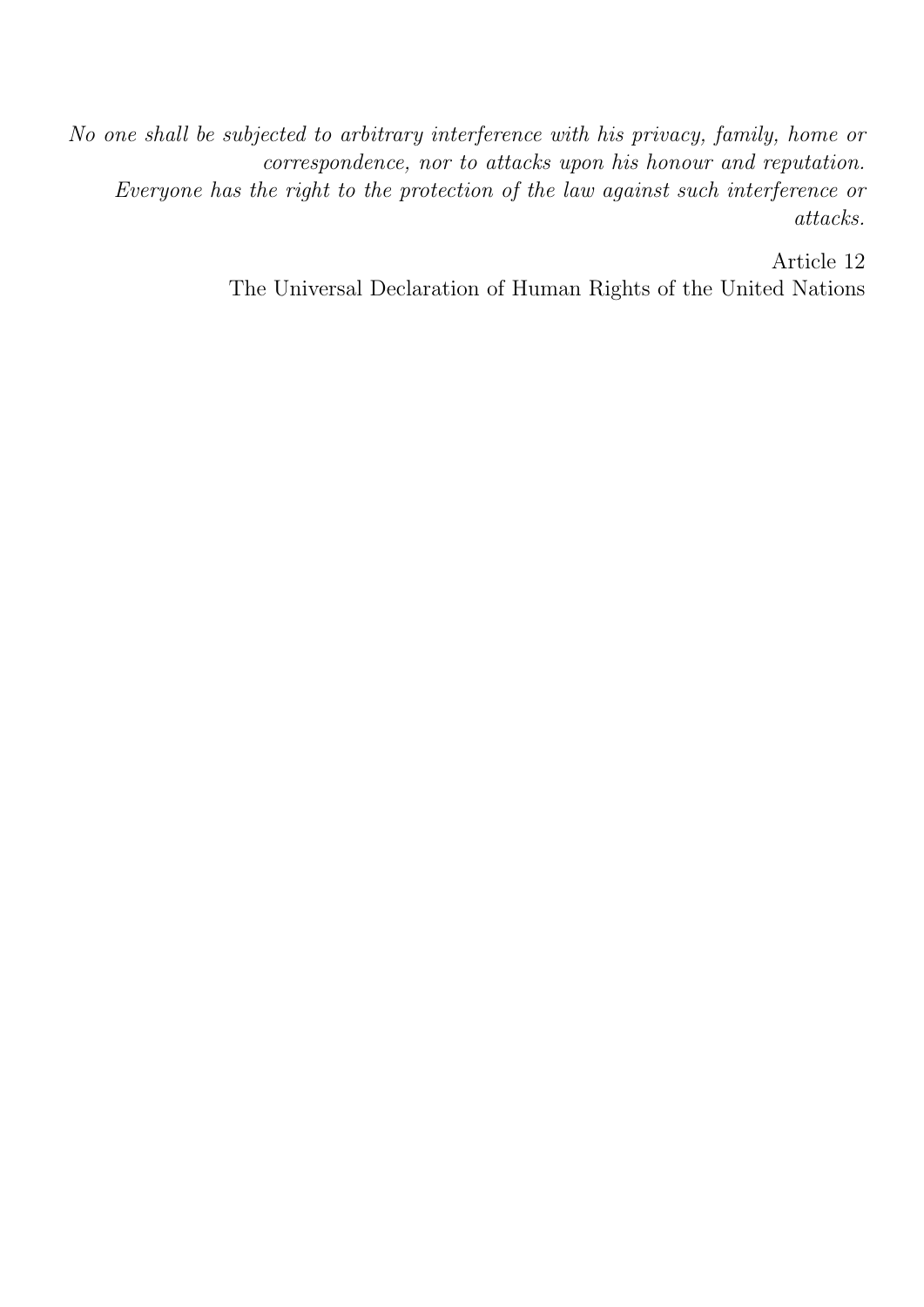## Attacking Location Privacy: Exploring Human Strategies

Thore Fechner

Institute for Geoinformatics University of Münster

#### Abstract

The proliferation of location-based services in recent years has highlighted the need to consider location privacy. This has led to the development of methods enhancing location privacy, and to the investigation of reasons for sharing location information. While computational attacks on location privacy and their prevention have attracted a lot of research, attacks based on human strategies and tactics have generally been considered implicitly. This work addresses this knowledge gap by reporting on a user study which was conducted in the context of a location-based game. Participants had to identify other players over the course of several weeks. The results show that human strategies for deanonymization and re-identification can be highly successful and thus pose a threat to location privacy comparable to computational attacks. By incorporating real-world knowledge that is not easily available in automated attacks, human players were able to efficiently re-identify other people in the game.

Keywords: re-identification, deanonymization, location privacy.

## 1. Introduction

Location-based services (LBS) as a part of Ubiquitous Computing (ubicomp) have attracted a lot of attention from research, industry and the public in recent years. Applications or services such as navigation support, personalized search query results or micro blogging services incorporate the users' current location to enhance their usefulness. With the communication of location information to such services potential adversaries could establish profiles about daily routines and habits. The increasing tight integration of LBS in online social networks (OSNs) leads to even more privacy risks as private social information becomes accessible as well.

This trend towards ubicomp was already predicted by Weiser [1] in 1991. He also stated that privacy is one of the key aspects due to the intertwining nature of ubicomp and our social lives. Privacy definitions and discussion have been around for a long time. Well known is Warren and Brandeis [2] definition from 1890: "The right to be let alone." In 1967 Westin [3] describes privacy as the "claim of individuals, groups or institutions to determine for themselves when, how, and to what extent information about them is communicated to others." There are a lot more definitions of what privacy is and it is hard to settle upon just one definition since privacy needs evolve with our society or need to be adapted.

One of the more recent major privacy breaches demonstrates why. It affected over 77 million people all over the world as Sony's databases from its Online Entertainment PC games network and PlayStation network were hacked. Stolen data included credit or debit card numbers, names,

birth dates and phone numbers amongst other information [4]. Most people would not feel comfortable if information about their home, phone numbers or financial status were public. While this incident is not directly ubicomp related it depicts the potential magnitude of such breaches. In a society where people have to register or authenticate their identity almost everywhere such breaches of confidentiality pose a threat; privacy is deemed a fundamental human right per Article 12 of the Universal Declaration of Human Rights of the United Nations [5].

A prominent example within Germany was the collection of 54.782 individual datasets consisting of name, address and birthdays of mobile owners as well as their movement trajectories. The collection of this data was conducted by the police and sanctioned by the court to help resolve crimes and identify persons of criminal organizations during an antifascism protest in Dresden in February 2011. The majority of the collected datasets was not related to people attending the protests but instead happened to live or work within the vicinity of the protest. Until now it is not planed to delete the data or movement trajectories of the non-related persons [6] although the Federal Data Protection Act of Germany formulates a principle of data avoidance and data economy in §3a [7].

Even if data is anonymized, pseudonymized, or only sparsely collected, research has shown that it is often possible to re-identify large quantities if only partial facts are known [8]. Collected location information needs even more careful handling.

As has been stated in the literature by Langheinrich [9], "location information is typically associated with a particular place, which in turn often implies an activity or a spe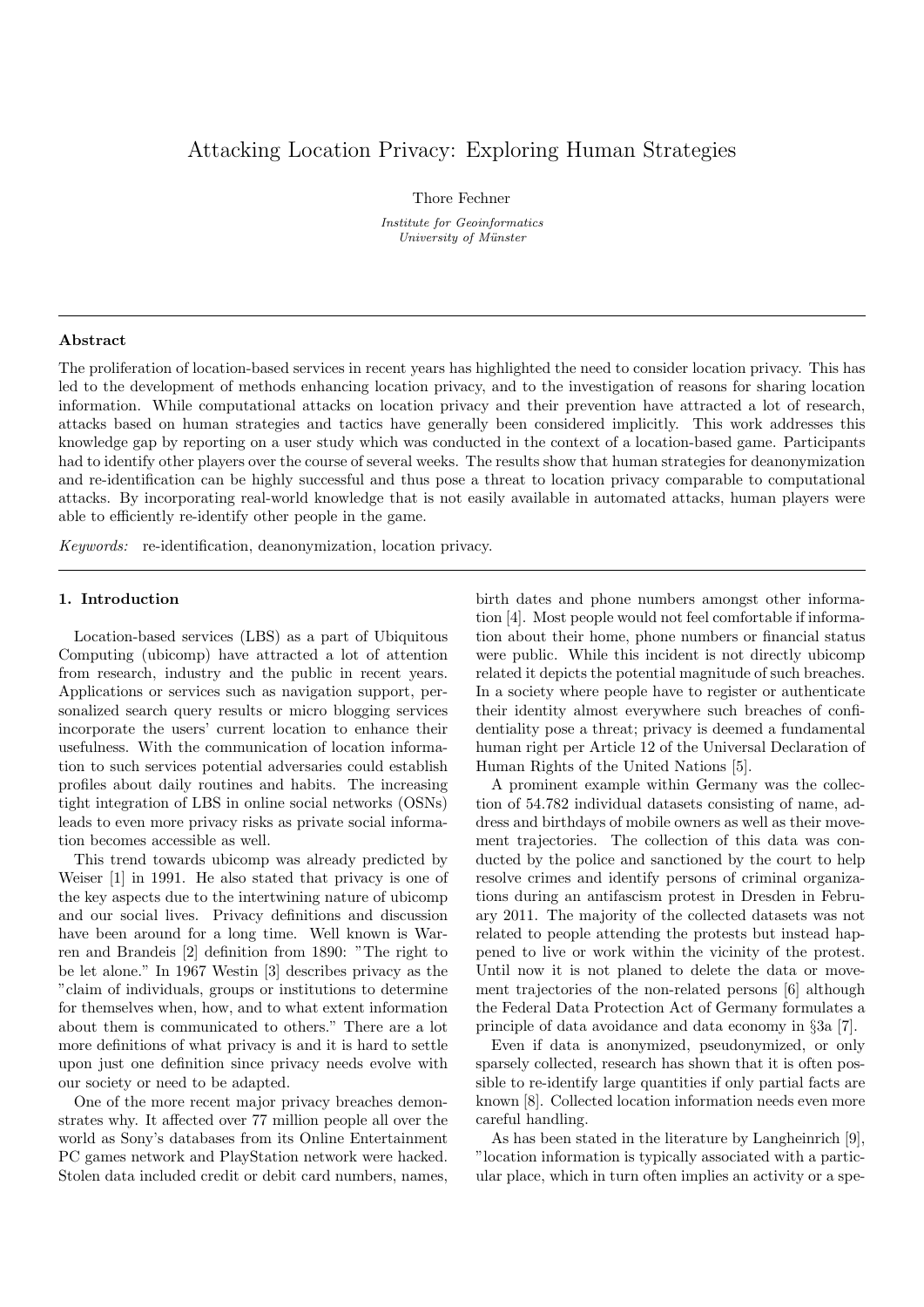cific personal interest." Duckham and Kulik [10] even state that: "Our precise location information uniquely identifies us, more so than our names or even our genetic profile."

This unique nature of location information, together with the depicted incidents demonstrates the need to continue investigation on privacy in general and the role of location information in particular.

So far, research in location privacy has mainly focused on topics such as storing and processing sensitive data in a privacy preserving way, user preferences for location privacy, motivations for location sharing, and computational inference attacks [11]. Human attacks on location data are often considered implicitly  $-$  it is thus unclear what strategies and tactics people employ for successful reidentification or deanonymization. In order to understand the threat posed by human attacks and to develop effective countermeasures, further research is needed. In practice, location data is often directly exposed to the users of OSNs or location sharing applications (LSAs). While it is unlikely that the average user will employ sophisticated computational attacks, "naive" or manual attacks do not require thorough technical knowledge.

This thesis focuses on how humans deanonymize unobfuscated but selectively shared location data. For this purpose a location-based game mimicking common LSAs has been developed, encouraging location sharing, tasking players with with deanonymizing other players.

It was found that combining third party knowledge sources, common sense and people's ability to reason about spatial data can be a highly effective means of re-identification and deanonymization. Post-hoc semistructured interviews were used to identify strategies employed by users while sharing their own locations and about their investigations on locations shared by other players. Players used three basic patterns for deanonymization depending on their social relation to the investigated player: categorization, data harvesting and exclusion. Besides, the sharing behavior was consistent among most of the players, who avoided sharing certain locations deeming them to be more revealing than others.

The remainder of this thesis is structured as follows: Section 2 discusses how this work relates to previous work in privacy research, ubiquitous computing and especially location privacy. Then the used approach is introduced, describing the developed game, its mechanics and incentives as well as giving a brief sketch of how it was implemented (Section 3). Playing this game was part of the conducted user study to find out how humans perform inference attacks on shared locations. The different phases of the study, how they were run and in which way the results were obtained are explained in Section 4. Section 5 reports on the findings of the study touching upon sharing behavior and strategies, with a detailed look upon the used re-identification strategies by the players. The novel gaming approach, study and results are discussed in Section 6, while the thesis concludes with a brief outlook on future work and a summary of key contributions (Section 7).

## 2. Related Work

In order to provide a clear overview over work already conducted and related to this thesis this section is organized into four sub-sections. The first one covers attacks on location privacy – algorithms and methods breaching location privacy by exploiting its geometrical nature computationally. Work discussed in sub-section 2.2 tries to prevent such breaches, mostly by using statistics. Studies and social aspects are subsumed in sub-section 2.3 focusing on reasons for sharing locations, user preferences for location sharing and the value of location information. The final sub-section covers research on gamification and crowd-sourcing, important factors for game design.

## 2.1. Attacks on Location Privacy

By incorporating location information obtained from a Global Navigation Satellite System (GNSS), the Global System for Mobile Communication (GSM) or Wireless-Local Area Networks through Fingerprinting (WLAN-Fingerprinting) modern smart-phones have a plethora of possibilities to enhance their services with location information [12]. While there are a lot more ways and systems available to retrieve location information in- and outdoors those are certainly the most popular technologies. Usually the user does not even know which techniques are used when e.g. the local weather forecast is requested, navigation assistance is given or a geo-tagged picture is uploaded to the web. As soon as communication with such a service is established location information is transmitted to a server infrastructure which might be compromised.

If the transmitted locations were to be recorded or are known due to other reasons, so-called inference attacks can be performed. Krumm [13] carried out such an attack upon 172 pseudonymed GPS-tracks from navigation systems of two weeks length. Simplistic algorithms and assumptions were used: The last destination of the day is a likely candidate to be the subjects home. Also a weighted median based upon dwelling times indicates a subject home location with the assumption that subject's spend most of their time there. Using reverse geocoding and a corresponding reverse white page lookup he identified 13% of the subjects home addresses correctly and 5% of their names.

In a similar experiment Hoh et al. [14] were able to create an algorithm able to find home locations in a subset of 239 GPS tracks of drivers. They identified 65 plausible homes in the traces by manual inspection (actual home locations were unknown due to privacy reasons) and applied a k-means clustering algorithm to identify frequently visited places. The algorithm was able to locate about 85% of the homes, albeit also returning a large number of false positives. Nonetheless the authors conclude that this technique can be effective for automated prefiltering, followed by manual inspection to remove false positives. Another study by Gruteser and Hoh [15] demonstrates that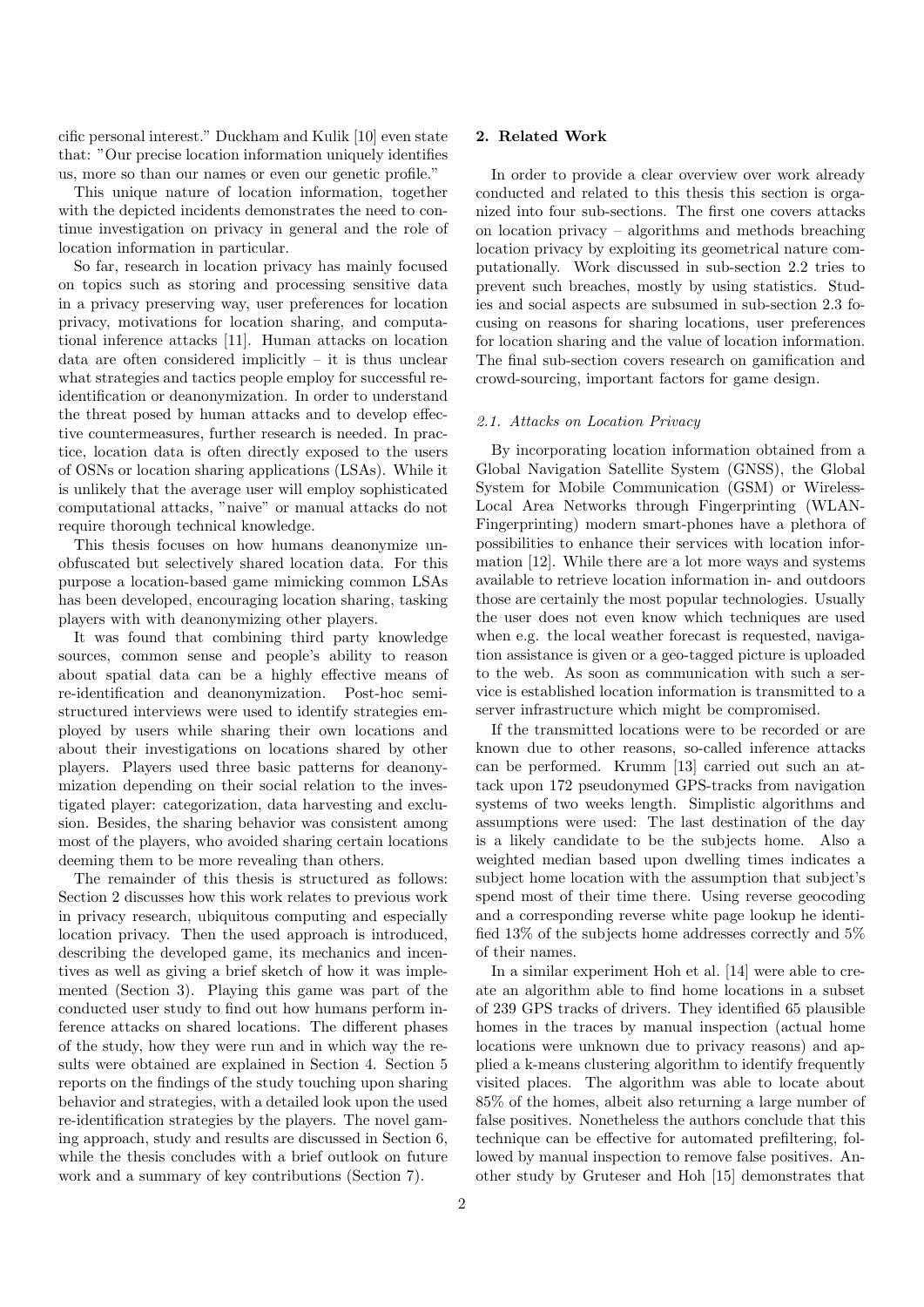datasets with no consistent pseudonyms are subject to inference attacks as well. This was shown with three day long GPS-tracks from university students and a multiple target tracking algorithm based upon a Kalman filter.

Not only GPS tracks are potential subjects to inference attacks. Golle and Partridge [16] used U.S. Census data to establish that the threat of re-identification is substantially greater if home and work locations are both known, even if the location information is intentionally degraded e.g. to Census blocks, tracts or county level.

The above mentioned techniques do not rely upon complex computations. They employ assumptions based upon common sense which anyone could make. Curiously no research seems to be available investigating upon human strategies for re-identification. Although the computational approaches are all inspired by them considering them implicitly. Humans are likely to perform successful inference attacks with similar or even better results but on a different scale in terms of data amount and time. Hoh et al. [14] even state that manual inspection is used to identify and remove false positives from their results.

A set of attributes uniquely identifying a record owner within a database, is called a quasi-identifier as defined by Dalenius [17]. Each attribute alone is not sufficient for a identification, but in combination they allow the linking to third party information to obtain the subject's identity. Using census data from 1990 Sweeney [18] demonstrated that zip code, date of birth and sex can be used to identify 87% of the U.S. population. Golle [19] revisited this study using census data from 2000 and was able to identify 63% of the U.S. population.

Bettini et al. [20] adapted the definition of quasiidentifiers for location privacy. According to them a Location-Based Quasi-Identifier (LBQID) is a "spatiotemporal pattern specified by a sequence of spatiotemporal constraints each one defining an area and time span, and by a recurrence formula." Meaning that a sequence of locations potentially used in combination with other information sources can identify a person. As demonstrated by the computational inference attacks above this is quite possible.

## 2.2. Methods & Techniques Protecting Location Privacy

Inference attacks on location privacy rely mostly upon exploiting the geometrical nature of the location. Methods protecting location information often use the concept of k-anonymity introduced by Sweeney [18] or obfuscate the information by degrading its quality, a technique introduced by Duckham and Kulik [21].

Obfuscation for location information can be achieved by adding gaussian noise, discretization of points onto a grid or dropping samples. Krumm [13] investigated how much obfuscation is needed to counter re-identification. He found that the degradation amount has to be quite high. Even when he added Gaussian Noise with a standard deviation of one kilometer he was able to identify

some home locations in GPS tracks. Similar high values were found for discretization. If a continuous tracking system is used, the needed sampling frequencies should be considered carefully. Reducing samplings seems to have a direct effect on successful re-identification as well [14].

Sweeney [18] defined k-anonymity as achieved, if each released record has at least  $(k-1)$  other records in the release whose values are indistinctive over those fields that appear in external data. This involves generalization of values or suppressing them entirely. Gruteser and Grunwald [22] adapted this concept for location privacy and it is sometimes referred to as "spatial cloaking". A reported location is k-anonym, if it is uncertain enough to be in a set of  $k-1$  other locations. This is achieved by adapting the temporal and spatial resolution of location information, so that one location can be linked to multiple users.

Another method of protecting location privacy is to avoid the usage of long-term pseudonyms. Frequent pseudonym changes have been proposed by Beresford and Stajano [23] in a concept called "mix zone". Users of LBS receive unused new pseudonyms in "mix zones" where multiple users traverse but do not use a LBS (no location information is transmitted). Areas where LBS are used are called "application zones". With this approach pseudonyms cannot be distinguished by a potential attacker since users emerge from the mix zone and they could be anyone being in the mix zone at the same time.

While all methods mentioned here help to sustain location privacy they are not required by law. Simple pseudonymity is often sufficient [24, 7]. Most of the performed inference attacks used pseudonymized data. To ensure comparability of the results, this approach was used as well. Research in the area of protecting or attacking location privacy has been vivid in the last couple of years. For a more in-depth review Krumm [11] published a survey paper on the topic of computational location privacy.

## 2.3. Studies & Social Aspects on Location Privacy

Privacy is a controversially discussed topic with many different views, opinions and understandings. Scenarios where new technologies such as Radio Frequency Identification (RFID) are invading our privacy have been depicted and discussed [25], arguments like "I've got nothing to hide" have been examined [26] and the gap between privacy research, privacy law and legal scholars addressed [24]. Despite the continuing effort there is no concise understanding or definition everybody can agree upon.

Solove [see 27, Chapter 1] even called it "a concept in disarray." He states "there is no overarching conception of privacy. Instead it has to be mapped like terrain, by painstakingly studying the landscape."

Looking at conducted studies and social aspects on location privacy this statement seems to hold. Danezis et al. [28] found that university students from Cambridge would be willing to be tracked every few minutes 24 hours a day for 28 days for a median bit of 10£ to 20£ depending on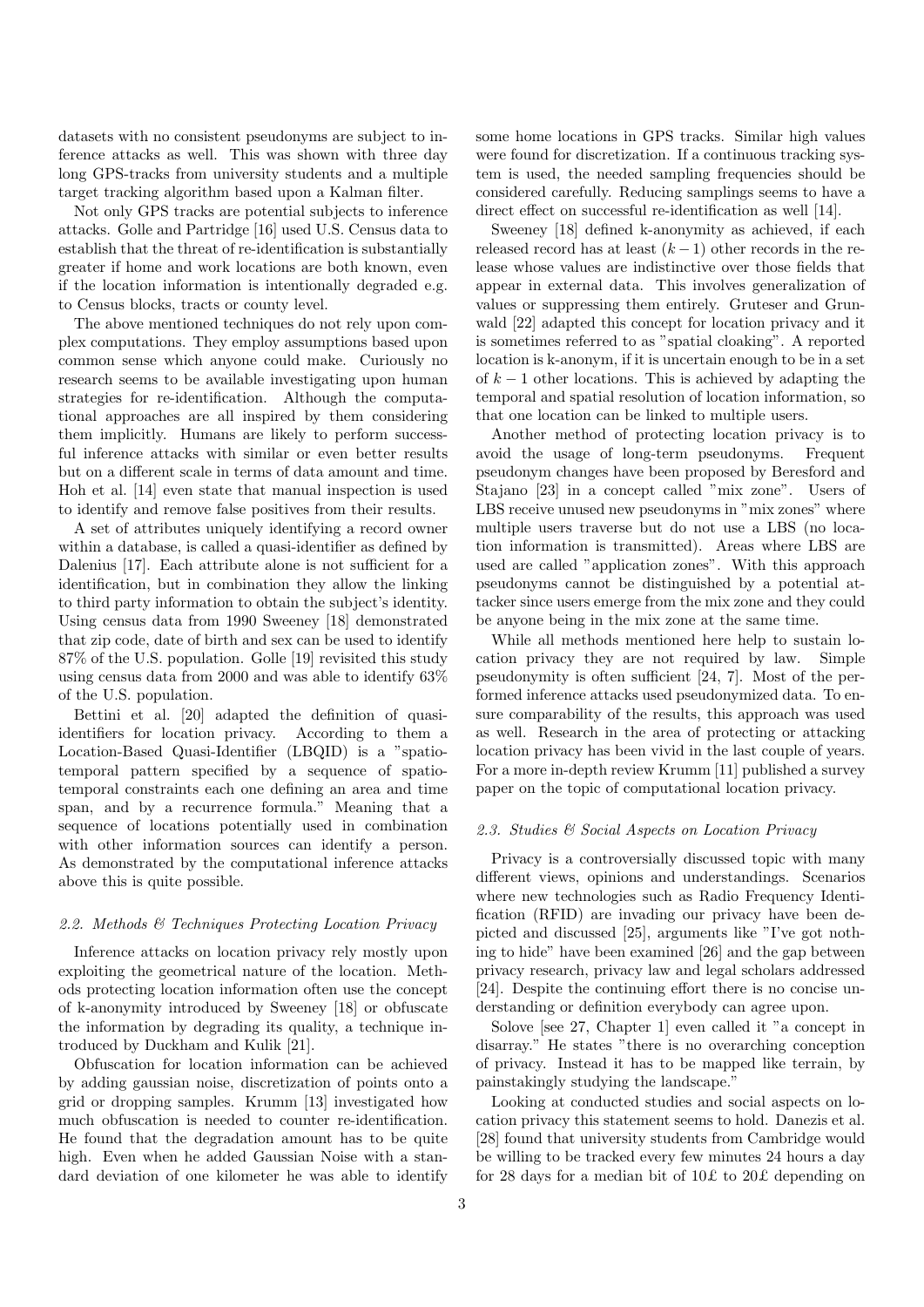how often they travel. Students traveling a lot seemed to "value" their privacy more than those who did not. These bids seems to be fairly low but comparable results have been found by Cvrcek et al. [29] in a study with over 1200 people from five EU countries.

Additionally they found initial evidence that recent privacy scandals could have an considerable impact on the value of location privacy. Greek participants did not fit into the patterns of the other four countries and asked for substantially more money. Two months before the study was conducted an eavesdropping scandal involving the wiretapping of top Greek politicians has been covered by the press. Although the authors state that this result needs to be investigated more thoroughly with an additional study, it indicates that privacy perception is subject to change and hard to predict. Additionally there is a mismatch between people's privacy attitudes and actual behavior as reported by Tufekci [30]. This discrepancy has been coined as "privacy paradox" [31].

To be able to provide an appropriate setting for the study of this thesis one needs to understand why and under which circumstances people share or provide location information. Tang et al. [32] look upon reasons for location sharing and classify them into social- or purposedriven, finding evidence that social-driven location sharing is done to attract attention and boost self-presentation. This is supported by a previous study conducted by Consolvo et al. [33] showing that people consider to whom and for what purpose before sharing location information. Public spaces with large and diverse sets of people traversing are more likely to be shared according to Toch et al. [34]. Another important factor is feedback about shared locations and who accessed it [35]. Those findings were taken into account while designing the game for this thesis.

Feedback and transparency are provided utilizing a news system which reported upon player activity enabling users to react and adapt their sharing or deanonymization activities. Elements from gamification have been used as incentives – e.g. a simple point system rewarding player activities. More detailed information about gamification research is given in the next sub-section.

## 2.4. Gamification & Crowd-sourcing

The incentive for participating in research studies is often monetary, be it directly paid or with some kind of prize competition. Most of the related work mentioned explicitly states how much was paid for the participation. Instead of following along those lines the approach of this thesis differs significantly.

Applications such as foldit<sup>1</sup> demonstrate that careful game design in conjunction with crowd-sourcing can be highly successful. Foldit players solved a long standing protein crystal structure problem through collaboration

and competition. The only direct incentive of the game is a point system alongside a prominently displayed leaderboard on the homepage of top players. Khatib et al. [36] report on this and see a "huge potential in using the ingenuity of game players to solve a wide range of scientific problems."

Gamification is a term which became popular during 2010 through conferences like DICE (Design Innovate Communicate Entertain) or GDC (Game Developers Conference). Deterding et al. [37] give a first definition after reviewing the underlying ideas previously explored within Human Computer Interaction (HCI) literature such as playful design. According to them gamification or gamified applications "use game design elements in non-game contexts." This usually involves rewarding a player with points, levels, leaderboards and achievement badges [38, 39]. Nonetheless the term gamification is contested.

McGonigal [38] proposes the term "gameful" to differentiate from "playful" and Schell [40] pictures a "gamepocalypse". Both concepts envision that game elements will encompass real life by influencing decisions and interactions. But not only extrinsic rewards are utilized in their visions, intrinsic motivations are employed as well since they are known to be more engaging [41]. At the moment many "gamified" applications rely only upon extrinsic rewards and this has led to criticism from various sides. Bogost [42] even proposed to replace the term "gamification" with "exploitationware".

The combination of carefully designed games with extrinsic rewards and intrinsic motivation can work well with crowd-sourcing elements. Howe [43] stated that participants in crowd-sourcing projects "are not primarily motivated by money, and they're donating their leisure hours to the cause. That is, they're contributing their excess capacity, or 'spare cycles', to indulge in something they love to do."

Projects like foldit encompass all elements successfully. Extrinsic rewards are given with leaderboards and intrinsic motivation arises from the cause for science (purpose) and that people get better over time since the learning curve is not to steep (mastery). In addition, people form teams working together on a common goal, which is crowdsourcing.

Drawing upon this knowledge the mechanics of the location-based game to be developed should include intrinsic motivation and extrinsic rewards to create a high engagement. Highly motivated and engaged players should allow for insights into how a determined attacker would try to re-identify shared locations. Commercially successful LSAs such as foursquare<sup>2</sup> utilize leaderboards and achievements since users only need to share locations. For those repetitive tasks without a high cognitive load extrinsic rewards work well [44].

<sup>1</sup>http://www.fold.it

<sup>2</sup>http://www.foursquare.com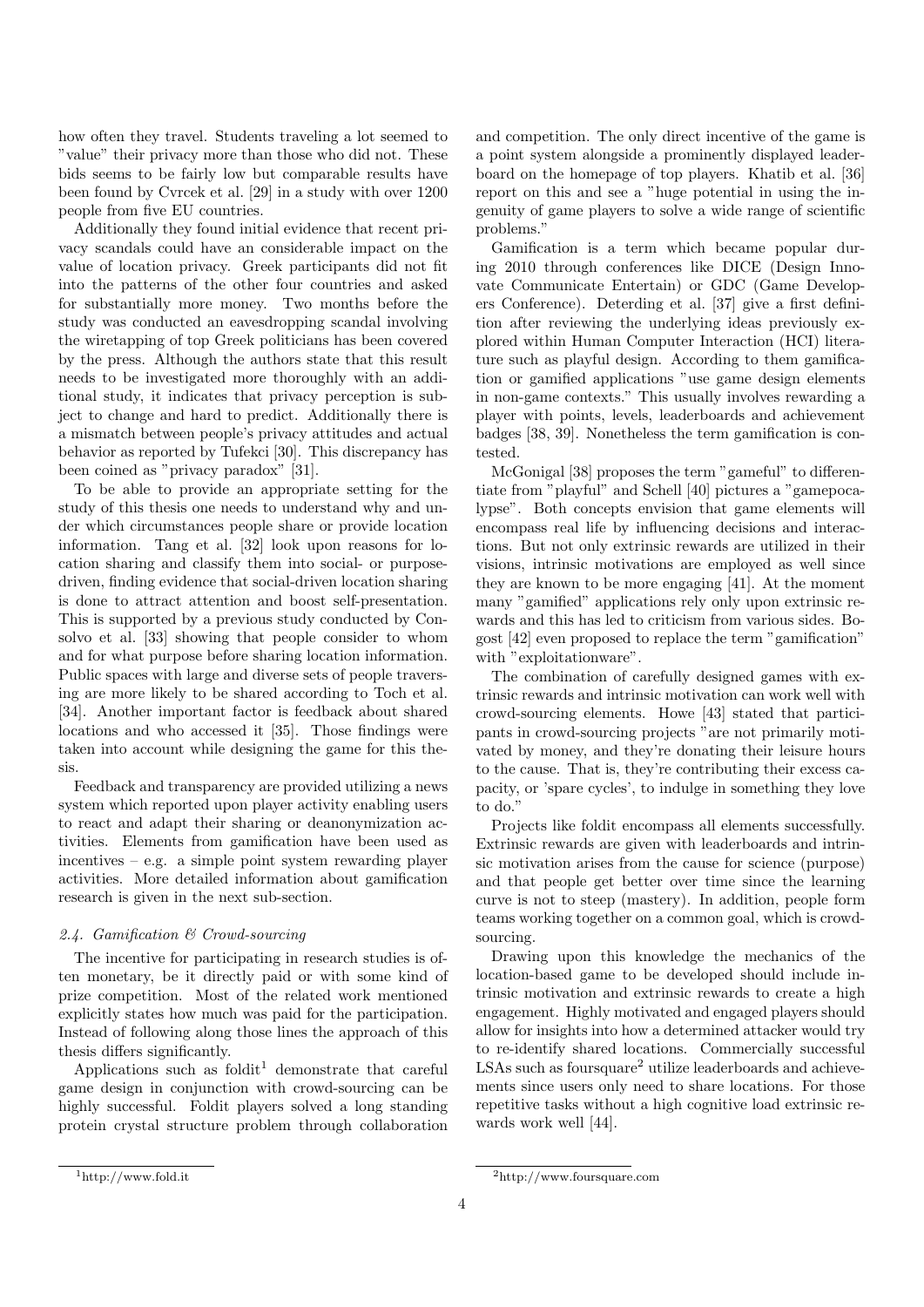## 3. Approach

In order to gain insights into human strategies for deanonymization a pervasive game was designed mimicking common LSAs. The reasons for this are twofold: First, the user experience and acceptance for sharing location information is already existing in this scenario. Foursquare claims to have surpassed 20 million users with over 2 billion "check-ins" in 2012 [45, see Foursquare About Page].

Second, the process of human re-identification of location information has yet to be investigated initially. High engagement is key for this to be able to acquire as many aspects as possible for later investigation. By designing a game around this process, participants of this study became players. Players engagement, motivation and investment into games are uniquely high [46]. Tuite et al. [47] reported that over 109,000 photos were collected in the course of six weeks in their game PhotoCity. The 45 players were motivated by the competitive nature and the purpose of creating 3D models out of photos in the game. Bell et al. [48] found similar high engagement with Eyespy, as well as von Ahn and Dabbish [49] with the ESP game.

Getting to the point, until a game "works" and participants evolve into players a lot of effort and resources are required. Designing the core mechanics, creating a theme, playtesting different iterations, overhauling incentive mechanisms, sharpening the user interface and promoting the game are just some aspects and countless ways exist where one can fail. But the return of investment is worth it. The results (see Section 5) show that engagement and motivation were a lot higher than expected – players spent an average of ten hours playing the game. Careful monitoring gave promising insights into how human re-identification works.

The game idea alongside its mechanics is presented in the following sub-section, while motivations for playing the game and its design are discussed in sub-section 3.2. A brief overview of the implementation without excessive technical details is given in the last sub-section (3.3) of this paragraph.

## 3.1. JohnDoe – A Pervasive Deanoymization Game

The goal in designing a game was to create an experience for the participants of the study similar to other LSAs. Naturally re-identifying location based information involves looking and interpreting maps. A process which might be experienced as cumbersome if done in a traditional paper-based fashion. Extending the concept of a pure gamified LSA such as foursquare to become a complete game with a re-identification part was promising since foursquare itself is already perceived as "fun"[50].

Thus a pervasive location-based game was designed, where the goal was to identify other players based on location information they share (see Fig. 1 for a screenshot). In essence, JohnDoe could be described as a "stalking game". Players try to find out as much as possible about their fellow players by looking at previously shared locations from



Figure 1: JohnDoe - a pervasive deanonymization game: Location User Interface and Player Profile User Interface.

other players and trying to infer details or routines about the person behind them – ultimately leading them to his or her identity. To give a hypothetical example:

A shared location late at night at a well-known pub on a weekday might suggest that a person can plan time individually without restrictions from a regular 9 to 5 job. If another location is shared at a university building on the next day it might not be far-fetched to assume that this player is a student. Further clues might be derived from shared locations at sport areas, cultural places or social gathering hubs for certain groups and much more. Re-occurring "check-ins" at places help to establish routines while movement trajectories allow for deeper investigations with information derived from OSNs or search engines.

In order to participate in the game players had to provide basic personal information during registration, e. g. first and last name, complete home address including country, date of birth, and gender (see Table 1). As Sweeney [8] demonstrated knowing only partial facts about a person is enough to re-identify them in a pseudonymized dataset. Optional facts in this study included workplace address, mobile number, facebook account and a photo. Players earned points by sharing their own location, completing their profile with optional facts and by correctly identifying different facets of other players' profiles.

Each shared location granted a fixed amount of points while points varied for correctly identified facts; e.g. the combination of zip code, gender and date of birth was worth almost six times as much as sharing one location. Other facts which could be figured out more easily like country were worth half those points. If players submitted facts and they did not match the records (ignoring case sensitivity) they lost twice as many points as earned by sharing a location. This simplistic approach encouraged sharing locations and was transparent to the players pre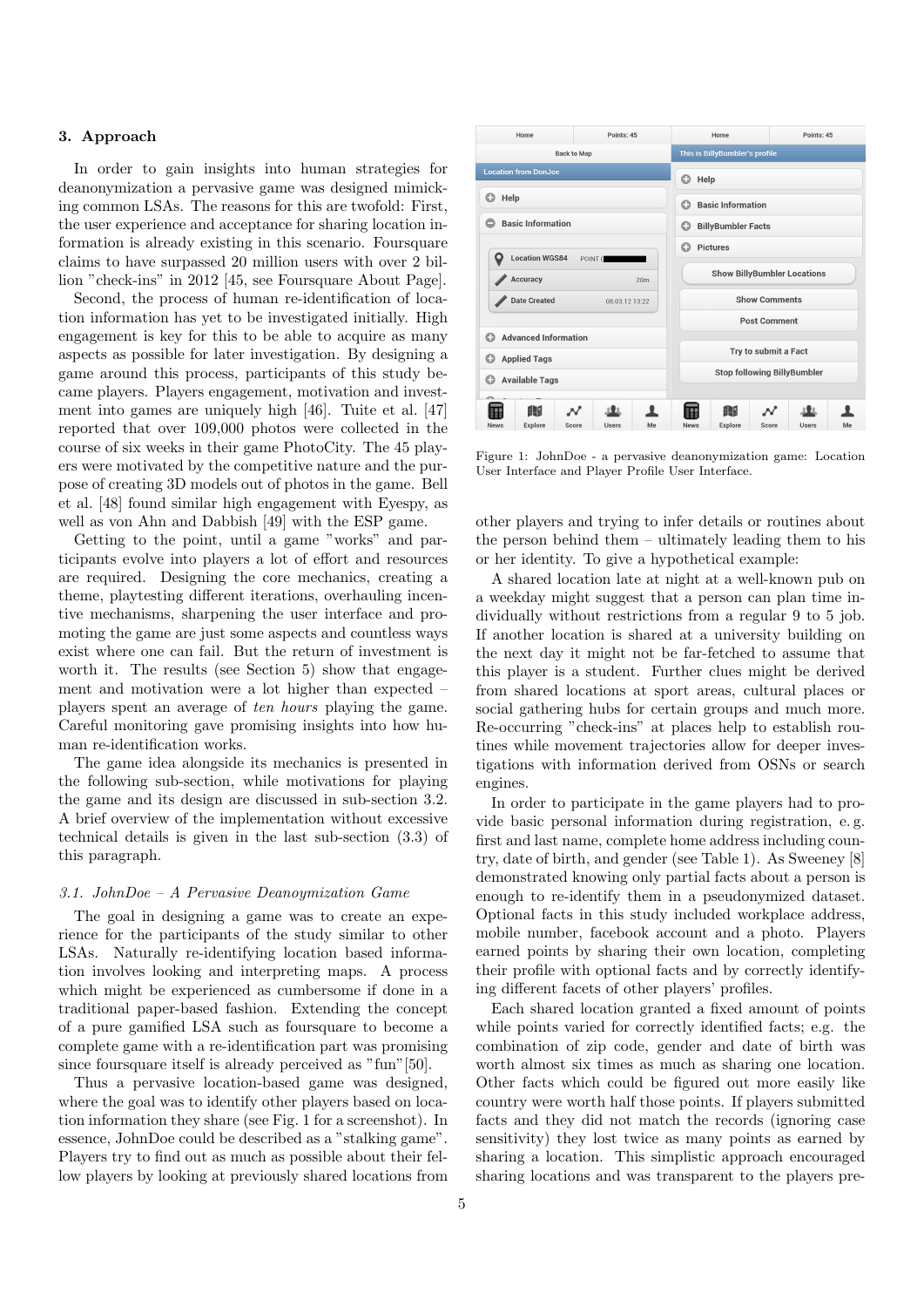venting simple try and error guessing, since players could only submit facts if they had points.

Correctly identified facts were made public, thereby creating a crowd-sourced profile during the game. Players picked a pseudonym during a registration process, which was used as a common identifier for the shared locations of a player. Computational inference attacks on pseudonymized location data have been performed before by [23, 13, 14]. To ensure comparability of results, this approach was used as well.

Players could follow (or unfollow) certain players to receive updates on their activities, e. g. when they shared a new location via Twitter<sup>3</sup> or the internal news system. The interface for the exploration of locations was a basic map showing all shared locations of a player. Each location was annotated with a timestamp, the accuracy of the shared location and speed/ heading if applicable. Additionally, players could create tags for locations, or use tags of other players to label locations. The game was run for six weeks, during which three rounds of 14 days each were played.

After each turn players could re-register and pick a new pseudonym to start over, if they had been identified in the previous turn. The game logged every user action such as sharing locations, submitting facts or accessing a specific site and stored this with corresponding details such as time, player, used device, etc.

## 3.2. Design

Why people play games still eludes us. Since Bartle [51] initially categorized players into four different types – achievers, explorers, socialisers and killers – it has become clear that not everybody plays for the same reasons or in the same way. Yee [52] built upon this early taxonomy and created an empirically grounded model of player motivation in Massivley-Mulitplayer Online Role-Playing Games (MMORPGs). It revealed three overarching components – achievement, social, and immersion – with ten motivational subcomponents (see Table 2). Although this model was created based upon MMORPGs most of its aspects are valid for any game types.

The Achievement motivation subcomponents seemed most promising for JohnDoe since it builds and extends upon the ideas of available LSAs already creating motivation through badges, banners, titles or point systems (extrinsic rewards). In JohnDoe players could measure their Advancement through a leaderboard and progress by accumulating points through successfully revealing facts of other players or sharing locations consolidating or advancing their status.

JohnDoe's Mechanics are tailored in such a way that players would know how big their reward would be for a certain action. The amount of points rewarded for revealing facts (see Tab. 1) was known as well as the amount for

Table 1: Personal information players provided during the registration process for JohnDoe and points they received for uncovering one of those facts

| <b>Mandatory Facts</b>  | Points for Uncovering |
|-------------------------|-----------------------|
| First Name              | 30                    |
| Last Name               | 30                    |
| Birthday                | 10                    |
| Birth Month             | 10                    |
| Birth Year              | 15                    |
| Home Street             | 15                    |
| Home Street Number      | 15                    |
| Home Town               | 5                     |
| Home Town ZIP Code      | 15                    |
| Gender                  | 5                     |
| Mobile Number           | 30                    |
| Country                 | 5                     |
| <b>Optional Facts</b>   |                       |
| Workplace Street        | 15                    |
| Workplace Street Number | 15                    |
| Workplace Town          | 5                     |
| Workplace Town ZIP Code | 15                    |
| Facebook Account        | 30                    |
| Photo                   | 60                    |

sharing one location (10 points). Also all other rules like preventing to share locations every few meters, or multiple times in the same spot were transparent and communicated via help texts and a tutorial video on youtube<sup>4</sup> . This allowed for Optimization strategies and the analysis of sharing behaviors. Being able to learn how a game works and improve oneself is another strong motivational aspect and important for intrinsic motivation (mastery).

Competition is directly given through the leaderboard as well. Players wanted to be on top of it, and challenged other players through unusual sharing behaviors provoking them sometimes to guess facts and potentially lose points.

Social aspects like *Teamwork* are possible through the crowd-sourcing aspect of the game. Players could utilize a tagging system to label locations or communicate using a comment system to exchange information. Game related events such as new shared locations or previously unknown details about a player were disseminated through an internal news system, via Twitter and as Really Simple Syndication (RSS) -Feed. Hence, players were informed immediately and able to react quickly, further promoting competition.

Immersion was not on the list of top motivational elements for JohnDoe since it usually requires a rich story. Creating a quality story for JohnDoe was beyond the scope of this thesis. Nevertheless players could Customize their alter ego by picking a unique pseudonym and a picture to provide better identification for themselves and other players. Interestingly players did not Role-Play their alter

<sup>3</sup>http://twitter.com

<sup>4</sup>http://www.youtube.com/watch?v=NqshRkl0S4c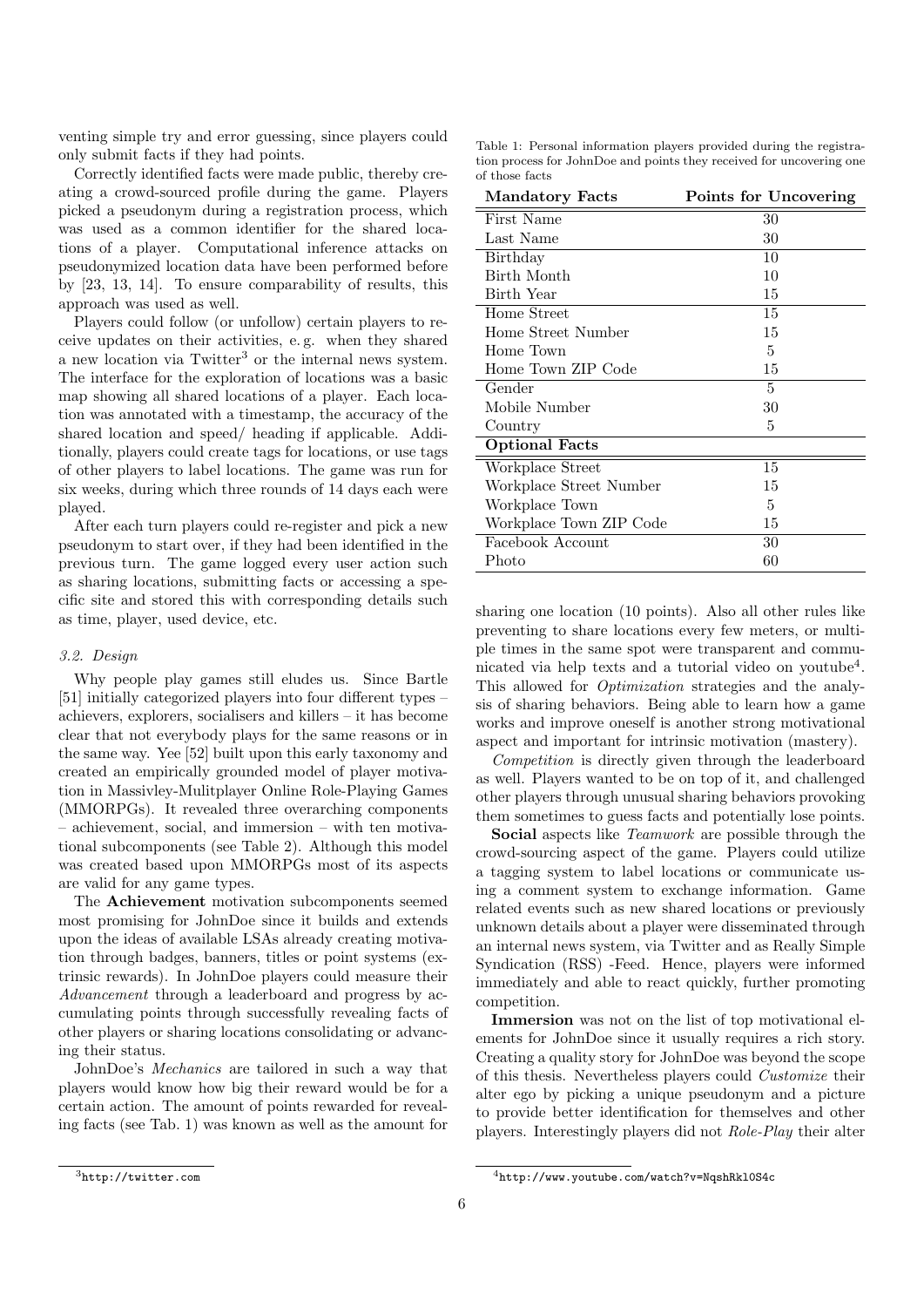| Achievement             | Social                       | <b>Immersion</b>               |
|-------------------------|------------------------------|--------------------------------|
| Advancement             | Socializing                  | Discovery                      |
| Progress, Power         | Casual Chat, Helping Others, | Exploration, Lore,             |
| Accumulation, Status    | Making Friends               | Finding Hidden Things          |
| Mechanics               | Relationship                 | Role-Playing                   |
| Numbers, Optimization,  | Personal, Self-Disclosure,   | Story Line, Character History, |
| Templating, Analysis    | Find and Give Support        | Roles, Fantasy                 |
| Competition             | <i>Teamwork</i>              | Customization                  |
| Challenging Others,     | Collaboration, Groups,       | Appearances, Accessories,      |
| Provocation, Domination | Group Achievements           | Style, Color Schemes           |
|                         |                              | Escapism                       |
|                         |                              | Relax, Escape from Real Life,  |
|                         |                              | Avoid Real-Life Problems       |

Table 2: Motivations for play in online games – from 3,000 online surveys of MMORPG players by Yee [52]

ego and shared continuously locations for a fictive character although this was neither prohibited nor encouraged by the game. Some players did try to confuse players but only to a small extent; Section 6 discusses potential reasons.

Motivational aspects are not enough to engage players. According to Klug and Schell [53], two prominent professional game designers in the industry, players want to be able to control what happens in a game. Controlling a game means to be able to predict to a certain degree what happens next. Therefore the rules have to be known and everyone has to oblige them or the game must not allow deviations. Albeit total predictability is not wanted  $-$  a certain randomness is desired to give room for surprise, which is an important aspect of progression.

JohnDoe covers all this in a novel setup. The idea of a real-life "stalking" application or special kind of long term hide-and-seek game defines rough edges for players to operate in. The theme is derived naturally from the idea but is not forced upon players and may therefore differ. Some players described their experience using analogies from well now board games like "Scotland Yard" and found it exciting to be a "detective" and "agent" trying to stay hidden at the same time, planning their moves carefully in both roles. Others focused more on trying to re-identify players since they found this aspect most exiting. A few played the game for the purpose of helping scientific research or simply enjoyed sharing locations and earning points.

Motivations for playing a game depend on the player type and player types change and mix depending on the game which is played. Klug and Schell [53] offer a list (see Tab. 3) of nine player types used by professional game designers in the industry. JohnDoe was designed with most of them in mind and all types have been encountered during the study except "The Storyteller" or "The Craftsman" since JohnDoe did not feature a comprehensive storyline nor allowed to create new content. To ensure that the game is motivating it has been playtested early and often during its design and implementation phase. Those tests were conducted with small focus groups or individ-

uals, collecting feedback, listening carefully and watching people interact with different iterations of JohnDoe.

The entire design and implementation process was heavily influenced and guided by the book "The Art of Game Design: A Book of Lenses" by Schell [54], a lot of talks with potential players, "hardcore-gamers" and publications from successful "games with a purpose" (GWAPs) such as Eyespy [48], PhotoCity [47], CityExplorer [55] or the ESP Game [49].

As described JohnDoe features different motivational aspects to engage different player types utilizing a mixture of extrinsic rewards and intrinsic motivations arising from the game mechanics and purpose of helping science.

## 3.3. Implementation

JohnDoe has been implemented as web-application (web-app) targeting as many mobile platforms as possible with one development cycle. The ongoing discussion amongst developers and designers about web-app vs. native is often happening in an idealized environment disregarding development time, cost or even intended audience and purpose. Very few attempts have been made to investigate this topic without bias looking at user interface design or conventions [56]. The following section describes briefly why JohnDoe was developed as it is – providing arguments for this specific project.

With only one person at hand developing and maintaining a small code-basis is a key element for success. Reimplementing the same functionality in different dialects and frameworks for different platforms was out of question due to time constraints. Limiting the potential audience by only supporting one specific platform would have reduced insights of the study. Due to the distributed, asynchronous nature of the game's mechanics a communication infrastructure had to be deployed as well. After taking screen sizes of mobile devices into account and previous experiences with map-based interactions on such devices it became clear that a web-app would offer a better user experience and reduce development time.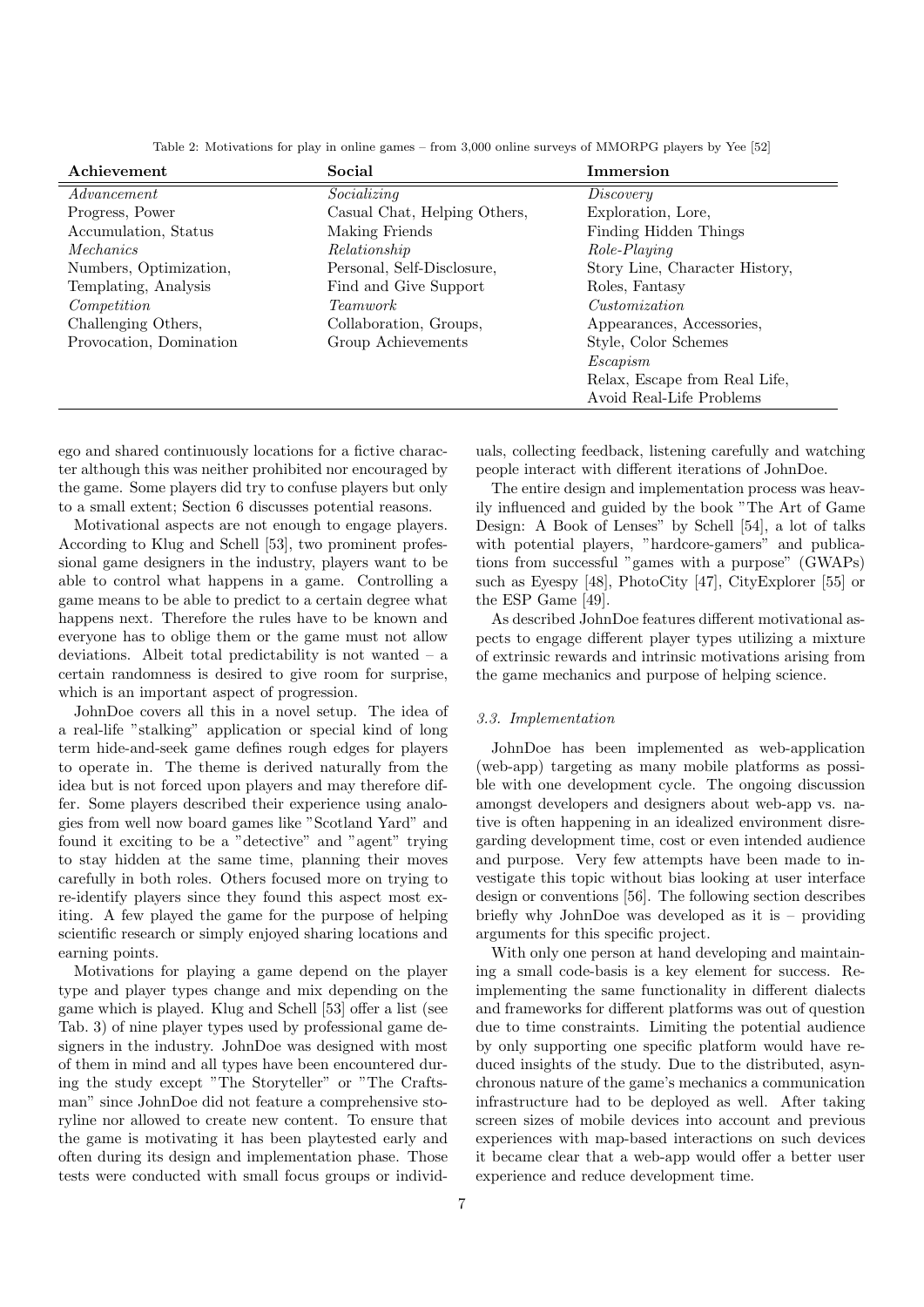Table 3: Prominent player types used by the gaming industry for professional game design presented by Klug and Schell [53]

| Player Type     | Description                                                                                     |
|-----------------|-------------------------------------------------------------------------------------------------|
| The Competitor  | plays to be better than other players.                                                          |
| The Explorer    | plays to experience the boundaries of the play world. He plays to discover first what others do |
|                 | not know yet.                                                                                   |
| The Collector   | plays to acquire the most stuff through the game.                                               |
| The Achiever    | plays to not only be better now, but also be better in rankings over time. He plays to attain   |
|                 | the most championships over time.                                                               |
| The Joker       | plays for the fun alone and enjoys the social aspects.                                          |
| The Director    | plays for the thrill of being in charge. He wants to orchestrate the event.                     |
| The Storyteller | plays to create or live in an alternate world and build narrative out of that world.            |
| The Performer   | plays for the show he can put on.                                                               |
| The Craftsman   | plays to build, solve puzzles, and engineer constructs.                                         |
|                 |                                                                                                 |

A web-app can be used on mobile devices as well as on traditional computers giving the player more flexibility while providing one coherent user experience. The reidentification process involves reasoning on the map interface and potential investigation using the web – both tasks which benefit greatly from display size since more information can be absorbed with one glance.

With the need to deploy a communication infrastructure a centralized server encapsulating the mechanics of the game was straightforward. Extending the game-server with a mobile-capable web-portal as a lightweight interface for devices with limited computing and battery power was a well-considered design choice. This approach provided flexibility and choice of device to use e.g. mobile, tablet or desktop as only the sharing location component needed to be carried out on a mobile or GPS-enabled device. The results presented in Section 5 show that this flexibility was an important factor for the success of the study and the game.

JohnDoe was implemented and tested with latency and execution times in mind. Latency was reduced by relying upon JavaScript Object Notation (JSON) -formatted data for communication and intelligent caching mechanisms like HTML5 web storage. Also, all utilized javascript frameworks and custom code were minimized, loaded only when necessary to reduce data transfer times.

Execution times were not as critical although users have come to expect responsive user interfaces. JQueryMobile<sup>5</sup> has been used as the basis for JohnDoe's interface. It is an excellent framework aiming for the same user experience on all major mobile platforms, using hardware-accelerated Custom Style Sheet (CSS) transformations. The map component is built upon a custom fork of leaflet<sup>6</sup>, a mapping library built around the same notions and technologies.

The server software was implemented relying upon Grails<sup>7</sup> – a Java/ Groovy framework for fast and agile web development. It combines well known open-source

frameworks as Spring<sup>8</sup>, Hibernate<sup>9</sup> and Sitemesh<sup>10</sup> with  $G_{\text{roov}}$ <sup>11</sup> – a dynamic language for the Java Virtual Machine (JVM). Grails was chosen due to familiarity with the Java ecosystem and deployment stack further reducing development time.

In total JohnDoe's development took seven months including play-testing on six different mobile devices with three different operating systems (Android, iOS, BlackBerry OS). The project's repository is hosted at  $github<sup>12</sup>$  and will eventually be released as OpenSource. During development 41 major bugs/ design issues were reported by the testers and fixed. JohnDoe was realized using twelve distinct software libraries, four programming languages and roughly forty-three thousand lines of code.

## 4. Study

Using the game described above, a user study was carried out. The goal of this study was to investigate how human players re-identify other players selectively sharing locations who used a pseudonym.

The study was split into two parts: the gaming phase, where the participants shared their location data and tried to deanonymize other players, and the evaluation phase, where semi-structured interviews with the participants were conducted to investigate their strategies and behavior during the game. A questionnaire was incorporated into the game's registration and used to collect demographic information of the participants. Semi-structured interviews were chosen due to the fact that human re-identification and denonymization strategies have to be investigated initially. Besides interviews are a lot more flexible in covering unforeseen strategies players might have employed.

Participants: In order to recruit participants, the study was advertised through various mailing lists and by word of

<sup>11</sup>http://groovy.codehaus.org

<sup>5</sup>http://jquerymobile.com/

<sup>6</sup>leaflet.cloudmade.com

<sup>7</sup>http://grails.org

<sup>8</sup>http://sprinsource.com

<sup>9</sup>http://hibernate.org

<sup>10</sup>http://sitemesh.org

<sup>12</sup>https://github.com/tfechner/tracesinspace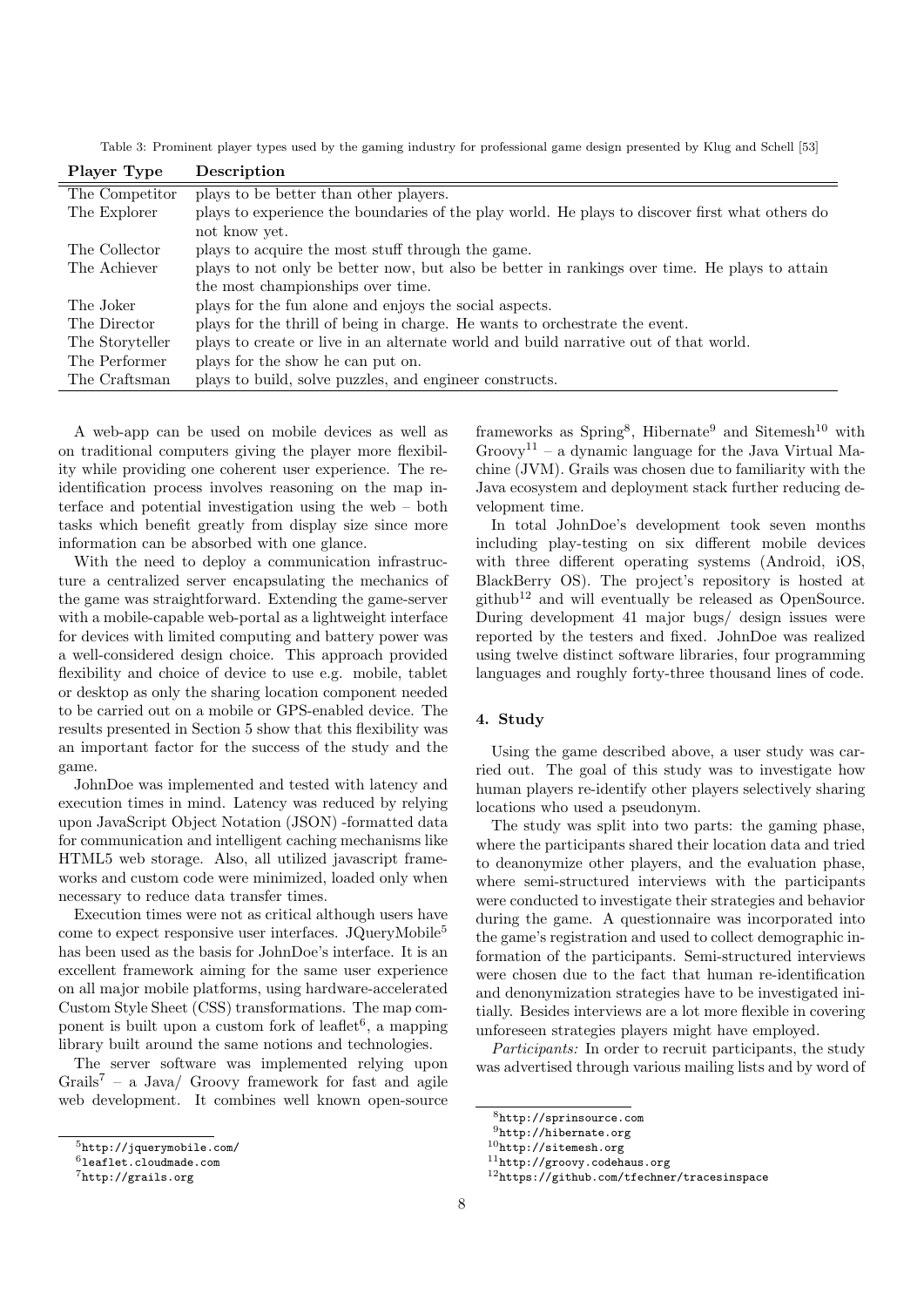mouth from in- and outside of university campus. In total 26 participants registered – 24 male, two female. Their age ranged from 19 to 32 years.

Procedure: At the beginning of the study, players were briefed individually about the game and its goal, either in person or via phone. The briefing showcased the game's interface and explained the setting and timeframe of JohnDoe. Players knew that this game was developed along the lines of a master thesis, encouraged to provide feedback during the game and to report bugs. They were also informed about the interviews after the game concluded but not explicitly told what the goal of the study was. Almost all participants used their own smart phones and were therefore familiar with such devices. Two participants did not own a smart phone and were provided each with an android device.

In total six weeks (three rounds of 14 days) were played and twelve participants played at least in two rounds (see Sec. 5.1). After the game finished, nine semi-structured interviews were conducted with an average length of 20 minutes each. Five interview partners were chosen actively to cover top, medium and less engaged players. The remaining four were chosen randomly out of the pool of active players. A player was deemed active if at least two locations were shared and more than ten minutes were spent playing the game. This constraint was set to ensure that players had at least a basic idea of the game. The interviews consisted of four parts touching upon sharing behavior, investigation of locations, finding out and submitting facts, and general familiarity with OSNs, LSAs and their usage. Afterwards they could also provide general feedback about the game and make suggestions. All interviews were recorded and transcribed afterwards.

Post-Hoc Interviews: The semi-structured interview guideline for JohnDoe was created according to Helfferich [57] suggestions. Standard demographic information was present due to the player's registration for the game.

In a first step 46 questions were collected touching upon various aspect of the game and research interest. In a second iteration those questions were tested under aspects of previous knowledge and openness, and modified accordingly [57]. Afterwards the questions were categorized and sorted into aspects regarding Sharing Locations, Investigation of Player Locations, Submitting Facts and Last Questions. As a last step all questions were subsumed and reduced to create guiding questions. Tables A.6 and A.7 in Appendix A show the complete guideline in its final form. It was tested with two players of the development phase who did not participate in the final study.

A typical interview was scheduled via mail in the week after the game concluded. Participant and interviewer would meet in a quiet and private location. First the purpose of the interview was described, and legal requirements met with an informed consent. The collected demographic information of the game's registration would be checked and then the actual interview started with an average length of 20 minutes. Interviews were recorded

using a stereo recorder<sup>13</sup>. Three of the nine conducted interviews were in German and the rest in English, although all participants were non-native English speakers.

Transcriptions were created using Kuckartz [58, p. 27] computer aided system (is explained more in detail in [59]). A translated and slightly modified version which was used can be found in Appendix B.1. Each transcription was summarized to gain a better overview about a participant's strategies regarding sharing & investigating locations, submitting facts, familiarity with LSAs or OSNs and general noteworthy statements. The summary process was similar to the qualitative summary content analysis [58, p. 91] as it paraphrases, generalizes and reduces statements. All transcriptions can be found in Appendix B.

## 5. Results

In the following the study's findings are presented starting with factual data from the game logs. Afterwards a novel visualization method is introduced displaying data from round two providing first insights into players reidentification strategies (Sec. 5.2). Players sharing behavior is presented in sub-section 5.3. The final sub-section 5.4 of this paragraph combines and interprets the factual data using the previously introduced visualization in conjunction with the conducted interviews investigating the re-identification strategies players employed.

## 5.1. Player Activity

The automated game logs show that 17 out of 26 players participated actively. They shared their location at least two times and spent more than 10 minutes playing the game. 240 locations were shared in total over the course of the six weeks long gaming phase.

Out of the 17 active players twelve were successfully reidentified with all facts sometimes including an optional picture. A player is deemed re-identified if first and last name were uncovered. Twelve players participated in two or more rounds and eight were re-identified repeatedly. 312 facts were revealed with 101 wrong attempts, see table 4 for a complete overview.

The remaining five participants were partially reidentified in at least one round revealing country, gender, hometown and one work location. The nine inactive players shared none or only one location and hence were not re-identified.

14.5 minutes were spent on average on the games website per day, summing up to more than ten hours per player. It was accessed more than 10,700 times during the study. Ten different devices (e.g. tablets, iPhones & Android Phones) were used with eight different browsers to view the website. Players used the map interface more often on a computer than on mobile devices due to larger screen sizes and better interfaces for searching the web (mouse & keyboard).

<sup>13</sup>http://www.zoom.co.jp/products/h2n/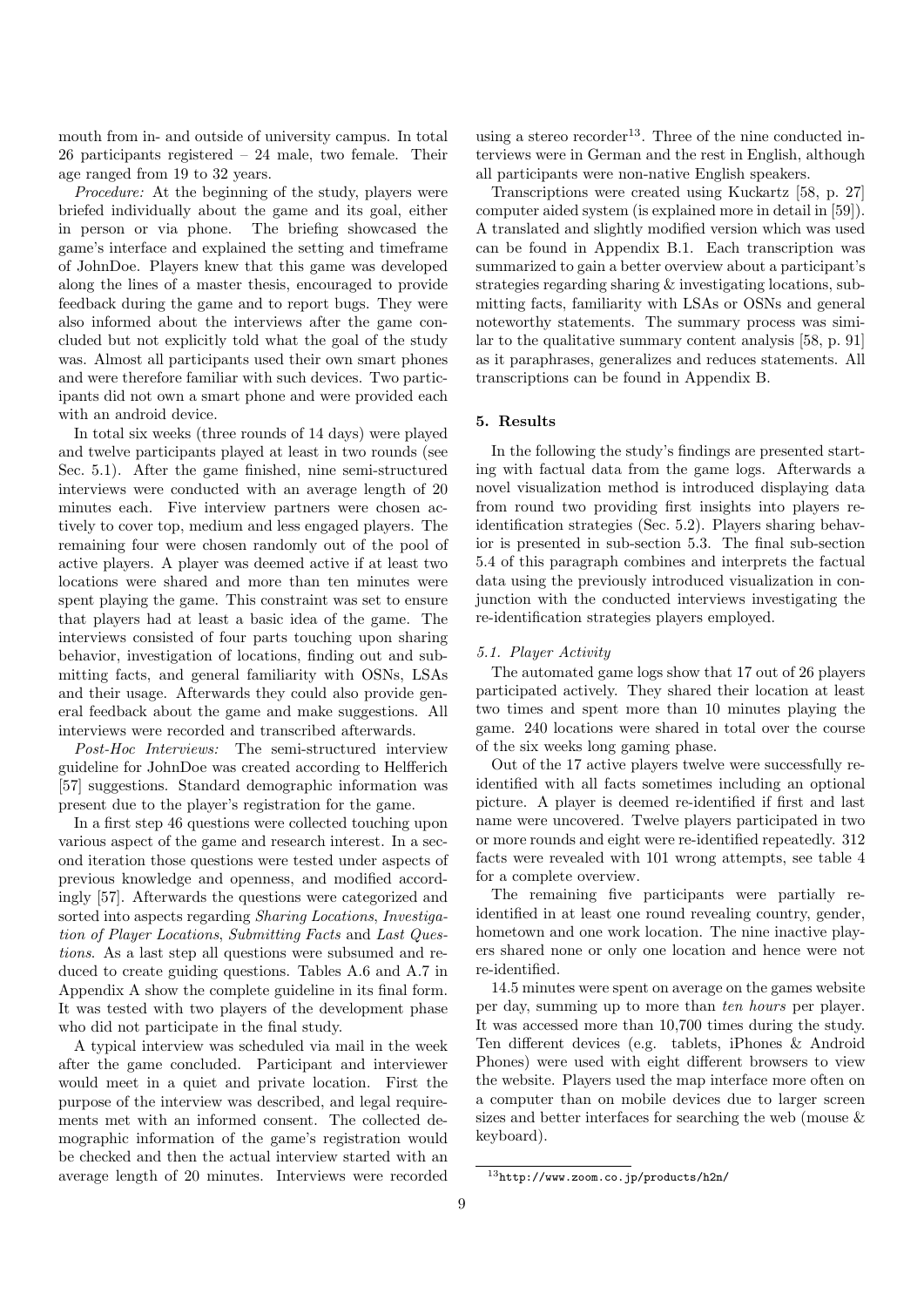| Table 4: Data for active players derived from the game logs for all rounds (6.2.12 - 19.3.12). Points from round one cannot be compared to |  |  |  |  |  |  |  |  |
|--------------------------------------------------------------------------------------------------------------------------------------------|--|--|--|--|--|--|--|--|
| rounds two and three due to a revision of the point system (rewarding location sharing more after round one).                              |  |  |  |  |  |  |  |  |

| Participant      | Round                          | Points           | Shared<br>$\operatorname{Locations}$ | Correctly<br>Identified<br>Facts | Incorrect<br>Facts | Revealed<br>$\operatorname{Pictures}$ | Incorrect<br>Pictures | Re-identified<br>Successfully                    |
|------------------|--------------------------------|------------------|--------------------------------------|----------------------------------|--------------------|---------------------------------------|-----------------------|--------------------------------------------------|
| $\overline{P1}$  | $\overline{R1}$                | $\overline{318}$ | $\overline{6}$                       | $\overline{21}$                  | $\overline{8}$     | $\mathbf{1}$                          | $\boldsymbol{0}$      | yes                                              |
|                  | $\mathbf{R}2$                  | $765\,$          | 7                                    | 36                               | $\,$ $\,$          | $\boldsymbol{3}$                      | $\boldsymbol{0}$      | yes                                              |
|                  | $\mathbf{R}3$                  | 615              | $\,6\,$                              | $26\,$                           | $\overline{5}$     | $\overline{2}$                        | $\boldsymbol{0}$      | yes                                              |
| $\overline{P2}$  | $\overline{R1}$                | $\overline{0}$   | $\overline{0}$                       | $\overline{0}$                   | $\overline{0}$     | $\overline{0}$                        | $\boldsymbol{0}$      | $\operatorname{no}$                              |
|                  | $\mathbf{R}2$                  | 140              | $22\,$                               | $\sqrt{3}$                       | $\overline{7}$     | $\boldsymbol{0}$                      | $\boldsymbol{0}$      | yes                                              |
|                  | $\mathbf{R}3$                  | 470              | $\,29$                               | 26                               | 26                 | $\mathbf{1}$                          | $\boldsymbol{0}$      | yes                                              |
| $\overline{P3}$  | $\overline{R1}$                | $\overline{260}$ | $\overline{15}$                      | $\overline{15}$                  | $\overline{5}$     | $\mathbf{1}$                          | $\overline{2}$        | yes                                              |
|                  | $\mathbf{R}2$                  | $500\,$          | $46\,$                               | $\,2$                            | $\boldsymbol{0}$   | $\boldsymbol{0}$                      | $\boldsymbol{0}$      | yes                                              |
|                  | $\mathbf{R}3$                  | $300\,$          | $\sqrt{3}$                           | $\overline{7}$                   | $\mathbf 1$        | $\overline{2}$                        | $\boldsymbol{0}$      | yes                                              |
| P <sub>4</sub>   | R1                             | 23               | $\overline{3}$                       | $\overline{0}$                   | $\overline{0}$     | $\overline{0}$                        | $\boldsymbol{0}$      | $\operatorname{no}$                              |
|                  | $\mathbf{R}2$                  | $60\,$           | $\,4\,$                              | $\boldsymbol{0}$                 | $\boldsymbol{0}$   | $\boldsymbol{0}$                      | $\boldsymbol{0}$      | $\rm no$                                         |
|                  | $\mathbf{R}3$                  |                  |                                      |                                  |                    |                                       |                       |                                                  |
| $\overline{P5}$  | $\overline{R1}$                | $\mathbf 1$      | $\mathbf{1}$                         | $\overline{0}$                   | $\overline{0}$     | $\overline{0}$                        | $\boldsymbol{0}$      | yes                                              |
|                  | $\mathbf{R}2$                  | $20\,$           | $\,2$                                | $\boldsymbol{0}$                 | $\boldsymbol{0}$   | $\boldsymbol{0}$                      | $\boldsymbol{0}$      | yes                                              |
|                  | $\mathbf{R}3$                  |                  |                                      |                                  |                    |                                       |                       |                                                  |
| $\overline{P6}$  | $\overline{R1}$                |                  |                                      |                                  |                    |                                       |                       |                                                  |
|                  | $\mathbf{R}2$                  | $985\,$          | 7                                    | 87                               | $18\,$             | $\sqrt{3}$                            | $\boldsymbol{0}$      | yes                                              |
|                  | $\mathbf{R}3$                  | $455\,$          | $\boldsymbol{9}$                     | $50\,$                           | $\rm 5$            | $\boldsymbol{0}$                      | $\boldsymbol{0}$      | yes                                              |
| $\overline{P7}$  | $\overline{R1}$                | 113              | $\overline{3}$                       | $\overline{0}$                   | $\overline{0}$     | $\mathbf{1}$                          | $\boldsymbol{0}$      | yes                                              |
|                  | $\mathbf{R}2$                  | $50\,$           | $\sqrt{3}$                           | $\boldsymbol{0}$                 | $\boldsymbol{0}$   | $\boldsymbol{0}$                      | $\boldsymbol{0}$      | yes                                              |
|                  | $\mathbf{R}3$                  |                  |                                      |                                  |                    |                                       |                       |                                                  |
| P8               | R1                             | 207              | $\overline{4}$                       | $\overline{8}$                   | $\overline{4}$     | $\mathbf{1}$                          | $\boldsymbol{0}$      | yes                                              |
|                  | $\mathbf{R}2$                  | $215\,$          | 13                                   | $13\,$                           | $\bf 5$            | $\boldsymbol{0}$                      | $\boldsymbol{0}$      | yes                                              |
|                  | $\mathbf{R}3$                  | $55\,$           | 8                                    | $\mathbf{1}$                     | $\boldsymbol{3}$   | $\boldsymbol{0}$                      | $\boldsymbol{0}$      | yes                                              |
| $\overline{P9}$  | $\overline{R1}$                | $\overline{18}$  | $\overline{0}$                       | $\overline{0}$                   | $\overline{2}$     | $\overline{0}$                        | $\boldsymbol{0}$      | $\mathbf{n}\mathbf{o}$                           |
|                  | $\mathbf{R}2$                  | $105\,$          | $\boldsymbol{9}$                     | $\sqrt{3}$                       | $\mathbf{1}$       | $\boldsymbol{0}$                      | $\boldsymbol{0}$      |                                                  |
|                  | $\mathbf{R}3$                  |                  |                                      |                                  |                    |                                       |                       | yes                                              |
| P10              | $\overline{R1}$                | $\overline{101}$ | $\overline{2}$                       | $\overline{10}$                  | $\,1$              | $\boldsymbol{0}$                      | $\boldsymbol{0}$      | $\mathbf{n}\mathbf{o}$                           |
|                  | $\mathbf{R}2$                  | $30\,$           | $\sqrt{3}$                           | $\boldsymbol{0}$                 | $\boldsymbol{0}$   | $\boldsymbol{0}$                      | $\boldsymbol{0}$      |                                                  |
|                  | $\mathbf{R}3$                  |                  |                                      |                                  |                    |                                       |                       | $\rm no$                                         |
| P11              | R1                             | $\boldsymbol{0}$ | $\overline{0}$                       | $\boldsymbol{0}$                 | $\boldsymbol{0}$   | $\boldsymbol{0}$                      | $\boldsymbol{0}$      |                                                  |
|                  | $\mathbf{R}2$                  | $\boldsymbol{0}$ | $\boldsymbol{0}$                     | $\overline{0}$                   | $\boldsymbol{0}$   | $\boldsymbol{0}$                      |                       | $\mathbf{n}\mathbf{o}$<br>$\mathbf{n}\mathbf{o}$ |
|                  | $\mathbf{R}3$                  | $20\,$           | $\,2$                                | $\boldsymbol{0}$                 | $\boldsymbol{0}$   | $\boldsymbol{0}$                      | $\boldsymbol{0}$<br>0 |                                                  |
| $\overline{P12}$ | R1                             | 62               | 12                                   |                                  | $\overline{0}$     | $\overline{0}$                        | $\overline{0}$        | yes                                              |
|                  | $\mathbf{R}2$                  | $65\,$           | $\sqrt{4}$                           | $\,1\,$                          | $\boldsymbol{0}$   | $\boldsymbol{0}$                      | $\boldsymbol{0}$      | yes                                              |
|                  | $\mathbf{R}3$                  |                  |                                      |                                  |                    |                                       |                       | yes                                              |
| P13              | R1                             |                  |                                      |                                  |                    |                                       |                       |                                                  |
|                  | $\mathbf{R}2$                  | $40\,$           | $\,4$                                | $\boldsymbol{0}$                 | $\boldsymbol{0}$   | $\boldsymbol{0}$                      |                       |                                                  |
|                  | $\mathbf{R}3$                  |                  |                                      |                                  |                    |                                       | $\boldsymbol{0}$      | yes                                              |
| P14              |                                |                  |                                      |                                  |                    |                                       |                       |                                                  |
|                  | R1<br>$\mathbf{R}2$            | $30\,$           |                                      | $\boldsymbol{0}$                 |                    | $\boldsymbol{0}$                      |                       |                                                  |
|                  | $\mathbf{R}3$                  |                  | $\sqrt{3}$                           |                                  | $\boldsymbol{0}$   |                                       | $\boldsymbol{0}$      | $\rm no$                                         |
| P15              |                                |                  |                                      |                                  |                    |                                       |                       |                                                  |
|                  | $\mathbf{R}1$<br>$\mathbf{R}2$ | $40\,$           |                                      | $\boldsymbol{0}$                 |                    | $\boldsymbol{0}$                      |                       |                                                  |
|                  | $\mathbf{R}3$                  |                  | $\,4\,$                              |                                  | $\boldsymbol{0}$   |                                       | $\boldsymbol{0}$      | $\rm no$                                         |
|                  |                                |                  |                                      |                                  |                    |                                       |                       |                                                  |
| P16              | R1                             |                  |                                      |                                  |                    |                                       |                       |                                                  |
|                  | $\mathbf{R}2$                  |                  |                                      |                                  |                    |                                       |                       |                                                  |
|                  | $\mathbf{R}3$                  | $30\,$           | $\sqrt{3}$                           | $\boldsymbol{0}$                 | $\boldsymbol{0}$   | $\boldsymbol{0}$                      | $\boldsymbol{0}$      | $\rm no$                                         |
| P17              | R1                             |                  |                                      |                                  |                    |                                       |                       |                                                  |
|                  | $\mathbf{R}2$                  |                  |                                      |                                  |                    |                                       |                       |                                                  |
|                  | $\mathbf{R}3$                  | $30\,$           | $\sqrt{3}$                           | $\boldsymbol{0}$                 | $\boldsymbol{0}$   | $\boldsymbol{0}$                      | $\boldsymbol{0}$      | yes                                              |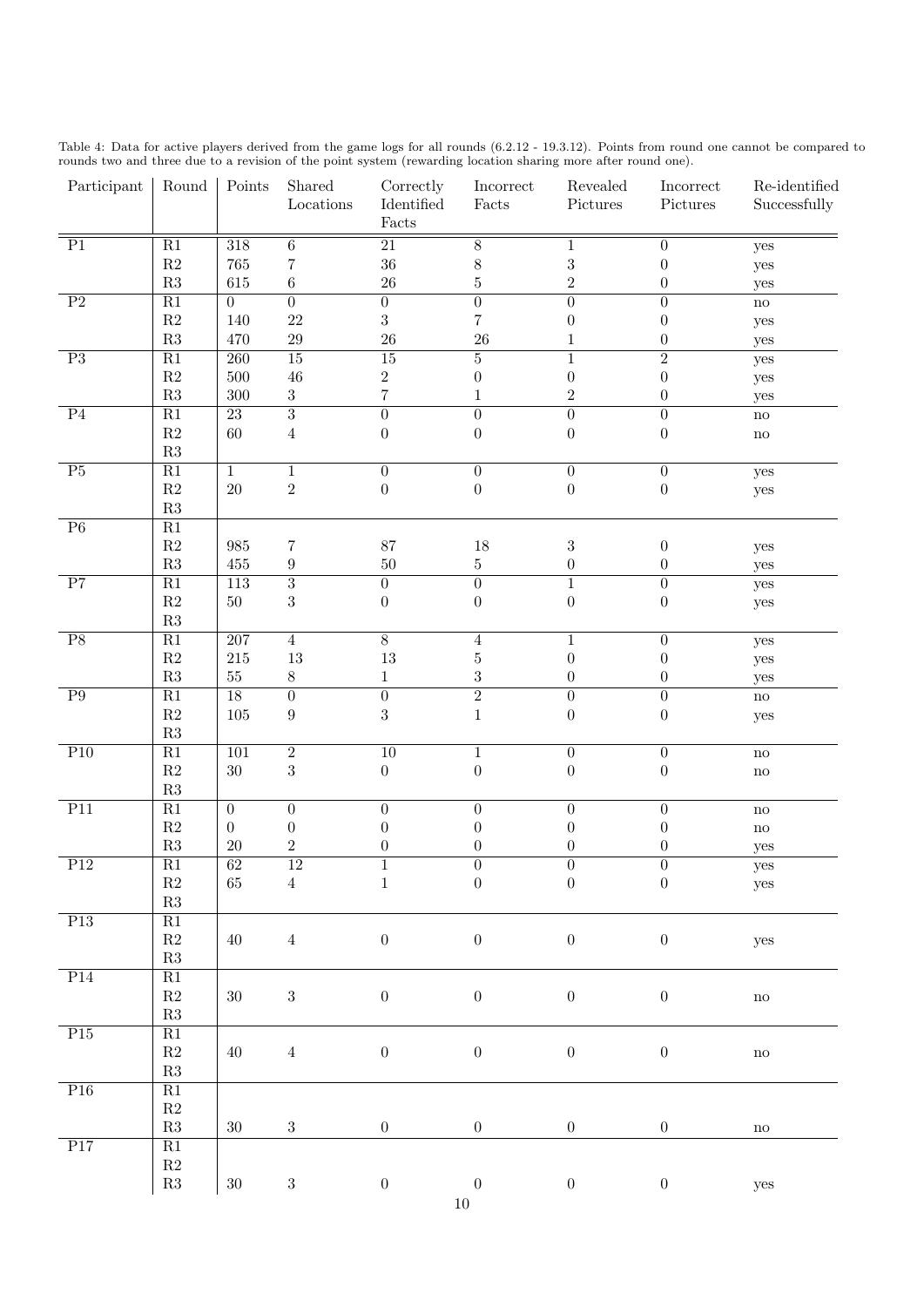

Figure 2: Circular visualization displaying logged data from round two of the game. It showcases the order of re-identification, crowd-sourced public profiles, player activity and strategies employed.

#### 5.2. Visualization

JohnDoe's data collection mechanisms stored every player activity and interaction within the game to cover as many aspects of the re-identification process as possible. In order to understand the deanonymization process on the data level one needs to be able to answer questions like: "Who was deanonymized by whom?", "Who participated in the process?", "Which facts were the easiest to be re-identified?" and "Is there a pattern in the process?" among others. While this can certainly be done with a traditional spreadsheet it would not be efficient or well suited for the complex data available.

Therefore a circular approach is introduced capable of visualizing and exploring relationships between objects or positions. Figure 2 showcases the approach with data from round two of the gaming phase since it had the most active participation.

Each player is represented with a distinct color and annotated with P1 through P15. Every player segment in the most inner circle consists of 18 perpendicular bars labeled with one to eighteen representing the different facts of that particular player. If a bar is hollow that specific fact was not submitted and optional during the registration. The height of each bar represents the order (the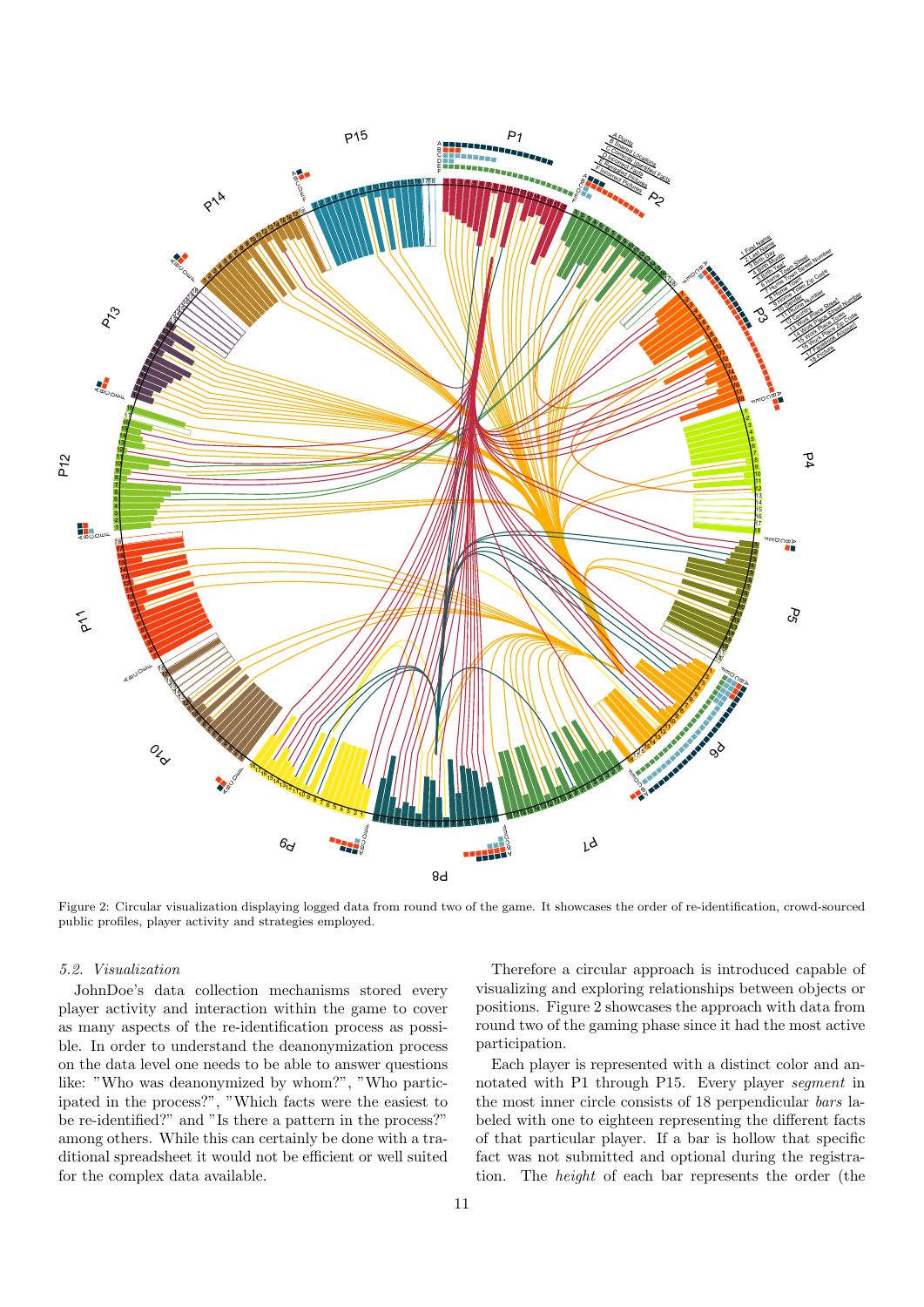lowest being the first) in which the facts were uncovered but not the actual timing – a further iteration of the visualization might include this. From each player lines span across to other players indicating which facts have been successfully uncovered by the adversary player. The *outer* ring segments labeled with A to F display the accumulated points, shared locations, correctly identified facts, incorrect facts, correctly uploaded photos and incorrect photos. Those details are displayed in percentages that were obtained by normalizing the absolute values with the maximum value of each detail. Afterwards they were fitted into the visualization above each player. The circular approach used in this thesis was inspired by  $Circos<sup>14</sup>$ , a visualization software package used in cancer and comparative genomics.

Figure 2 allows to grasp and interpret a lot of detail with one glance. For example different player styles can be seen: P3 gathered points almost exclusively by sharing locations, apparently enjoying this aspect of the game more than the re-identification part. P6 scored the most points mostly due to re-identifying other players, while P8 or P1 shared and re-identified on a smaller scale but still successfully. Another important aspect can be derived easily as well. The number of wrong facts is quite low – players seemed to be quite sure when they submitted facts that they were right. Crowd-sourcing happened often. For example P3's facts were uncovered by P1, P12 and P6. P9 was re-identified in a joint effort of P8 and P1.

Facts were uncovered in a certain order which is visible as well in figure 2. The strategies going alongside those orders are presented in sub-section 5.4. Before those are discussed the sharing behavior is presented in the following sub-section.

## 5.3. Sharing Behavior

The interviews show that players were sharing locations strategically. All players mentioned avoiding to share their home or work location as it was mentioned during registration. No one indicated specific times of the day they avoided when sharing locations. When being asked about their sharing routine most of them stated they preferred sharing locations at public places, since anyone could do so as well. P1 stated: "I always tried to ensure that no one can identify me from this specific location, [...] when somebody was with me I assumed that this person was playing as well so that I did not share a location  $[\dots]$ . I always shared locations which were public."

P8 made similar comments:"I tried to share locations so I could not be identified – so for example I shared a location at *[mentioned specific place]* but *I never told some*one that I am going to [mentions place again]. I shared there and was happy about it. I avoided locations where I thought someone could identify me through this location  $$ like [mentions workplace] or my home."

P3 also reported"I used to do it while commuting [...]. No one could really know who is the one who is seen at this place." One player mentioned avoiding entire zip code regions since they were asked during registration. While sharing on a regular basis this player was the last to be re-identified completely (due to one shared location on a public event where he was known to be).

Two players altered their behavior to confuse other participants by sharing unusual places or home locations from other players after they were pretty sure that those were playing as well. Sharing in front of other players homes proved to be very effective in confusing other players but did not prevent re-identification in the long run. Both players using this tactic did not sustain it through the entire game.

P9 stated:"I shared in front of [mentions player] house two times. I think people ran even into false guesses due to that."

P3 reported: "[...] there are many ways from my home to my workplace, so I just chose another route – this is kind of a detour. It is not that the way is longer but I did it not to take the same route every day." Outside the location context, three players found it very useful to not have correct information about their birthdays in OSNs.

P2 said:"That is actually a good opportunity to make the others lose points – because  $I$  have set a wrong birth date on my Facebook account."

All interviewed players seemed to be very aware of the re-identification potential of home or work locations, as well as potential data sources like OSNs providing information about them. Participants not sharing any location stated they did not done so because a single location would reveal already too much about them or they did not like to share locations with strangers.

## 5.4. Re-identification Strategies

Based on the interviews and the game logs, three basic strategies can be identified that have been used in the reidentification process: categorization, data harvesting and exclusion. The selection of a strategy was heavily dependent on the social relation of the adversary player to the player under investigation.

Categorization was used as the basic approach by all players. Players who shared locations often became preferred targets for investigation. The provided map interface was used to check the latest shared location, when and where it was shared and at what speed.

P9, for example, said: "I looked at the locations when and where it was as well as further data like speed – to be able to derive if they have been cycling, etc."

Basic assumptions about the nature of the study helped to submit certain facts as well. Players knew that this was a game played in the context of a master thesis and figured that most of its participants would be recruited from the same city (Münster) and therefore from Germany (Country). They also assumed that most of the

<sup>14</sup>http://circos.ca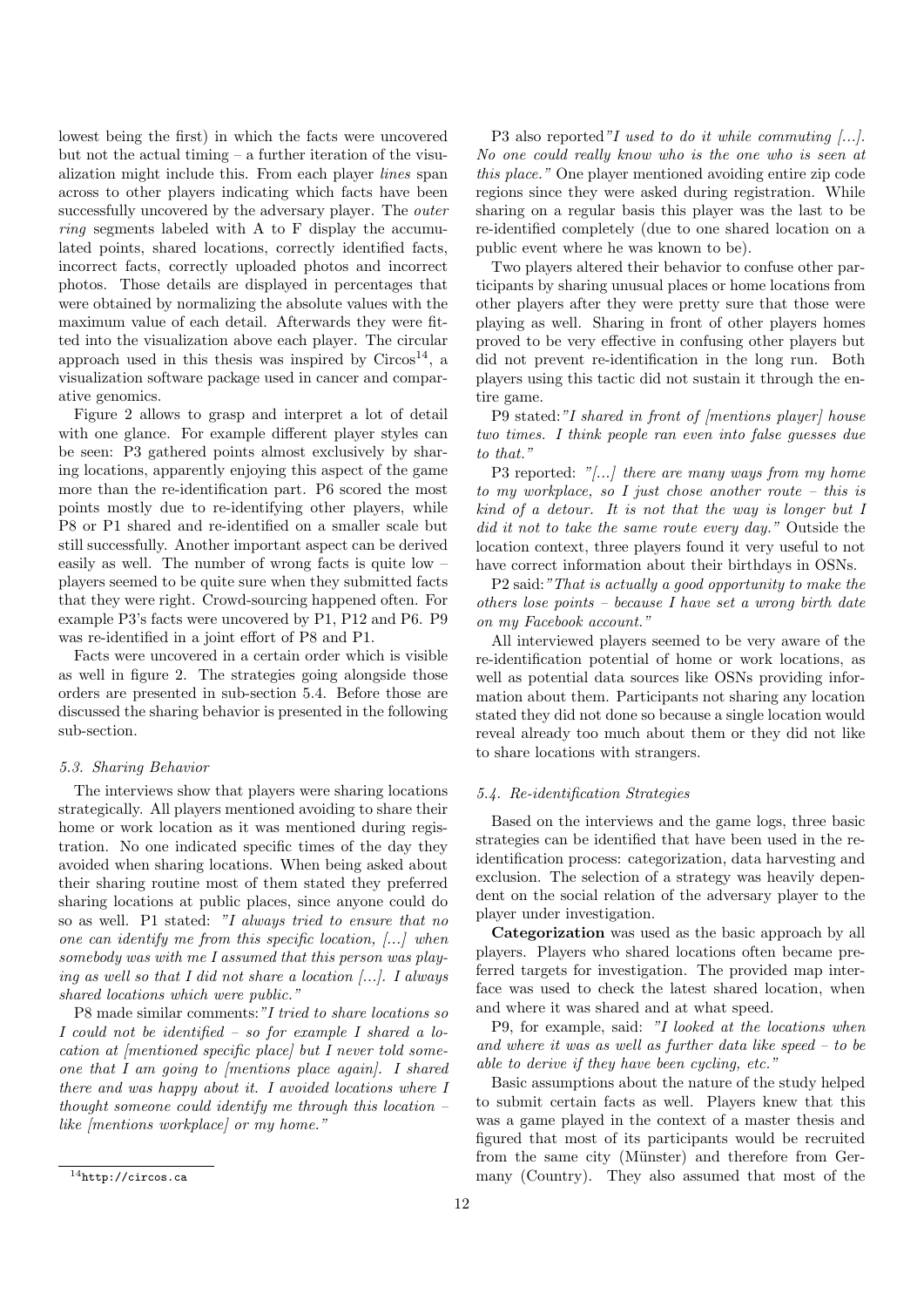

Figure 3: Bars highlighted are hometown, gender and country. Those facts were to be found first. This indicates that people assumed players to be male, from the same city (Münster) and country (Germany). Assumptions which were true due to the smaller nature of this study.

participants would be male (see Fig. 3). Most of these common sense assumptions would be correct but not always. One female player had chosen a male pseudonym and players suspected a male and were wrong. In a follow up a male player used a female pseudonym and was suspected to be female, thereby creating confusion amongst the adversaries.

Furthermore common sense reasoning was applied to figure out if someone was on the move, and whether they were walking, driving or riding a bike. The map was used to investigate points of interest giving additional insights about possible activities at this spot. Successful reasoning resulted in the creation of a tag like "doing groceries", "visiting a pub", "party", "driving a car", "cycling" or "student".

P9 reported: "So for example if someone shared at /mentions place] I assumed that it could be a student, someone who works here or of course someone who passes by. So I tried to figure out for every location what is special about this location." P2 also commented"When locations were near to a supermarket  $-$  [...] then I thought okay and tagged the location 'shopping'." This process was repeated until some location would trigger data harvesting or exclusion.

The data harvesting strategy was employed when a player found something curious or suspicious and started interrelating third party information such as calendars, social networks or results of search engines. Players reported this to be very difficult since it was not easy to find patterns or habits in the shared locations of other players. This is very likely a direct result of the strategic sharing



Figure 4: Bars highlighted are first and last name as well as birthday. P8 submitted the birthdays after P1 re-identified player 5 and 6 completing their profiles with third party information.

behavior of some players. P4 commented "It was pretty  $hard - you could see that someone was moving in the city$ but identifying hobbies like playing soccer was not possible for me."

But as soon as other players revealed first and last name some gathered additional information from public sources. P8 reported: "I tried to reveal some people, but that was not really successful. Instead I submitted additional facts to people, who were deanonymized by other players." This strategy can be seen in figure 4 where P8 submitted birth day, month and/ or year after P5 and P6 were re-identified by P1.

If a location was considered to be re-occurring or a pattern was found indicating the investigated player might be known personally by the adversary player, an exclusion process started to eliminate potential candidates.

P1 described this as follows: "I just knew that many students are at [mentions place] – if someone is there I just knew that he/ she is probably a student as well so it is important to know that this place is part of the university. If someone was at the [mentions street] I also assumed that it could be someone studying the same as I do."

Players created lists excluding persons they knew based upon the established categories. The most common fact to further reduce the list were zip codes from work or home. Zip codes served as a regional buffer to eliminate candidates and were often mentioned in the interviews as being very useful. The deanonymization potential of zip codes in combination with age and gender has already been demonstrated by [8].

P1 reported: "I always tried to start with the least specific facts like country, city, zip code. If the zip code is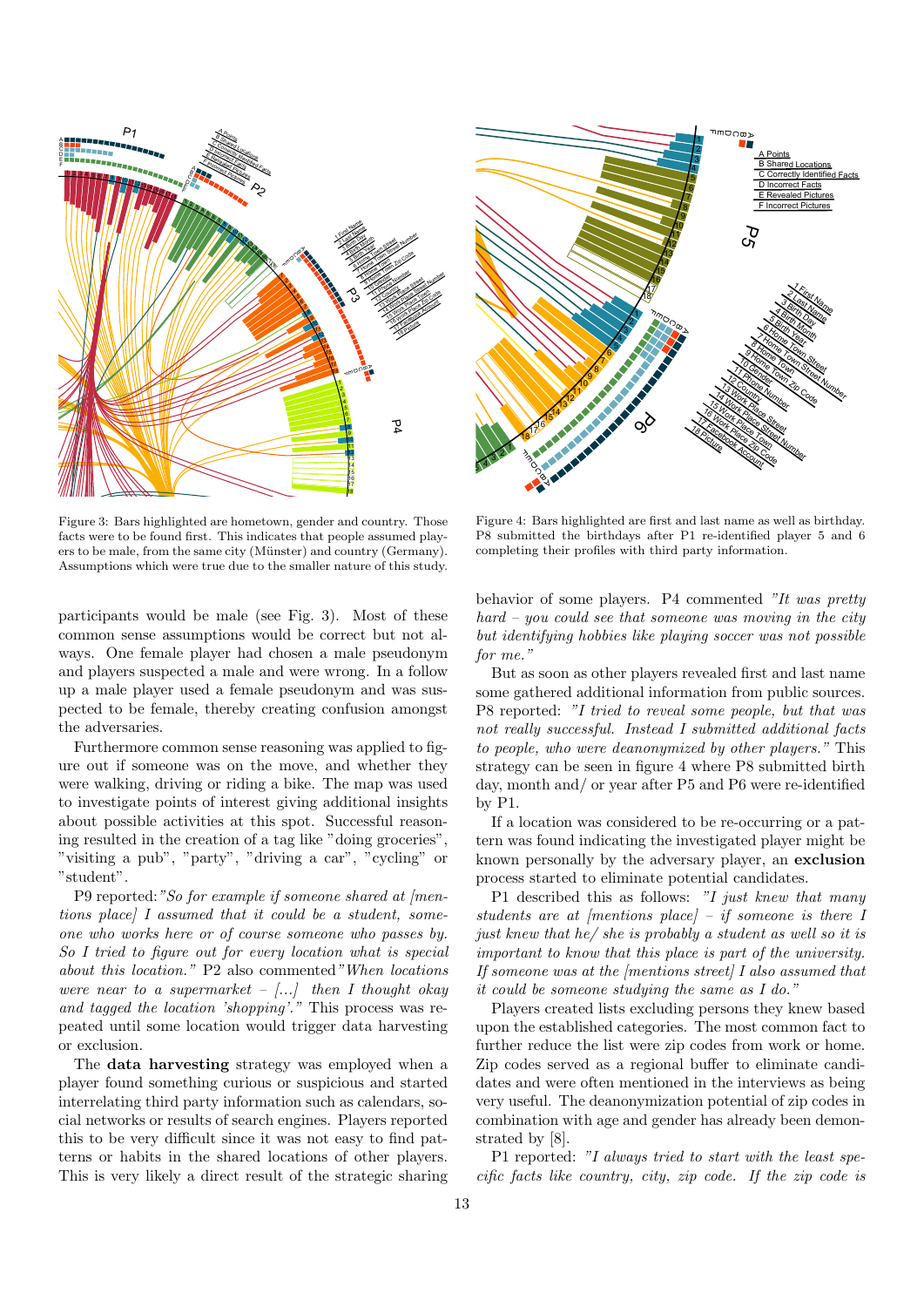

Figure 5: Bars highlighted are workplace zip code, hometown zip code, first and last name. Zip codes would be used as buffers to narrow down the target audience. Hence they were submitted previously before first and last name would be re-identified.

right but the person was wrong you always know it has to be someone living in this particular area. I always tried to increase the accuracy of the facts." Figure 5 highlights this strategy in the logged data where player one submitted workplace zip code and home town zip code before first and last name were submitted. If the zip codes of a players home or workplace were known, other players crawled employers websites in this region, used online telephone books or OSNs to harvest additional information to submit. This supports the deanonymization potential of home/ work location pairs found by [16]. P6 commented: "Then I started to look at [mentions employer's] homepage and check the employee section  $-$  after finding the person I suspected submitting the name was easy."

If a player's name was successfully re-identified and submitted, other players often used it to search for missing profile information. P2 described this as follows: "When I knew the name of a player I started to search him on the web [...] I typed the name into Google and just gathered more information."

A quantitative threshold was not found, i. e. a minimum number of shared locations for re-identification. In one case a player shared at a party, afterwards at a fast food restaurant and the next morning while commuting to work. Those locations gave enough clues to another player to re-identify that player. Another player shared over 25 locations during the game and only country and city were revealed until he got careless and shared at a social event which led to his re-identification. Players stated it was most helpful for the re-identification process if locations could be linked to a personal level of information such as routines or hobbies – if they knew other players, e. g. as colleagues, friends or friends of a friend. The most commonly used third party information source was Facebook. Some players even received friend requests during the game and rejected them to avoid giving away potential facts.

## 6. Discussion

Location privacy is largely looked at from a computational perspective. Most of the algorithms used for re-identification apply straightforward assumptions like dwelling times, last visited location per day or clusters of locations. Afterwards potential home and work locations are used with reverse white page or telephone book look-ups for re-identification, all tasks humans are capable of as well.

The conducted study with JohnDoe provided first insights into strategies applied by humans to re-identify location information. While the diversity and size of the participants is limited the engagement was a lot higher than expected. The discussion of this thesis is split into two major parts. First the methodology is discussed touching upon the novel gaming approach, participants, interviews and the structure of the study (Sec. 6.1). Second, the results of the study are examined observing limitations while reflecting on how to overcome them in future work (Sec. 6.2).

## 6.1. Methodology

Computational attacks are able to process large amounts of data efficiently in a pre-defined way but they cannot incorporate subtle clues. In the conducted study humans reasoned and applied common sense in parallel with methods like dwelling times and location clusters. Those tasks are time consuming and seem cumbersome if presented plainly. To gain insight into the human deanoymization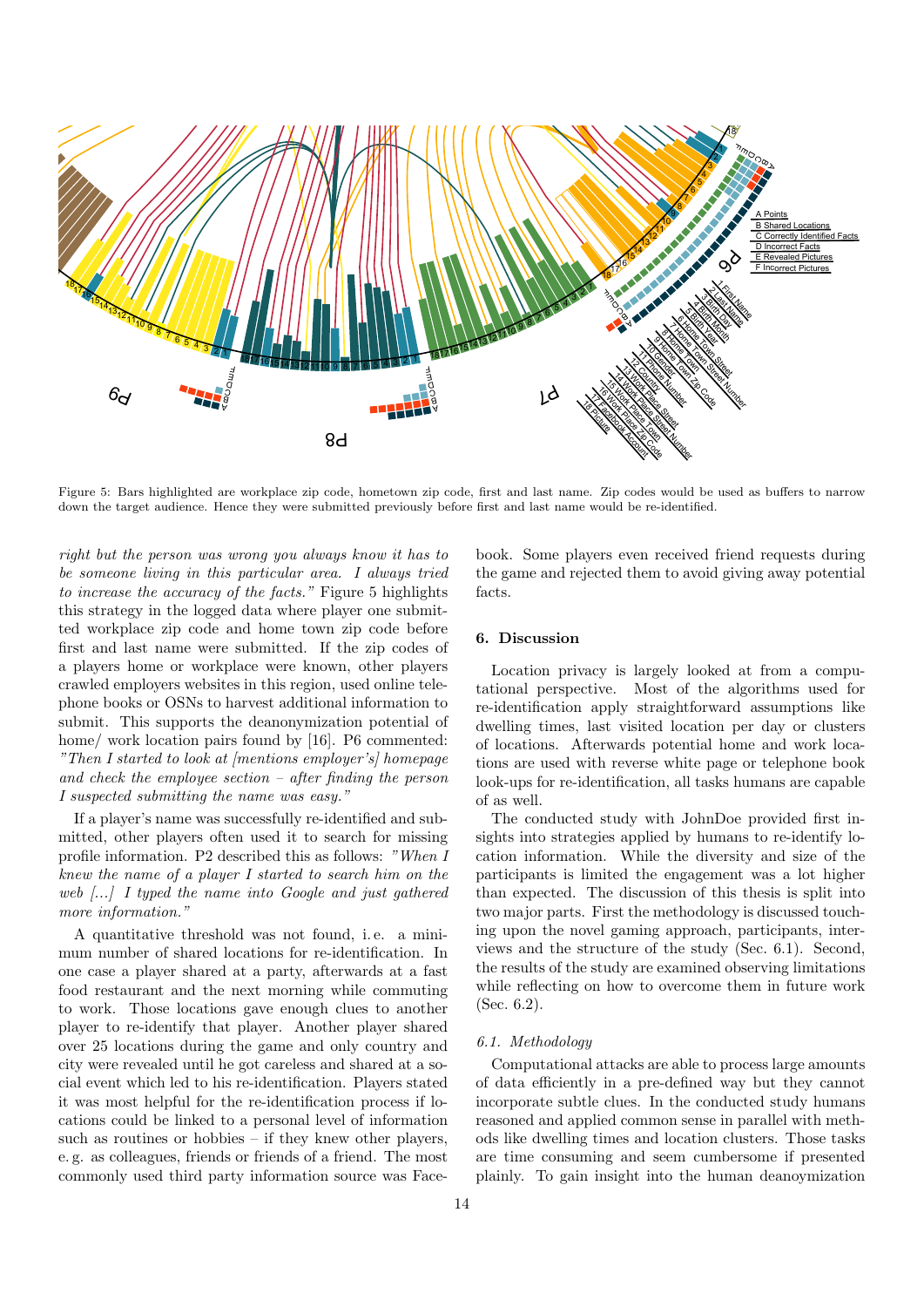process of selectively shared locations a more appealing way than a traditional paper based study was chosen. With the unique context of existing LSAs employing gamification techniques a more complete game seemed promising to motivate people.

#### 6.1.1. Gaming Approach

Creating a game is time consuming – most likely too time consuming for most research questions. It took seven month from the first design document to the finished game not counting an alpha phase with pilot testing. Early and continuous play testing is crucial to find out if the concept works. One must not be afraid to change aspects often – sometimes back and forth. Certain user interface elements of JohnDoe have been changed a dozen times in terms of information feedback, saturation and hue of the color scheme or complexity.

Game mechanics are especially challenging. Even the "simple" point system has been revised six times until the focus group found it to be rewarding. In the final deployment it got updated again between rounds one and two since the study's participants were not as engaged in sharing locations as the focus group.

Yet the time spent developing the game was worth it. Player involvement was a lot higher than expected. Ten hours were spent in average on the games website per player – 14.5 minutes a day. There is no way of knowing if players actually spent the time only on the games website or if it was just an open tab in the browser. Nonetheless it is an impressive commitment and indicates that the motivational aspects and game mechanics worked.

This motivation and engagement was created by gamification elements like the point system, a carefully crafted presentation of the game itself and its purpose. The reidentification process offered different activities for different levels of commitment. Some facts were relatively easy to re-identify (country, city, gender) while others offered a bigger challenge (first/ last name, home address,...). This balance was still intact even as the game progressed. When a person was re-identified by players with high engagement others could still earn points contributing additional facts completing the profile with e.g. a photo, facebook account or birthday information. Offering different challenges for players is vital for progression, motivation and long term engagement. Those are integral aspects of crowd-sourcing as well. Nonetheless players wanted new "content" if they played more than two rounds. Badges, banners or achievements were requested which are commonly found in many games today. Unclear is if players felt they learned everything there is to learn about the deanonymization process and needed additional incentives. On the contrary it may just be an expression of modern gaming culture to further distinguish and present one's success.

JohnDoe essentially mimicked well known and successful LSAs such as Foursquare and added a re-identification layer on top. Game elements are already introduced in this

context and embraced by users [50]. Essentially its concept is perceived as known with "yet unknown" aspects and therefore benefits from a novelty bonus. Game mechanics could be tailored around the research aim fitting naturally into the theme of "stalking game".

All those aspects allowed the gaming approach in the first place. For other research questions this approach might not work. Even if it can be done it does not mean that it should be. Game design is best learned actively and needs considerable experience and commitment. The author of this thesis was very aware of both aspects and had experience with them.

#### 6.1.2. Participants

Players were recruited from university campus by word of mouth and mailing lists. Albeit coming from different departments or institutions they often joined the game in small groups of colleagues or friends who decided to participate. With 26 participants in total and the aforementioned low diversity the exclusion strategy may have been favored. Additionally only a certain mobile "affine" user group was targeted and therefore captured (age ranged from 19-32 in the study). Most of the participants had a background in sciences like informatics, geography or mathematics with only a few participants from humanities like politics or languages. While all humans are able to reason on spatial data and draw conclusions approaches may differ. A more diverse and larger set of participants from multiple cities or cultures is needed for further insight on these limitations.

Players' engagement presented itself not only in the time spent in game. One player was not satisfied with the implementation of the location sharing aspect of the game. He liked the idea of a web-app but favored a native application for sharing locations since it would consume less battery to load a native app and be faster. After consulting with the author of this thesis he developed a native location sharing client for Android phones and contributed it to the player community. As of round two it was publicly available and actively used. This surprising request was very welcome. Moreover players reported 46 minor bugs or enhancement to the games bug tracker on github suggesting improvements or requesting features. Most of them could be integrated during the study.

This kind of commitment outside the "gaming" context but nonetheless related to the game testifies that the players really liked the game and its purpose, unveiling the potential of intrinsic motivation. Still most of them were extrinsically motivated and wanted to be on top of the leaderboard like player six: "I wanted to get the points  $-I$ was really trying to get as many as possible."

Recalling the different player types (see Tab. 3) these players would be "Competitors" and "Achievers" aiming for short and long term success. Such behavior created strong competitions or even in-game-rivalries. Seeing that one could kick a player of a top high score position with only a few more points motivated to share more locations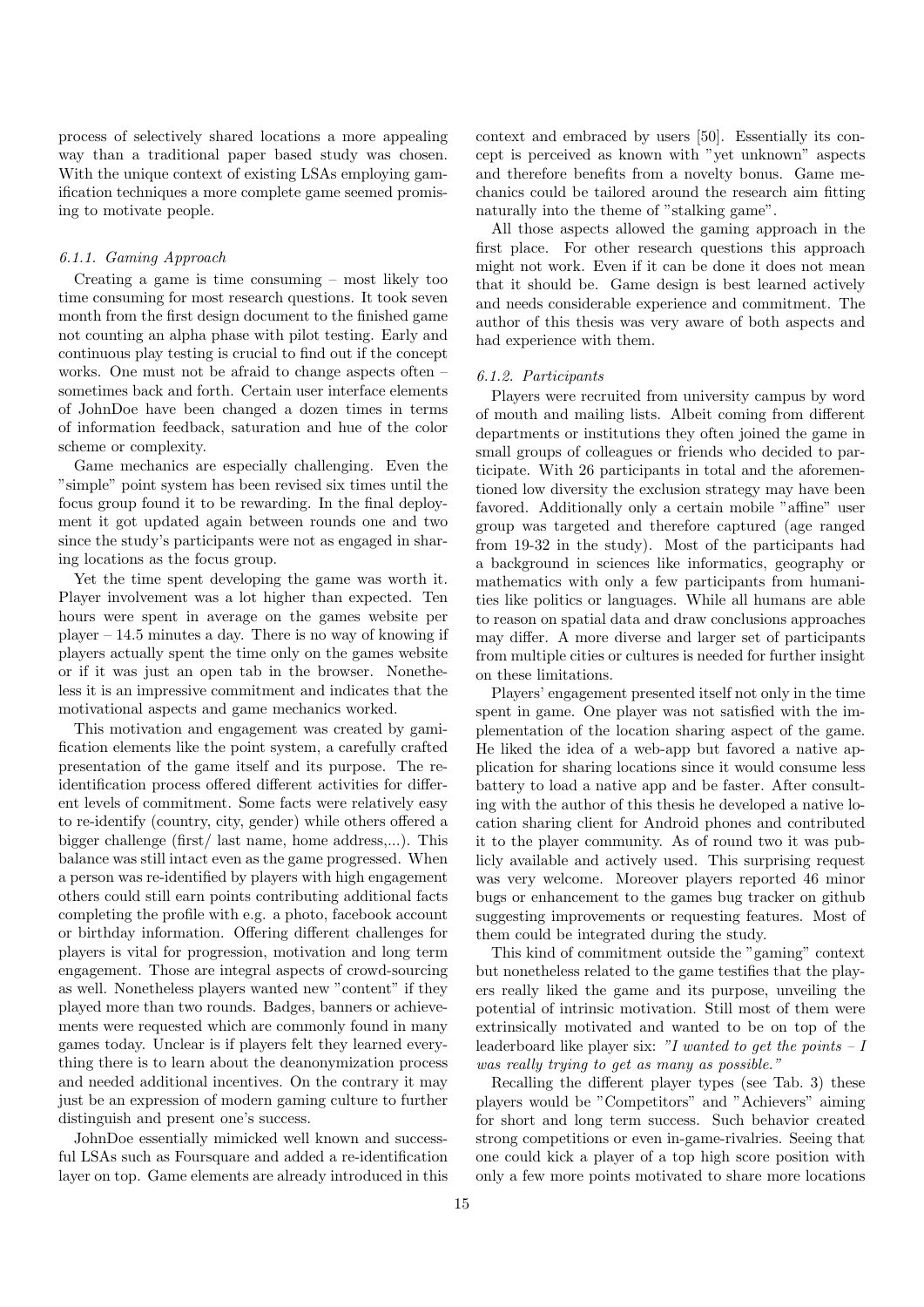or complete profiles. Notwithstanding this can be demotivating as well if to much effort is required and no possibilities are present to compete. This was prevented in JohnDoe with facts such as uploading a photo. The reward would be higher but if the photo was wrong more points would be lost as well. "Competitive Explorer" player types were present likewise. Player three tested out the games "over sharing" prevention system to stop spamming locations in one place. This provoked other players commenting on that and focused their deanonymization efforts on him. Two players tried to disguise their identities by taking detours or sharing in front of suspected home locations of other players. They did not sustain this "performance" through the entire game but managed to elude adversaries for some time.

Figure 2 displays that the crowd-sourcing aspect worked, players' identities were revealed in joint efforts. The tagging and comment function was not used as much, instead players asked for a mechanism capable of storing notes privately to not give away their strategies. Perhaps the news distribution system made comments a bit obsolete as almost every action in game would trigger it.

#### 6.1.3. Interviews

Post-hoc semi-structured interviews were chosen to have a certain degree of freedom exploring the used reidentification strategies. They proofed to be a useful tool to gain insights. Players spoke without being prompted often about their strategies for re-identification and sharing behavior. During the interviews they would describe certain situations which led to the re-identification of certain facts and generalize them afterwards into strategies they used. Some of them liked the interviews and derived an additional sense of accomplishment for being chosen as an interview partner. As previously mentioned nine interviews have been conducted with four randomly chosen participants and five deliberate candidates to cover different player types.

The interview time of 20 minutes was long enough to give room for detailed elaborations of players. Those elaborations were most useful to identify patterns and therefore strategies in the game data, demonstrating that players actually did what they were reporting. Without players' remarks and the freedom to further investigate certain aspects like taking detours or sharing in front of suspected player homes would not have been found. With the developed detailed interview guide (see Appendix A) the foundation for further detailed interviews is given for future work.

## 6.1.4. Structure

Although JohnDoe was a tested rigorously it was still a novel approach with some informed guesses. Unclear was if the game itself would be played longer than a couple of days by a larger audience. The time needed for a successful deanonymization or if one would even occur could only be hypothesized. Locations sharing, player motivation,

Table 5: Participation during the gaming phase of JohnDoe. Players are deemed active if they have at least shared two locations during the gaming phase and spent ten minutes in game.

| <b>Round</b> |    | <b>Active Players</b> Registered Players |
|--------------|----|------------------------------------------|
| Round One    |    |                                          |
| Round Two    | 15 | 18                                       |
| Round Three  |    |                                          |

information presentation and understanding had to come together in a complex interdependent system for a successful in-game re-identification. Considering all factors it was decided to split the gaming phase of the study into multiple parts. A two week window for one round seemed long enough to share potentially revealing locations. Additionally players could start over in a new round and were not penalized by previous mistakes. To give an example: One player picked a pseudonym he would use in online forums and OSNs and was re-identified by a friend instantly.

Round one had a limited numbers of players in order to account for server stress and watch the game progression closely. In case of no location sharing or re-identification would have occurred, mechanisms were set into place to nudge players. In-game events rewarding sharing locations or re-identifying facts had been prepared but were not used. After round one concluded some adjustments were made to the reward system. Players felt they would receive not enough points. This was compensated by adjusting and raising the rewarded points by an order of magnitude – sharing locations would now grant ten points instead of one.

Participation dropped in the last conducted round (Tab. 5). Players playing more than two rounds wanted new content like badges and banners. New advertisements would have helped to reach a wider audience, but in order to gain insight into learning or evolving strategies it is advisable to include long term incentives. Asides from a two week timeframe different durations might work as well. Consecutive sharing during a typical weekday might also lead to re-identification, or split sharing and re-identification phases within one round might have an impact – all aspects which are subject for future work.

## 6.2. Results

The presented results are subject to certain limitations which will be reviewed in the next two sub-sections. Nonetheless they provide valuable insight into human reidentification strategies and demonstrate that they are equally possible as algorithmic attacks. Sharing behavior is looked at in the next sub-section (6.2.1) while the last one discusses the re-identification strategies (6.2.2).

#### 6.2.1. Sharing Behavior

The majority of the players shared locations very cautiously. Most of them did not share more than ten locations during one round avoiding home and work locations.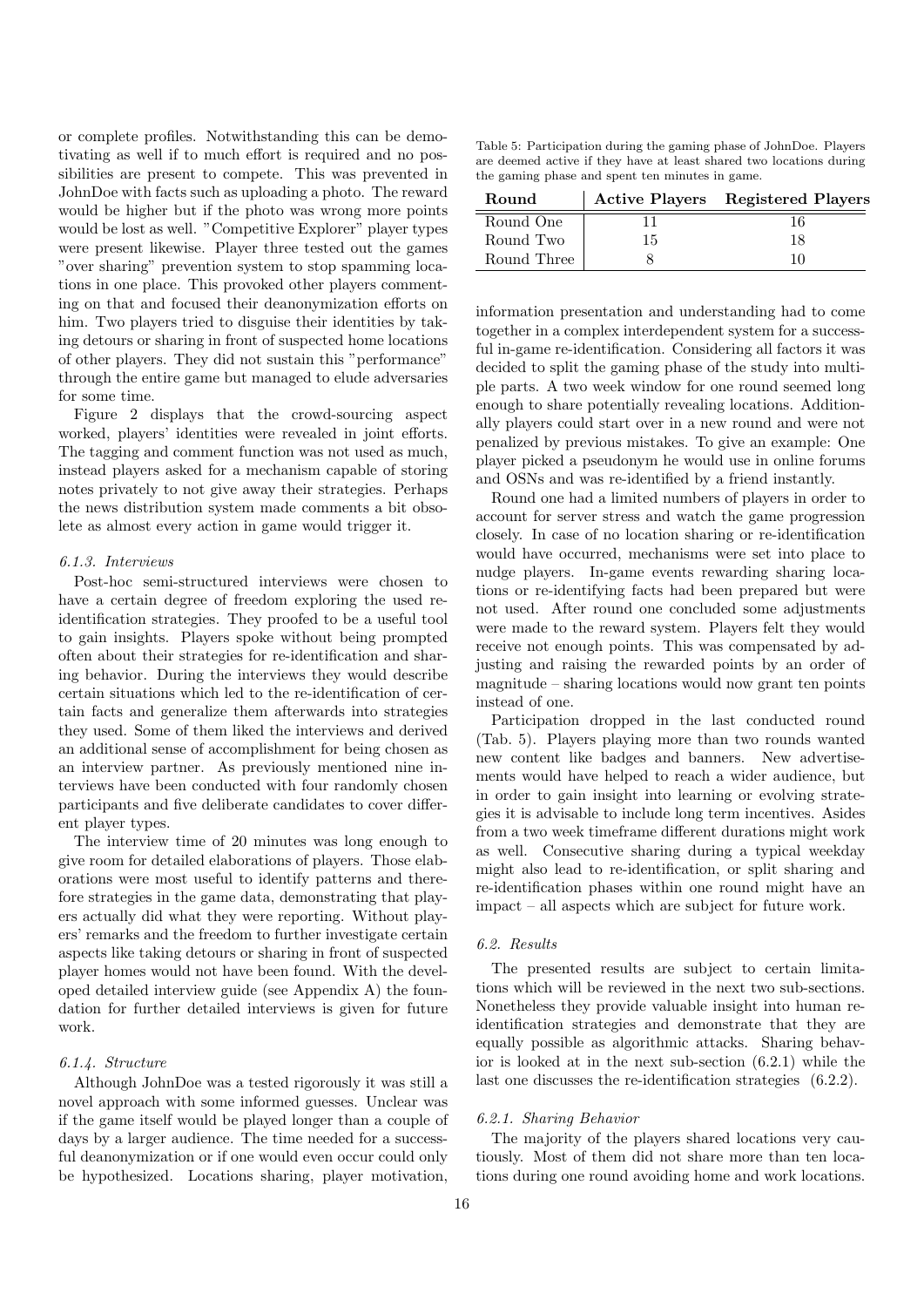It seems that they were very aware of the revealing potential, possibly adverted by the registration which asked to provide them. Preferred were public places while commuting deeming them less revealing than less frequented ones. Statements like player seven's were encountered often: "I was thinking about how revealing the place was and then I shared." These findings are directly comparable to Toch et al. [34]. Despite this awareness and mentioning during the interviews some players did share within the vicinity of their home and work locations. A possible explanation can be derived from a concept called "The Privacy Hump" by Iachello and Hong [60, page 112]. It describes the introduction of new technologies and the initial privacy concern arising with them. As time passes and no privacy violations occur or are overcome, concerns drop (see Fig. 6).

The same might be true for home and work locations. During registration they had to be provided and were introduced as facts for re-identification. As time passed players got more experienced and their concerns lowered since they were not re-identified. Due to the nature of a re-identification process one "weak link" or location suffices to uncover an entire data set or player. Yet players did not know or could only suspect what led to their reidentification and accepted that it will happen possibly as part of the game. Further iterations of the game could provide feedback e.g. by players indicating locations triggering the re-identification process. Its impact on learning and adaption strategies would be highly interesting for privacy aware LSAs aside from further insight into the entire process. At the moment it is unclear whether this contradictory behavior is due to the privacy hump or a result of the desire to earn more points quickly. Nonetheless Tufekci [30] witnessed similar contradictions. The game's mechanics did not enforce the goal to stay hidden. They reward sharing locations and finding facts. Staying hidden arose from the theme of the game.

More participants from multiple cities could change sharing behavior as well. 209 locations were shared in Münster while the remaining 49 were spread across western Germany from the coast to places near the French boarder. Participants shared outside of Münster while visiting friends or family – further clues for adversaries.

Aside from the two participants taking detours and sharing in front of suspected players homes all others wanted to stay "true" to their habits not damaging the study. This restrain may have been caused by the presentation of the game. During the registration process players were asked to fill out the registration form honestly otherwise the game would not work. This may have influenced peoples' sharing behavior, nonetheless humans are creatures of habits and do not change their daily routines lightly. This aspect can also be seen in the shared location data. Players shared often in regular reoccurring intervals while commuting to or from work, visiting pubs or during social activities. In addition, the motivation for sharing locations was purpose-driven rather than social-driven. The



Figure 6: Reworked picture of the Privacy Hump; a working hypothesis by Iachello and Hong [60] describing users' privacy concerns about new technologies and their degradation over time as no violations occur or are addressed

re-identification potential of social-driven shared locations might differ.

#### 6.2.2. Re-identification Strategies

The results show that determined non-experts are able to re-identify persons based upon self-determined selectively shared locations in a reasonable time. Reasoning and common sense enabled them to do so even with very few shared locations. Instead, computational attacks have been performed on GPS tracks with high sampling frequencies of several weeks length.

Players did not need continuous tracked locations to derive useful information. Albeit the setup of the game may have favored or influenced certain strategies. The limited pool of players may have favored the exclusion strategy. Close social relations and insight into colleagues or friends' lives provide certain background information which not everybody possess or had to derive first. For example routes to and from work might be known or methods of transportation. Adversaries searched for such evidence. If only one friend is known to possess a car and locations were shared on streets with speeds too high for bikes or pedestrians one can look for hints supporting this theory. One player shared carefully over 20 locations and was not revealed until the very end of round two where he shared at a social gathering with friends who happened to play as well.

Another player was deanonymized not because of his shared locations but instead of his deanonymizing strategy. He would submit country, gender and hometown for every available player to gather as many points as possible. Since this behavior was witnessed it led to his reidentification in a subsequent round. As can be seen in figure 2 player eleven did not share a single location but his work place town, home town, country and gender were still found out. These re-identifications demonstrate the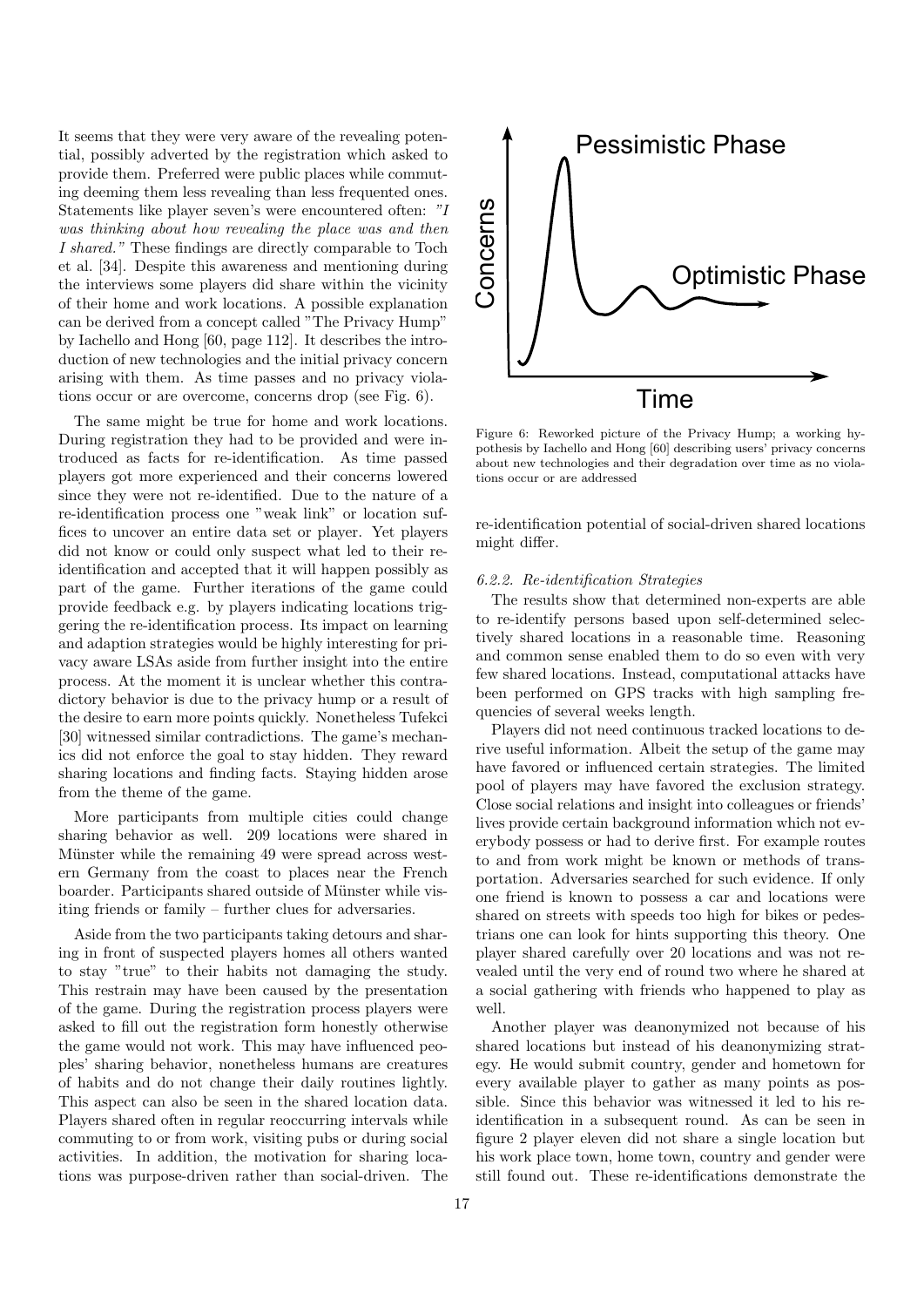strength of the human re-identification process – the ability to use all available information drawing conclusions including subtle clues.

One might argue that the way facts were submitted could be exploited. If a submitted fact was wrong this would be reported and players lost points yet gaining additional clues. The only fact directly affected by this was gender where only two options existed. Actually players had to cope with false negatives due to spelling errors and difference in writing street names and tested different variations. The relatively total low number of 101 wrong facts compared to 303 successful identified facts demonstrates that players were quite sure before they submitted facts.

Knowing that their privacy was under attack players' awareness was raised. Data harvesting strategies led to new friend requests on Facebook. Players reported rejecting those seeing that it opens up their profile information to other potential players. Yet to be investigated is the effect of obfuscation techniques like degradation or spatial cloaking. It has been shown that algorithms are still successful when these are in place. It is likely that humans are as well since the algorithms used did not employ thorough statistics.

Beyond the analysis of the logged data and the interview other means could potentially be adapted to help understand the re-identification process. Hägerstrands concepts like Space-Time-Prisms or the Space-Time-Cube from Time-Space geography have regained some attention with advancing computer graphics [61] but are of limited use. Initial visualizations with an interactive Space-Time-Cube were promising although the concept needs serious adjustments being designed for migration movements on city or continental level in social geography. Furthermore mapping the data and interpreting it only reveals what the observer infers, hence multiple observers are needed.

## 7. Conclusion

The results show that a motivated person is capable of re-identifying self-determined selectively shared locations published under a pseudonym. No special training is needed nor does it take a lot of time. Basic human reasoning combined with categorization, data harvesting and exclusion strategies suffices. This is especially true if the attacker has some kind of social relation to the target. A first comprehensive overview about human deanonymization and re-identification strategies attacking location privacy is provided in this thesis. Up to know these attacks have only been considered implicitly. The work presented provides first insights for further investigations closing this research gap.

Humans were able to re-identify twelve out of 17 players only using the very few selectively shared locations, although the exclusion strategy may have been favored due the relatively small size of the study. Twelve players played in subsequent rounds and eight of them were re-identified repeatedly. The novel gaming approach was

successful. Careful game design with proper incentives led to a high commitment towards the study. Essentially people liked to participate and told their friends to join. Players spent on average 10 hours on the games website throughout the study, without being motivated by money. An aspect – if performed carefully – worthwhile to look at for other research questions which benefit from human ingenuity and crowd-sourcing.

A novel visualization method has been introduced showing data from the most active round, highlighting and confirming the results of the conducted interviews. This combined approach reduces uncertainty in the findings as the logged data confirms to a large extend what players reported.

Participants were aware of the deanonymization potential of certain locations but awareness dropped throughout the game. Since participants were actively sharing locations as well as trying to re-identify others their sharing behavior most likely differed somewhat from standard LSAs.

Nonetheless findings from related work for sharing behavior could be confirmed. Additionally home and work locations have been confirmed as sensitive to privacy attacks, as well as zip codes. Facebook was perceived as "best information" source for the game. A questionable award for an Online-Social-Network of this magnitude.

Obfuscation techniques and their impact on the reidentification performance of humans are left for future work. Additional studies with more diverse participants are likely to deepen the understanding allowing for insights on learning, adaptation and evolution of strategies. Future work might also include a version of the game where players indicate locations/ patterns triggering the re-identification process. Providing this feedback to other players would create a transparent system. Sharing behavior might be influenced, while a knowledge base is created useful for designers of location-based services.

The need to understand location privacy manifests itself with every iteration of modern ubiquitous devices. Smart phones and service providers incorporate location information to enhance the user experience. Each data theft or database breach reported in the news perpetuates the need further. Understanding how such attacks are performed enables us to delay or prevent them. Privacy in its various forms concerns us all and the journey to understand and respect it is far from over.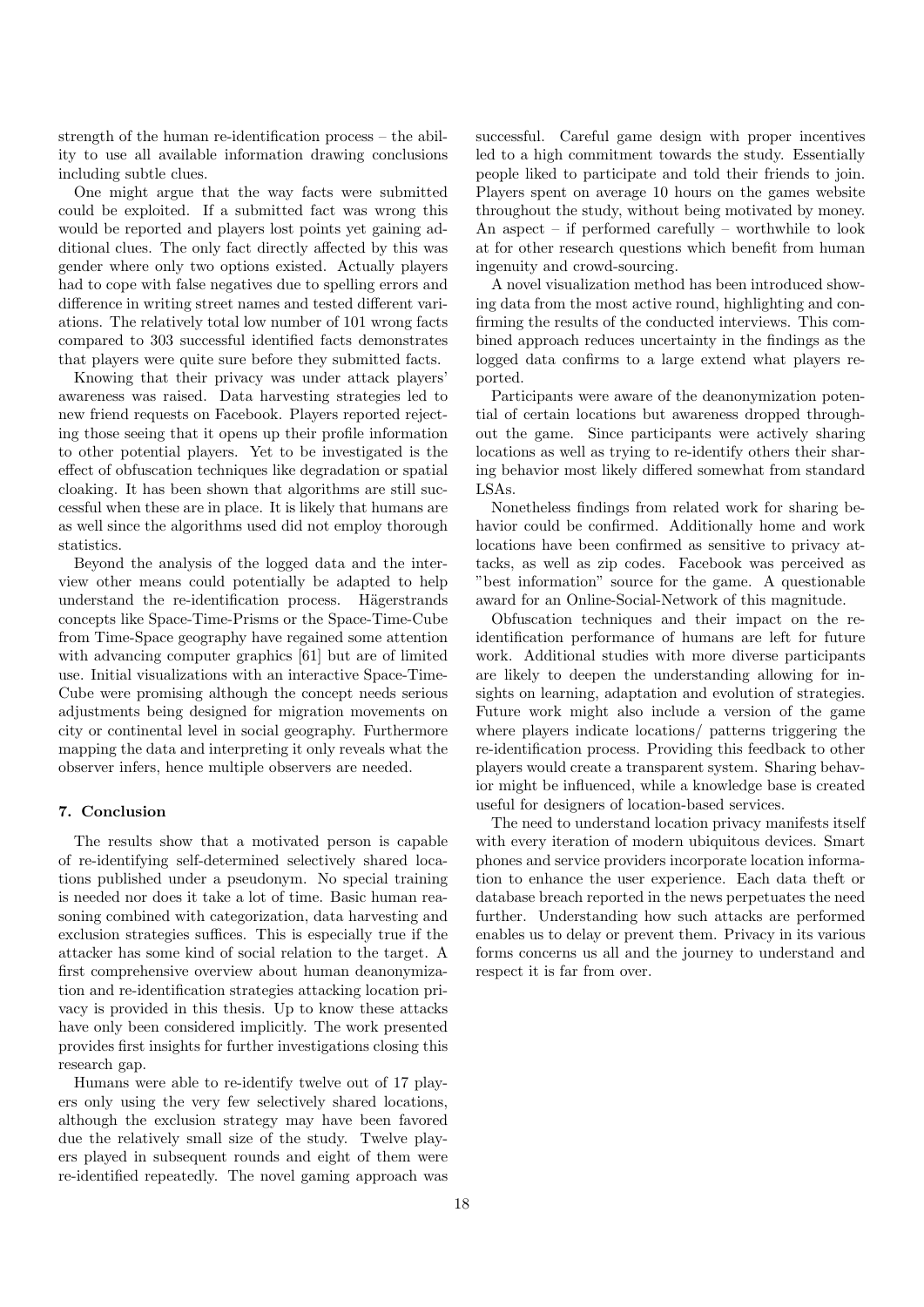#### References

- [1] M. Weiser, The Computer for the 21st Century, Sci Am 265 (3) (1991) 94–104, ISSN 0036-8733, URL http://dx.doi.org/10. 1038/scientificamerican0991-94.
- [2] S. D. Warren, L. D. Brandeis, The Right to Privacy, Harvard Law Review 4 (5) (1890) 193–220, ISSN 0017-811X, URL http: //dx.doi.org/10.2307/1321160.
- [3] A. Westin, Privacy and Freedom, Atheneum, first edition edn., 1967.
- [4] L. B. Baker, Sony suffers second major user data theft, Reuters, URL http://www.reuters.com/article/2011/05/02/ us-sony-idUSTRE73R0Q320110502, 2011.
- [5] T. G. A. of the United nations, The Universal Declaration of Human Rights., United Nations Resolution 271 A (III), URL http://www.un.org/en/documents/udhr/, 1948.
- Kleine Anfrage des Abgeordneten Johannes Lichdi Fraktion BÜNDNIS 90/DIE GRÜNEN-Thema: Individualisierung der Daten aus den Funkzellenabfragen (FZA) am 13.,18. und 19.02.2011, URL http://edas.landtag.sachsen.de/viewer.aspx?dok\\_nr= 7298\&dok\\_art=Drs\&leg\\_per=5\&pos\\_dok=-1, 2011.
- [7] Bundesdatenschutzgesetz in der Fassung der Bekanntmachung vom 14. Januar 2003 (BGBl. I S. 66), das zuletzt durch Artikel 1 des Gesetzes vom 14. August 2009 (BGBl. I S. 2814) geändert worden ist, URL  ${\tt http://www.gesetze-in-internet}.$ de/bundesrecht/bdsg\\_1990/gesamt.pdf, 1990.
- [8] L. Sweeney, Uniqueness of simple demographics in the US population, LIDAP-WP4. Carnegie Mellon University, Lab for International Data Privacy .
- [9] M. Langheinrich, Privacy in ubiquitous computing, in: J. Krumm (Ed.), Ubiqutious Computing Fundamentals, ISBN 9781420093605, 96–156, 2009.
- [10] M. Duckham, L. Kulik, Location privacy and location-aware computing, Dynamic & mobile GIS: investigating change in space and time .
- [11] J. Krumm, A survey of computational location privacy, Personal and Ubiquitous Computing 13 (6) (2009) 391–399, ISSN 1617- 4909, URL http://dx.doi.org/10.1007/s00779-008-0212-5.
- [12] J. H. Reed, K. J. Krizman, B. D. Woerner, T. S. Rappaport, An overview of the challenges and progress in meeting the E-911 requirement for location service, IEEE Communications Magazine 36 (4) (1998) 30–37, ISSN 01636804, URL http://dx.doi.org/10.1109/35.667410.
- [13] J. Krumm, Inference Attacks on Location Tracks, in: A. LaMarca, M. Langheinrich, K. N. Truong (Eds.), Pervasive Computing, vol. 4480 of Lecture Notes in Computer Science, chap. 8, Springer Berlin / Heidelberg, Berlin, Heidelberg, ISBN 978-3-540-72036-2, 127–143, URL http://dx.doi.org/ 10.1007/978-3-540-72037-9\\_8, 2007.
- [14] B. Hoh, M. Gruteser, H. Xiong, A. Alrabady, Enhancing Security and Privacy in Traffic-Monitoring Systems, Pervasive Computing, IEEE 5 (4) (2006) 38–46, ISSN 1536-1268, URL http://dx.doi.org/10.1109/MPRV.2006.69.
- [15] M. Gruteser, B. Hoh, On the Anonymity of Periodic Location Samples, in: D. Hutter, M. Ullmann (Eds.), Security in Pervasive Computing, vol. 3450 of Lecture Notes in Computer Science, chap. 19, Springer Berlin / Heidelberg, Berlin, Heidelberg, ISBN 978-3-540-25521-5, 179–192, URL http://dx.doi. org/10.1007/978-3-540-32004-3\\_19, 2005.
- [16] P. Golle, K. Partridge, On the Anonymity of Home/Work Location Pairs, in: Proc. Pervasive '09, Springer, ISBN 978- 3-642-01515-1, 390–397, URL http://crypto.stanford.edu/ \~{}pgolle/papers/commute.pdf, 2009.
- [17] T. Dalenius, Finding a needle in a haystack or identifying anonymous census records, Journal of Official Statistics 2 (3) (1986) 329–336.
- [18] L. Sweeney, Achieving k-anonymity privacy protection using generalization and suppression, Int. J. Uncertain. Fuzziness Knowl.-Based Syst. 10 (5) (2002) 571–588, ISSN 0218-4885, URL http://dx.doi.org/10.1142/S021848850200165X.
- [19] P. Golle, Revisiting the uniqueness of simple demographics in the US population, in: Proceedings of the 5th ACM workshop on Privacy in electronic society, WPES '06, ACM, New York, NY, USA, ISBN 1-59593-556-8, 77–80, URL http://dx.doi. org/10.1145/1179601.1179615, 2006.
- [20] C. Bettini, X. Wang, S. Jajodia, Protecting Privacy Against Location-Based Personal Identification, in: W. Jonker, M. Petkovic (Eds.), Secure Data Management, vol. 3674 of Lecture Notes in Computer Science, chap. 13, Springer Berlin / Heidelberg, Berlin, Heidelberg, ISBN 978-3-540-28798-8, 185– 199, URL http://dx.doi.org/10.1007/11552338\\_13, 2005.
- [21] M. Duckham, L. Kulik, A formal model of obfuscation and negotiation for location privacy, in: Proceedings of the Third international conference on Pervasive Computing, vol. 3468 of PERVASIVE'05, Springer-Verlag, Berlin, Heidelberg, ISBN 3- 540-26008-0, 978-3-540-26008-0, 152–170, URL http://dx.doi. org/10.1007/11428572\\_10, 2005.
- [22] M. Gruteser, D. Grunwald, Anonymous Usage of Location-Based Services Through Spatial and Temporal Cloaking, in: Proceedings of the 1st international conference on Mobile systems, applications and services, MobiSys '03, ACM, New York, NY, USA, 31–42, URL http://dx.doi.org/10.1145/1066116. 1189037, 2003.
- [23] A. R. Beresford, F. Stajano, Location privacy in pervasive computing, Pervasive Computing, IEEE 2 (1) (2003) 46– 55, ISSN 1536-1268, URL http://dx.doi.org/10.1109/MPRV. 2003.1186725.
- [24] P. Ohm, Broken Promises of Privacy: Responding to the Surprising Failure of Anonymization, Social Science Research Network Working Paper Series URL http://ssrn.com/abstract= 1450006.
- [25] J. Warrior, E. McHenry, K. McGee, They Know Where You Are, IEEE Spectrum 40 (7) (2003) 20–25, ISSN 0018-9235, URL http://dx.doi.org/10.1109/MSPEC.2003.1209608.
- [26] D. J. Solove, 'I've Got Nothing to Hide' and Other Misunderstandings of Privacy, Social Science Research Network Working Paper Series URL http://ssrn.com/abstract=998565.
- [27] D. J. Solove, Understanding Privacy, SSRN Working Paper Series URL http://ssrn.com/abstract=1127888.
- [28] G. Danezis, S. Lewis, R. Anderson, How much is location privacy worth, in: Fourth Workshop on the Economics of Information Security, Citeseer, URL Economics of Information Security, Citeseer, URL http://citeseerx.ist.psu.edu/viewdoc/download?doi= 10.1.1.61.236\&\#38;rep=rep1\&\#38;type=pdf, 2005.
- [29] D. Cvrcek, M. Kumpost, V. Matyas, G. Danezis, A study on the value of location privacy, in: WPES '06: Proceedings of the 5th ACM workshop on Privacy in electronic society, ACM Press, New York, NY, USA, ISBN 1-59593- 556-8, 109–118, URL http://www.fi.muni.cz/usr/matyas/ PriceOfLocationPrivacy\\_proceedings.pdf, 2006.
- [30] Z. Tufekci, Can You See Me Now? Audience and Disclosure Regulation in Online Social Network Sites, Bulletin of Science, Technology & Society 28 (1) (2008) 20–36, ISSN 1552-4183, URL http://dx.doi.org/10.1177/0270467607311484.
- [31] P. A. Norberg, D. R. Horne, D. A. Horne, The Privacy Paradox: Personal Information Disclosure Intentions versus Behaviors, Journal of Consumer Affairs 41 (1) (2007) 100– 126, ISSN 00220078, URL http://dx.doi.org/10.1111/j. 1745-6606.2006.00070.x.
- [32] K. P. Tang, J. Lin, J. I. Hong, D. P. Siewiorek, N. Sadeh, Rethinking location sharing: exploring the implications of socialdriven vs. purpose-driven location sharing, in: Proc. 12th UbiComp, Ubicomp '10, ACM, New York, NY, USA, ISBN 978-1-60558-843-8, 85–94, URL http://dx.doi.org/10.1145/ 1864349.1864363, 2010.
- [33] S. Consolvo, I. E. Smith, T. Matthews, A. LaMarca, J. Tabert, P. Powledge, Location disclosure to social relations: why, when, & what people want to share, in: Proceedings of the SIGCHI conference on Human factors in computing systems, CHI '05, ACM, New York, NY, USA, ISBN 1-58113-998-5, 81–90, URL http://dx.doi.org/10.1145/1054972.1054985, 2005.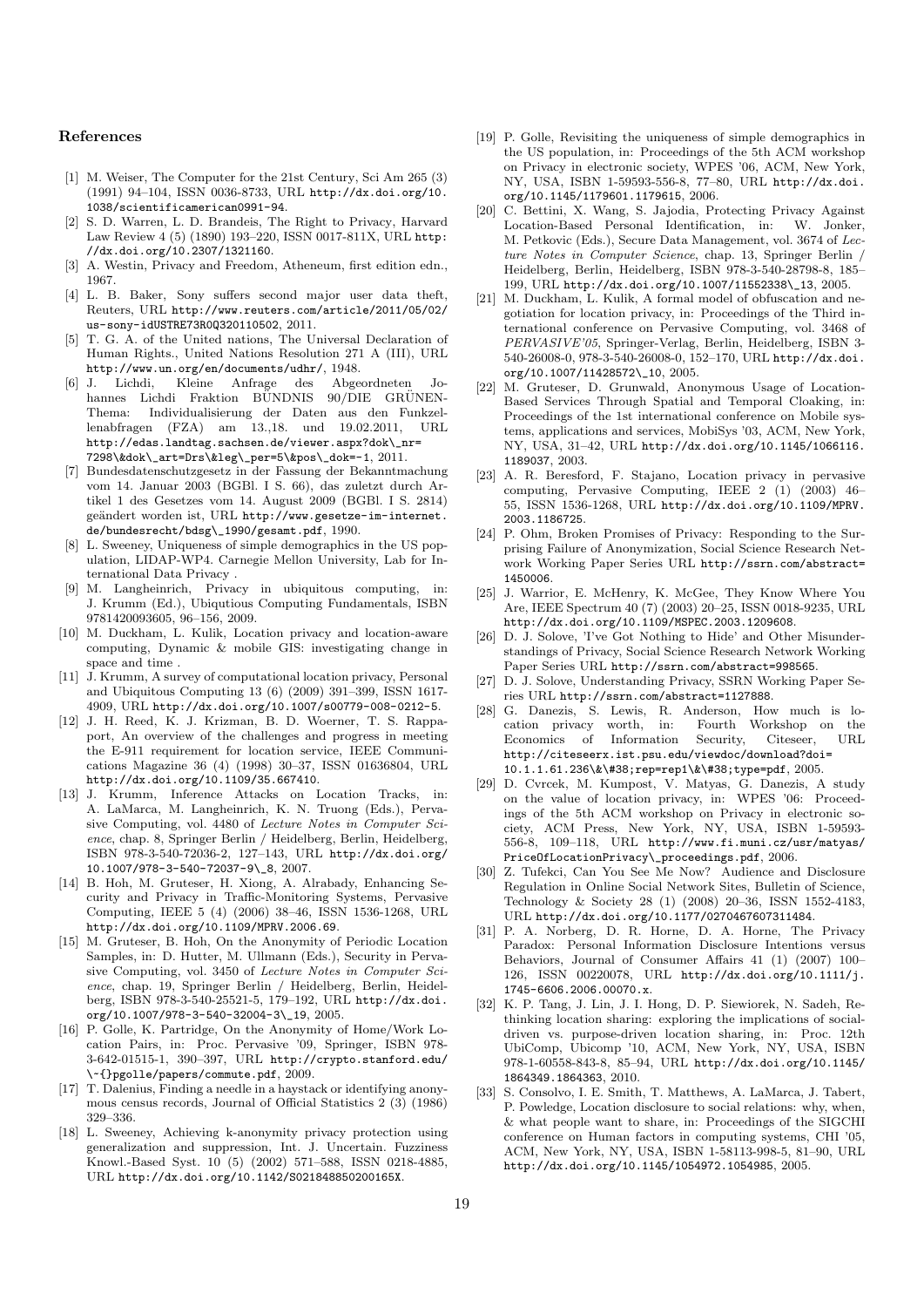- [34] E. Toch, J. Cranshaw, P. H. Drielsma, J. Y. Tsai, P. G. Kelley, J. Springfield, L. Cranor, J. Hong, N. Sadeh, Empirical models of privacy in location sharing, in: Proceedings of the 12th ACM international conference on Ubiquitous computing, Ubicomp '10, ACM, New York, NY, USA, ISBN 978-1-60558-843-8, 129–138, URL http://dx.doi.org/10.1145/1864349.1864364, 2010.
- [35] J. Y. Tsai, P. Kelley, P. Drielsma, L. F. Cranor, J. Hong, N. Sadeh, Who's viewed you?: The impact of feedback in a mobile location-sharing application, in: Proceedings of the 27th international conference on Human factors in computing systems, CHI '09, ACM, New York, NY, USA, ISBN 978-1-60558- 246-7, 2003–2012, URL http://dx.doi.org/10.1145/1518701. 1519005, 2009.
- [36] F. Khatib, F. DiMaio, S. Cooper, M. Kazmierczyk, M. Gilski, S. Krzywda, H. Zabranska, I. Pichova, J. Thompson, Z. Popovi $\ddot{A}$ , M. Jaskolski, D. Baker, Crystal structure of a monomeric retroviral protease solved by protein folding game players, Nat Struct Mol Biol 18 (10) (2011) 1175–1177, ISSN 1545-9993, URL http://dx.doi.org/10.1038/nsmb.2119.
- [37] S. Deterding, R. Khaled, L. Nacke, D. Dixon, Gamification: Toward a Definition, in: CHI 2011 Gamification Workshop Proceedings, Vancouver, BC, Canada, 2011.
- [38] J. McGonigal, We don't need no stinking' badges: How to re-invent reality without gamification, http://www.gdcvault.com/play/1014576/We-Don-t-Need-No, 2011.
- [39] S. Deterding, D. Dixon, R. Khaled, L. Nacke, From game design elements to gamefulness: defining "gamification", in: Proceedings of the 15th International Academic MindTrek Conference: Envisioning Future Media Environments, MindTrek '11, ACM, New York, NY, USA, ISBN 978-1-4503-0816-8, 9– 15, URL http://dx.doi.org/10.1145/2181037.2181040, 2011.
- [40] J. Schell, Visions of the Gamepocaypse, URL http:  $// for a.tv/2010/07/27/Jesse\_Schell\_\Visions\_of\_\the\$ \_Gamepocalypse\#fullprogram, 2010.
- [41] A. Kohn, Punished by Rewards: The Trouble with Gold Stars, Incentive Plans, A's, Praise, and Other Bribes, Mariner Books, 2 edn., ISBN 0618001816, URL http://www.worldcat.org/ isbn/0618001816, 1999.
- [42] I. Bogost, Persuasive Games: Exploitationware, URL http: //www.gamasutra.com/view/feature/134735/persuasive\_
- games\_exploitationware.php, 2011.<br>[43] J. Howe, Crowdsourcing: Why t Why the Power of the Crowd Is Driving the Future of Business, Crown Business, 1 edn., ISBN 0307396207, URL http://www.worldcat.org/isbn/ 0307396207, 2008.
- [44] D. H. Pink, Drive the surprising truth about what motivates us, Riverhead Books, ISBN 9781594484803, URL http://www. worldcat.org/isbn/9781594484803, 2011.
- [45] About Foursquare, URL https://www.foursquare.com/about/, 2012.
- [46] J. McGonigal, Reality Is Broken: Why Games Make Us Better and How They Can Change the World, Penguin Press HC, The, 1 edn., ISBN 1594202850, URL http://www.worldcat. org/isbn/1594202850, 2011.
- [47] K. Tuite, N. Snavely, D. Y. Hsiao, N. Tabing, Z. Popovic, PhotoCity: training experts at large-scale image acquisition through a competitive game, in: Proceedings of the 2011 annual conference on Human factors in computing systems, CHI '11, ACM, New York, NY, USA, ISBN 978-1-4503-0228-9, 1383–1392, URL http://dx.doi.org/10.1145/1978942.1979146, 2011.
- [48] M. Bell, S. Reeves, B. Brown, S. Sherwood, D. MacMillan, J. Ferguson, M. Chalmers, EyeSpy: supporting navigation through play, in: Proceedings of the 27th international conference on Human factors in computing systems, CHI '09, ACM, New York, NY, USA, ISBN 978-1-60558-246-7, 123–132, URL http://dx.doi.org/10.1145/1518701.1518723, 2009.
- [49] L. von Ahn, L. Dabbish, Labeling images with a computer game, in: Proceedings of the SIGCHI conference on Human factors in computing systems, CHI '04, ACM, New York, NY,

USA, ISBN 1-58113-702-8, 319–326, URL http://dx.doi.org/ 10.1145/985692.985733, 2004.

- [50] J. Lindqvist, J. Cranshaw, J. Wiese, J. Hong, J. Zimmerman, I'm the Mayor of My House: Examining Why People Use Foursquare - a Social-Driven Location Sharing Application, in: Proceedings of the 2011 annual conference on Human factors in computing systems, CHI '11, ACM, New York, NY, USA, ISBN 978-1-4503-0228-9, 2409–2418, URL http://dx.doi.org/10.1145/1978942.1979295, 2011.
- [51] R. Bartle, Hearts, clubs, diamonds, spades: Players who suit MUDs, Journal of MUD research 1 (1) (1996) 19.
- [52] N. Yee, Motivations for play in online games, CyberPsychology  $&$  Behavior 9 (6).
- [53] G. C. Klug, J. Schell, Why People Play Games: An Industry Perspective, chap. 7, Lawrence Erlbaum Assiciates, Nahwah, NJ, 91–100, 2006.
- [54] J. Schell, The Art of Game Design: A Book of Lenses, Elsevier/Morgan Kaufmann, 1 edn., ISBN 0123694965, URL http: //www.worldcat.org/isbn/0123694965, 2008.
- [55] S. Matyas, C. Matyas, C. Schlieder, P. Kiefer, H. Mitarai, M. Kamata, Designing location-based mobile games with a purpose: collecting geospatial data with CityExplorer, in: Proceedings of the 2008 International Conference on Advances in Computer Entertainment Technology, ACE '08, ACM, New York, NY, USA, ISBN 978-1-60558-393-8, 244–247, URL http: //dx.doi.org/10.1145/1501750.1501806, 2008.
- [56] A. Charland, B. Leroux, Mobile application development: web vs. native, Commun. ACM 54 (5) (2011) 49–53, ISSN 0001-0782, URL http://dx.doi.org/10.1145/1941487.1941504.
- [57] C. Helfferich, Die Qualität qualitativer Daten, VS Verlag für Sozialwissenschaften, ISBN 3531144936, URL http://www. worldcat.org/isbn/3531144936, 2005.
- [58] U. Kuckartz, Qualitative Evaluation. Der Einstieg in die Praxis., Book, URL http://www.worldcat.org/isbn/3531153668, 2007.
- [59] U. Kuckartz, Einführung in die computergestützte Analyse qualitativer Daten, VS, Verlag für Sozialwissenschaften, ISBN 353114247, URL http://www.worldcat.org/isbn/353114247, 2005.
- [60] G. Iachello, J. Hong, End-User Privacy in Human-Computer Interaction, Foundations and Trends in Human-Computer Interaction 1 (1) (2007) 1–137, ISSN 1551-3955, URL http: //dx.doi.org/10.1561/1100000004.
- [61] P. Gatalsky, N. Andrienko, G. Andrienko, Interactive analysis of event data using space-time cube, in: Information Visualisation, 2004. IV 2004. Proceedings. Eighth International Conference on, IEEE, ISBN 0-7695-2177-0, ISSN 1093-9547, 145– 152, doi:\bibinfo{doi}{10.1109/IV.2004.1320137}, URL http: //dx.doi.org/10.1109/IV.2004.1320137, 2004.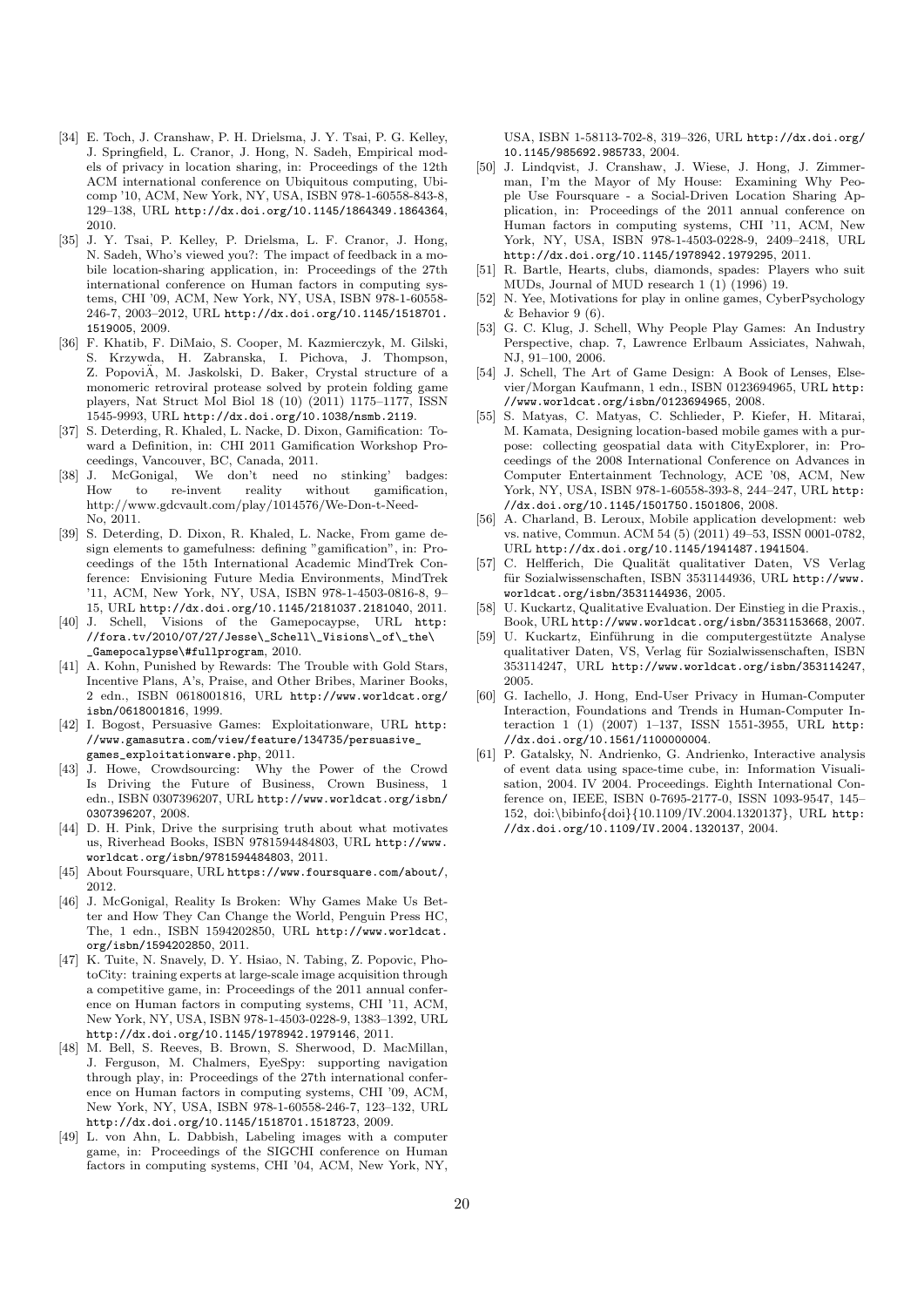## Appendix A. Semi-Structured Interviews

| Guiding Question/ Prompt to nar-            | Check - Was this mentioned?                | Concrete Questions - ask at appro-         | Continuation<br>Steering<br>and     |
|---------------------------------------------|--------------------------------------------|--------------------------------------------|-------------------------------------|
| rate                                        |                                            | priate time (could also be in the          | Questions                           |
|                                             |                                            | end) using this formulation                |                                     |
| Part I - Sharing Locations                  |                                            |                                            |                                     |
| Tell me about sharing locations in          | "Special structure /attitude" in sharing   | If somebody did not share locations:       | Tell me more about                  |
| JohnDoe.                                    | locations                                  | Why didn't you share locations?            |                                     |
|                                             | Avoiding / sharing specific locations      |                                            | Explain this in more detail please. |
|                                             | Avoiding / Sharing at specific times       |                                            | And then? How did it turn out?      |
|                                             | Steps to confuse other players (taking de- |                                            |                                     |
|                                             | tours, sharing unusual locations,)         |                                            |                                     |
| Part II - Investigation of Player Locations |                                            |                                            |                                     |
| Please tell me a bit on how you investi-    | Determining which players to investigate   | Did you use the page primarily on a mo-    |                                     |
| gated the locations of other players.       |                                            | bile device or on other platforms as well? |                                     |
|                                             | Usage of existing information:             |                                            |                                     |
|                                             | temporal, speed, heading                   |                                            |                                     |
| What have you found while looking at the    | patterns, habits, structures               |                                            |                                     |
| shared locations in the game?               |                                            |                                            |                                     |
|                                             | Re-identified high value facts coupled to  |                                            |                                     |
|                                             | a particular location OR                   |                                            |                                     |
|                                             | Combination of multiple locations          |                                            |                                     |
|                                             | Usage of tagging system                    |                                            |                                     |
|                                             | Usage of third party information           |                                            |                                     |
|                                             | Reasoning on locations                     |                                            |                                     |
| Did you miss anything while you investi-    | Highlighted last shared location           |                                            |                                     |
| gated the locations?                        |                                            |                                            |                                     |
|                                             | Trajectories                               |                                            |                                     |
|                                             | Path/Lines                                 |                                            |                                     |

|  |  | Table A.6: Semi Structured Interview Guide for JohnDoe Part A |  |  |  |
|--|--|---------------------------------------------------------------|--|--|--|
|--|--|---------------------------------------------------------------|--|--|--|

21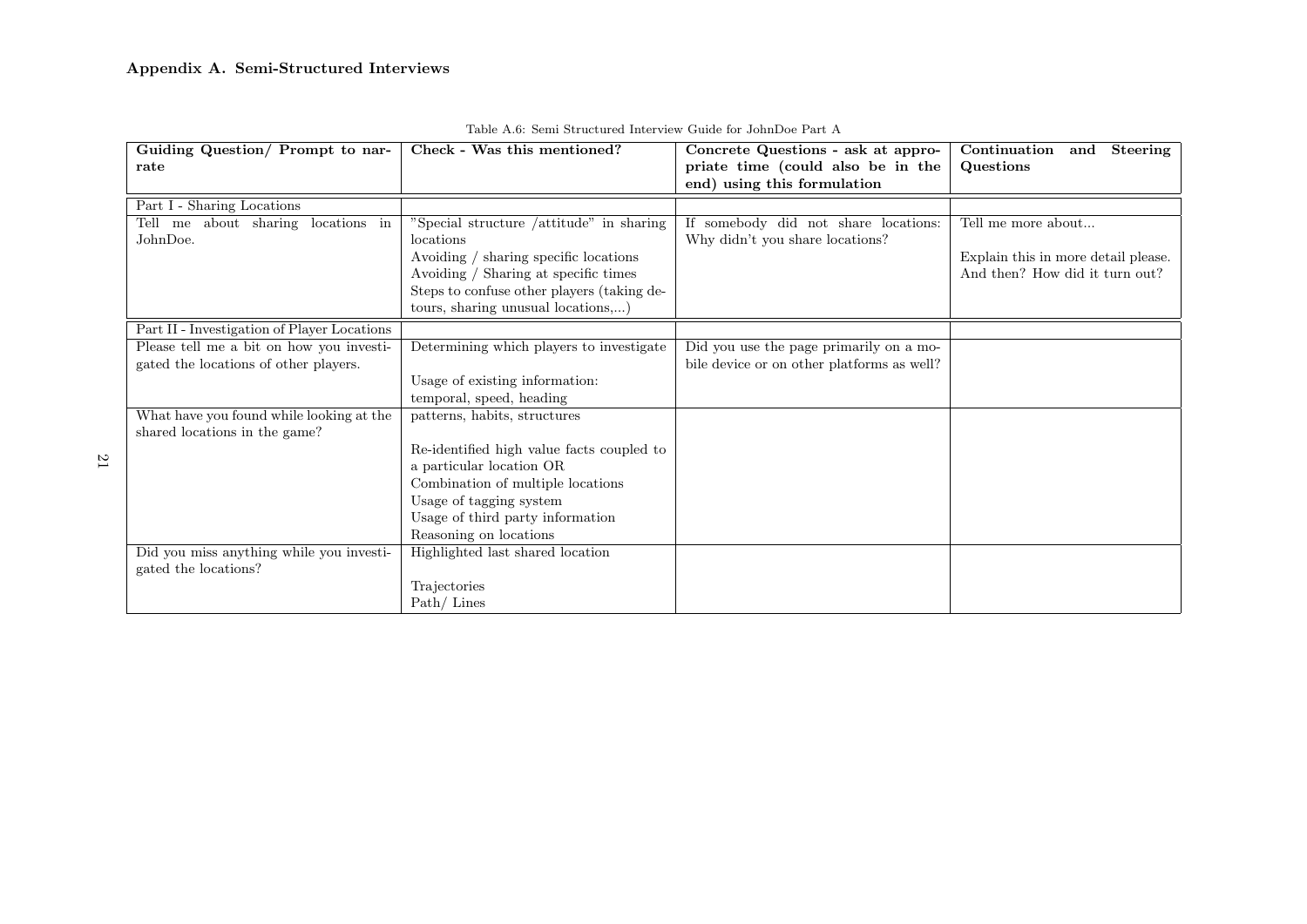| Guiding Question/ Prompt to nar-         | Check - Was this mentioned?               | Concrete Questions - ask at appro- | Continuation<br>Steering<br>and     |
|------------------------------------------|-------------------------------------------|------------------------------------|-------------------------------------|
| rate                                     |                                           | priate time (could also be in the  | Questions                           |
|                                          |                                           | end) using this formulation        |                                     |
| Part III - Submitting Facts              |                                           |                                    |                                     |
| Tell me about submitting facts.          | Started to submit facts when              | If no facts where submitted:       | Tell me more about                  |
|                                          | <b>Starting Facts</b>                     | Why didn't you submit facts?       | Explain this in more detail please. |
|                                          | Hardest Facts                             |                                    | And then? How did it turn out?      |
|                                          | Knew the player personally                |                                    |                                     |
|                                          | Third party information / combination     |                                    |                                     |
| Have you had any specific structure or   | Being sure about a fact or just "testing" |                                    |                                     |
| order for submitting facts?              | it                                        |                                    |                                     |
| Have you collaborated with other play-   | Comment Function                          |                                    |                                     |
| ers?                                     |                                           |                                    |                                     |
|                                          | Tagging Function                          |                                    |                                     |
| Part IV - Last Questions (Informative)   |                                           |                                    |                                     |
| Are you familiar with Online Social Net- | Facebook, Xing, LinkedIn,                 |                                    |                                     |
| works $(OSNs)$ ?                         |                                           |                                    |                                     |
| Are you using OSNs?                      |                                           |                                    |                                     |
| Are you familiar with Location Sharing   | Foursquare, Gowalla, Brightkite, Google   |                                    |                                     |
| Applications (LSAs)?                     | Latitude                                  |                                    |                                     |
| Do you use LSAs?                         |                                           |                                    |                                     |

Table A.7: Semi Structured Interview Guide for JohnDoe Part B

22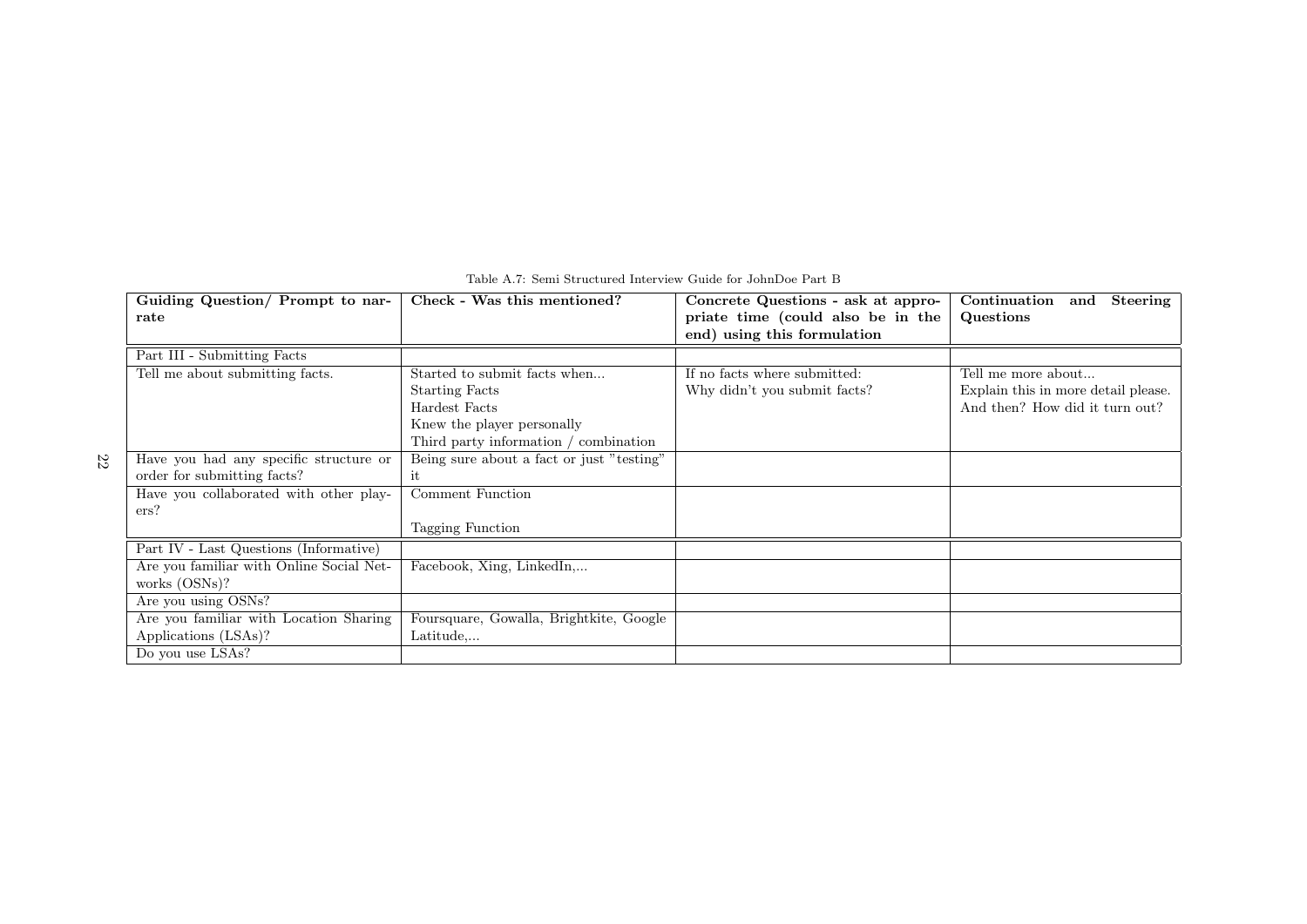## Appendix B. Transcribed Inteviews

## Appendix B.1. Transcription System

The transcription rules used for this study from [58] – translated with slightly changed naming and highlighting conventions.

- 1. Transcriptions are literal, not summarizing. Dialects are not transcribed.
- 2. Language and punctuation are slightly adjusted for readability.
- 3. The interviews are anonymized, removing all details allowing re-identification.
- 4. Distinct pauses are marked with (...) and short pauses with a dash.
- 5. Agreeing sounds like "Mhms", "Ahas", etc. of the interviewer are not transcribed if they did not interrupt the interviewee.
- 6. Interjections of the other person are in brackets.
- 7. Supporting or clarifying sounds of the interviewee like laughing or sighing are noted in brackets.
- 8. Passages of the interviewer are denoted with "I", passages of the interviewee with a distinct abbreviation like "P1".
- 9. New passages are indented to enhance readability.

## Appendix B.2. Participant 1

## Part I - Sharing Locations

I: Tell me about sharing locations in JohnDoe.

P1: I always tried to ensure that no one can identify me from this specific location, because for example only one person was with me at for example the Mensa I assumed that this person was playing as well so that is a factor that I didn't share a location. Also I didn't share locations at my home because most of the people know where I live. One of the persons would have tried  $-$  so I always shared locations which were public.

I: Did you avoid sharing at specific time frames?

P1: No – I think I shared at a very broad range of times from 5 pm to very early in the morning.

I: Did you employ any strategies or tactics to confuse people?

P1: I once shared a location where nobody knew that I was there  $(dofor) - I$  was just there and had time to share. No one would assume that I was there.

I: So you did not take detours or traveled to another location in the city to share something?

P1: No.

I: Did you like the point system / rewards?

P1: Yes - but they were not the main emphasis. The focus of the game was finding out where and who other people were and not to share locations.

#### Part II - Investigating Locations

I: Tell me a bit on how you investigated the locations of other players.

P1: Of course I used the map function and looked up when the location got shared and speed (...) I looked up

speed, time and place and I always tried to figure out for each location what has this person to do with this special location. So for example if someone shared at [mentions place] I assumed that could be a student, someone who works here or of course some who passes by. So I tried to figure out for every location what is special about this location – can I conclude form a location to a person and if there were enough locations it was often possible to do stuff like that.

I: You said "if there are enough locations" so could you explain a bit more?

P1: Enough locations which are connected to people – if someone just shared a location somewhere in the middle of Münster it often was very difficult to combine this information with something else to get to the player –  $ev$ eryone can be there – it was much easier if a position was in Gievenbeck (Distric of Münster) where I think that most of the students live or at the Institute for Geoinformatics where I can assume that people are students here.

I: Okay you kind of used knowledge which you had previously? So like Background information - what kind of Background information mostly?

P1: I just knew that many students are here - if someone is here I just knew that he is probably a student as well so it is important to know that this place is the university. If someone was at the Robert-Koch Straße I also assumed that it could be someone of the Institute of Geography or Landscape Ecology.

I: So one could say you did some kind of reasoning on the locations try to combine what you know of the place with the people who are usually around that place and find out who that might be in terms of reducing the possibilities categorizing it, this could be a student or teacher.

P1: Yes.

I: What have you found while looking at the shared locations in the game? You already answered that. Found out about special places, reasoning, categorizing, patterns, structures and stuff like that. Did you miss anything while you investigated the locations?

P1: Well I think from the location we got everything we needed, place, time, speed - everything there.

I: Missed anything from the map interface? P1: Would be nice to see the order of the locations. Which locations were shared the latest.

I: Did you use primarily on a mobile device or on other platforms as well?

P1: When I tried to explore the locations of the player I more or less used always the desktop computer because of larger screen. Of course location sharing was always done on mobile phone.

I: When you looked at the locations which where shared did you find out habits from locations which were shared?

P1: One could always see if a position was shared at different times could assume that it is maybe a part of the road to the workplace and that was also nice (...) that you have the speed value – while driving a car or a bike –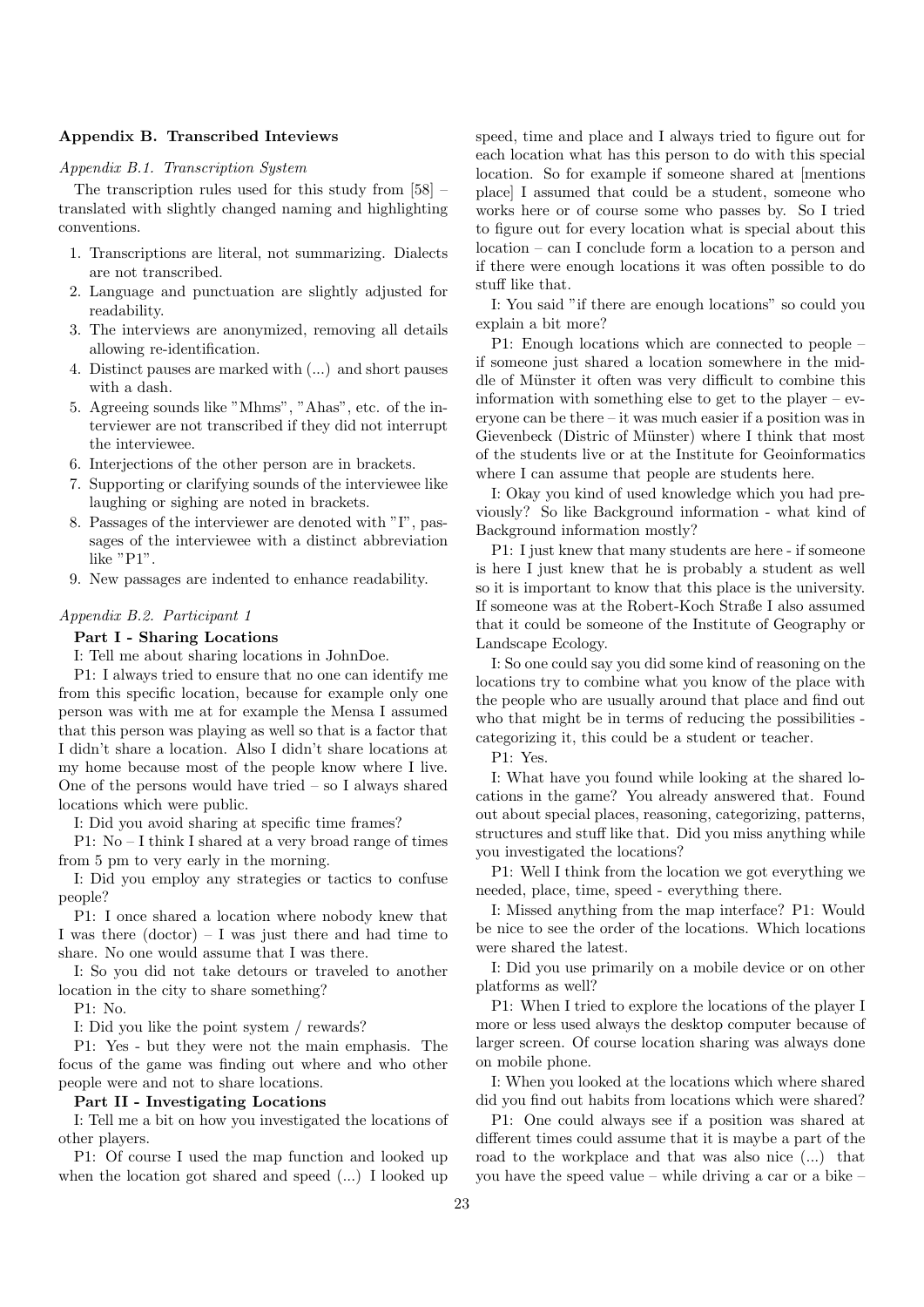while someone shared a location while he drives you could always assume that it is pattern.

I: Have you found any particular interesting locations or funny things while you looked at the locations which would might give it away?

P1: Well I think there was one location at a prison – where I don't know if the location was actually on the road and the accuracy was to low or anything like that. You don't really know what people are doing there. I think one person was very far in the north of Münster and I don't have any clue what he or she might have done there so it was always a bit curious.

## Part III - Submitting Facts

I: Tell me about submitting facts.

P1: I always tried to start with the least specific facts like country, city, zip code. Just because if the zip code is right but the person was wrong you always know it has to be someone living in this particular area. I always tried to decrease the accuracy of the facts.

I: So narrow the potential candidates down?

P1: Yeah.

I: Have you had any specific structure or order for submitting facts? Obviously.

I: Have you collaborated with other players?

P1: Well I think the tagging functions was at some time helpful – where some person said driving in a car and someone else said its buying some groceries. It helped a little bit. But most of facts I figured out myself.

I: So what where the hardest facts?

P1: Phone number, because if you don't know the person very well you don't have a phone number and you can't guess a phone number. You have to know it or you can't submit the fact.

I: And the names or where one was living?

P1: It is a bit more easy because you often know a street or names of some persons. Of course if you don't really know the person you can't submit a name.

I: So most or all of the players you were submitting facts about you knew somehow?

P1: Just persons I knew from the university, friends of friends, but also close friends.

## Part IV - Last Questions

I: Are you familiar with Online Social Networks (OSNs)?

P1: Yeah I have a Facebook account, had StudiVZ – I sometimes shared locations on Facebook but not as often as in JohnDoe. I am very familiar with them.

I: So you use them as well?

P1: Yeah.

I: Are you familiar with Locations Sharing Applications (LSAs)?

P1: Like Foursquare? Yeah I know them but I did not use them. I used Facebook as I said to share a special location one or twice – on a party or something like that but I never shared at home or at work.

I: Why don't you use them?

P1: Don't see the point in using them sharing locations for everybody. I can tell my friends or tell them directly. But if you play it as a game of course there is a motivation.

## Appendix B.3. Participant 2

## Part I - Sharing Locations

I: Tell me about sharing locations in John Doe.

P2: I was pretty new to a mobile device or smart phone and I couldn't use the information right away and I needed a little help from some other persons. I tried to download the application that [mentions a player] had developed and it worked fine. Sometimes the site said "the website has cached the location and you cannot submit your location" that was a little bit annoying and I did not know how to solve it and I just restarted the smart phone. That was it about the technical part and then the tactical part was:

I avoided to submit any location in my neighborhood. The zip code was also some information to find it out from me. I also tried to avoid this one in my zip code area where I live or where I work. By accident it happened that I visited my parents who do not live in Münster and I went there by train so I had many opportunities on my way to share information which cannot be connected to me right away. It was last weekend that I had to wait for a train for about twenty minutes and I used this time cause otherwise I would just stand there and wait to go around the train stop and share location on the one end of the train stop and to the other and one player was complaining about that. He was written a comment about it that it might be cheating – but it was just – it shorted my waiting time. Also when I was on my way back from work to my home or the other direction I submitted points when it was in between the zip code areas of those two areas.

In the last game it was obvious cause we went to an event with most other player and I shared a location there and after I shared a location there my identity was found out.

I: So you knew the people you were playing with?

P2: Aehm, yeah cause some of them were already reidentifed.

I: So you would say as you walked around the main station that was on purpose?

P2: Yes.

I: So you could say you tried to make as many points as possible there or did you want to confuse somebody?

P2: Actually it was about winning points. And it was for each location you submit you gather 10 points. As the "leader" the game leader with the most points was a 100 points ahead I tried to reach him by just submitting 10 locations. It was not to confuse the others cause if they had a look at the map they knew I was at the train station and so they could easily derive from the position that I was waiting for a train I guess. So it did not make any sense to have the intent to confuse them  $-$  it was more like winning the game.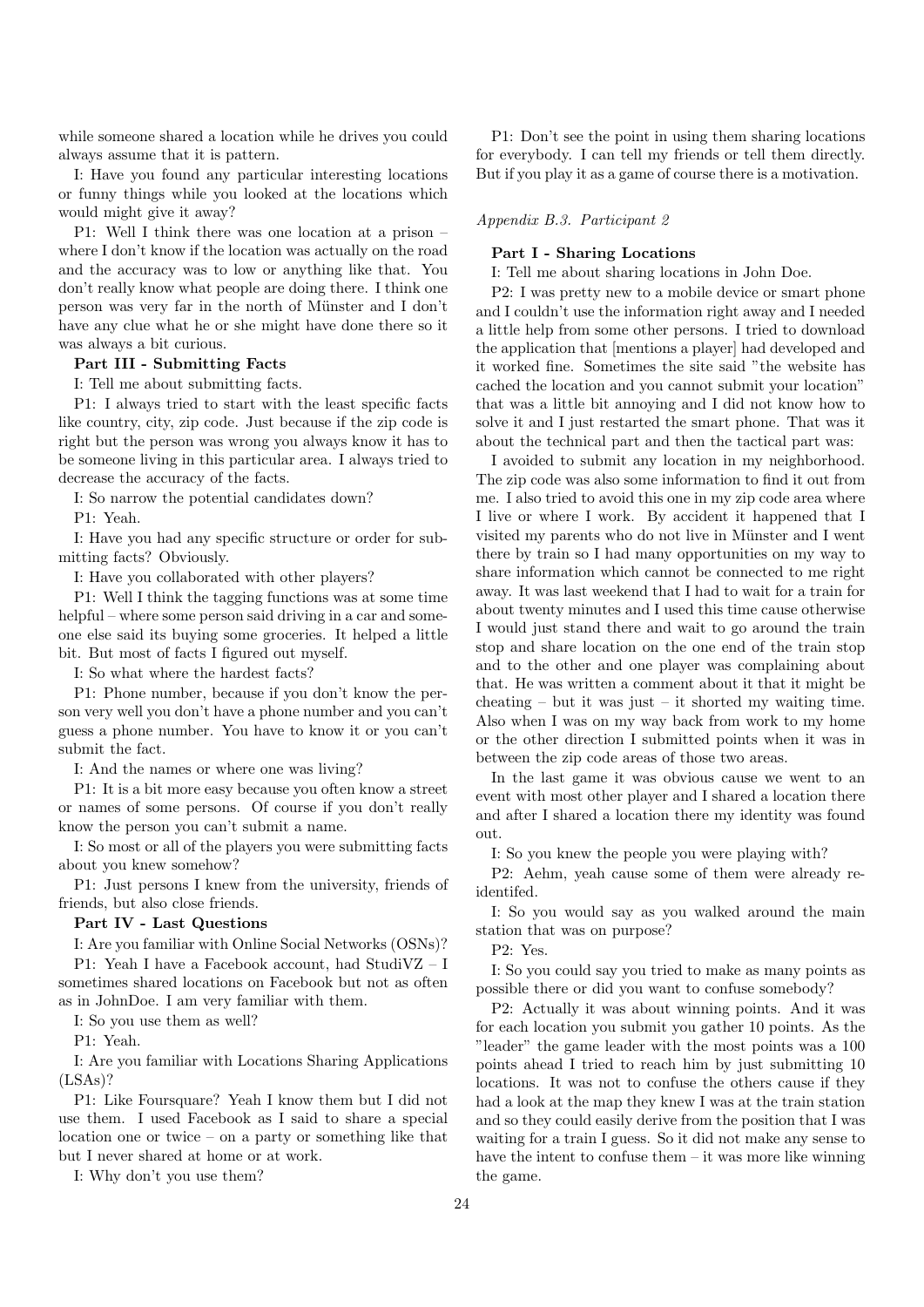I: So you had some kind of special attitude and structure while sharing. So you told me you avoid special places did you avoid also certain times during the day?

P2: Aehm – no – cause the question at the registration from was where I would spend the most time between a certain time interval and this location was my working place. And whenever I was at a certain other location and not at my working place between this time period I tried to share as many points as possible when I was not at home of course.

#### Part II - Investigating Locations

I: Please tell me a bit on how you investigated the locations of other players.

P2: So finding out where the other players have been? Okay – so that was really hard. Cause I thought or in this game this might be obvious to have the same tactics as I did. So I thought I could not get that much information about the other players. But only the city the city they live in at work at. That was sometimes wrong anyway when I guessed that. Guessed that someone was working in Münster. But he or she was not. So and some of the other locations of the players where at the train station - actually most of them or pretty much all of the player locations where at the train station and that showed me that they either had to ride home with train or also visit relatives or something like that. Aehm – then there was another player just in the current game who shared locations in two other towns then Münster. What should I guess about that? Maybe one of the towns would be his home town and another one would be his working place or he would (...) he would just went there to the cinema or to visit some friends I don't know. I think it was really hard. When sometime points where near to a supermarket – and I also thought it would be a good opportunity when I go to a supermarket to share a location – aehm (...) then I thought okay I tagged the location "shopping" But actually from the location I could not gather any information. When the location was at this known building where I work at and I knew or guessed that some players were also working here or were colleagues of mine then I thought okay as soon as they publish information here around the ifgi that their working place would be ifgi. To be honest from the locations I did not guess that much.

I: Okay - because there were to few? Or would you need more?

P2: They were to spread and to confusing. Ahem – yes some of them were in Münster but spread all over Münster and other locations where in a town – in Hamm for example – one player submitted certain locations in Hamm. Then I guess that his or her working place would be in Hamm. So I lost 40 points that was pretty much (...). And then I tried to say his home town was Hamm and that was also wrong, so I did not try to make any attempts about this town as soon as not all of the points where located in Münster.

I: So you didn't use or did you use the additional information like temporal information, the speed and the heading? Which were provided by the location? Did you check them out?

P2: No I didn't.

I: So did not know that that you could tap on a location and an info window would pop up telling you certain things?

P2: Whenever I tapped on the location on the mobile device I was invited to tag it.

I: But there were also other parts where you could see the time, speed and heading ? Perhaps you don not recall it or have not seen it.So it was hard to find patterns or habits in the shared locations?

P2: Yes, it was very hard. You had one location in eastern Münster and one in western Münster and then suddenly in Osnabrück. So no location in the train station. And another player tagged the location in Osnabrück that the player that submitted that location could have possibly a car. But what could tell this to me – but I don't know – most of the people in the world have a car. So (...).

I: Did you miss anything while you investigated the locations? Any certain feature in the game or perhaps vital additional information one could display.. anything?

P2: No. Nothing comes to my mind. Cause what you need from the location, you need x and y – latitude and longitude – the time you have shown the location on a map anyway.

I: So you wouldn't be interested in seeing the last shared location highlighted perhaps or a trajectory?

P2: Yeah – if you say that – maybe to cluster the points somehow – yeah that were submitted in a certain time period – cluster them by hour, last three to five locations. And the direction – I haven't realized that. That would be very good to find out a player work place and home. So from my tactic it would be pretty obvious when I always share a location in a park when was going towards ifgi in the morning and towards my home in the evening I live somewhere near to that point (...) so heading (...) yeah (...) that would be nice if I knew that before.

I: Did you use the page primarily on a mobile device or on a other platform as well?

P2: Also on the computer.

I: For what?

P2: For guessing facts about other players. Cause it is subjective and I don't like this tipping with one finger.

## Part III - Submitting Facts

I: You have already told me a lot of stuff about that – but anyway. Tell me about submitting facts.

P2: When I submit facts or when other players submit facts about me?

I: You about other players.

P2: Okay so - there was one tactic when the game starts. It was pretty obvious that most of the players come from Germany. But I thought that were easy points. So there were just 5 points for each guess. So I'd rather share three or four locations in the right place. But that actually was a pretty interesting part when you played the game more than once. Cause I played the second round. In the end of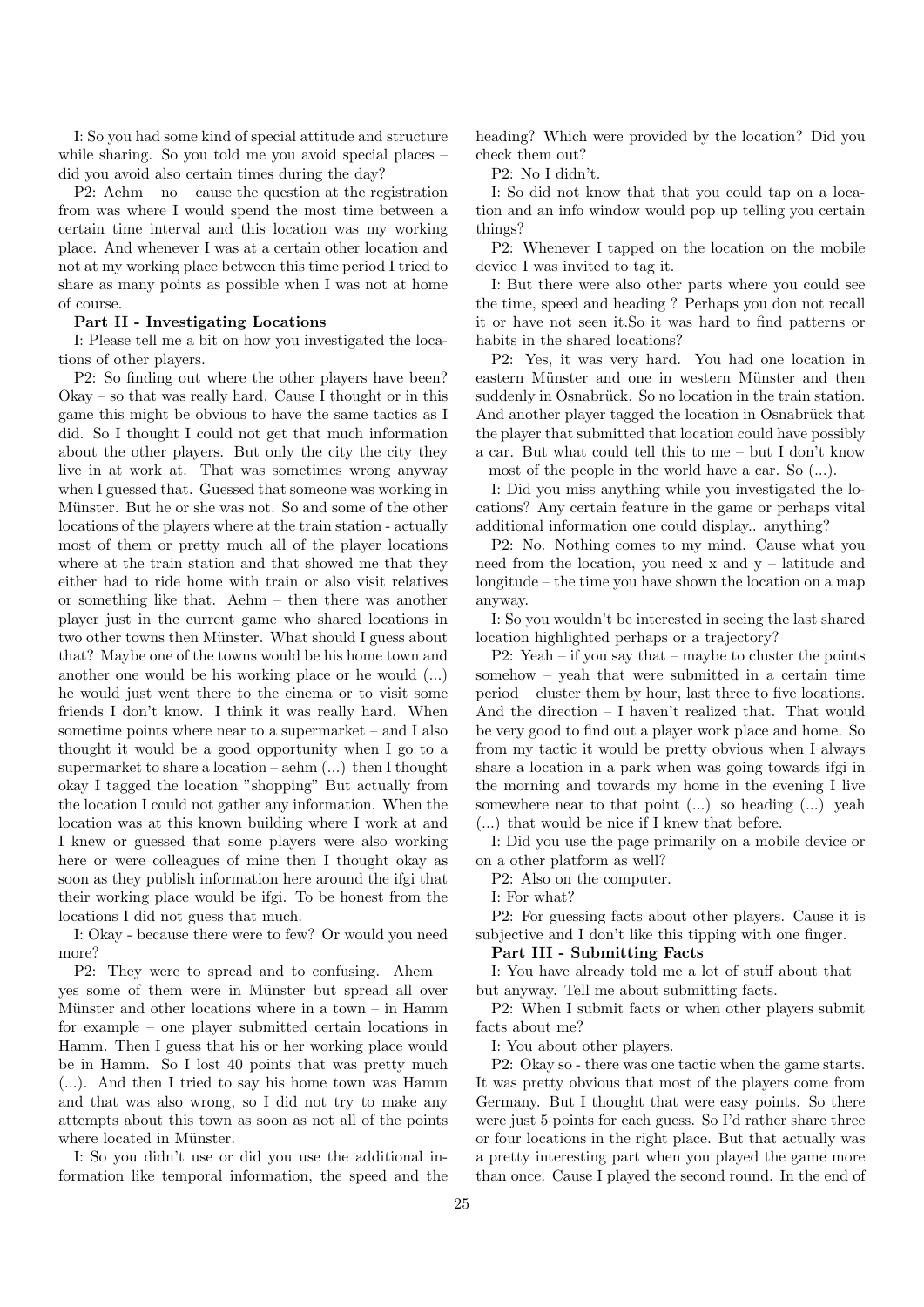the second round it was obvious that that one player who was already identified – his name or identity – he made use of that opportunity of those easy points. He submitted the facts that where obvious – everyone was living in Münster and living in Germany – and so he also did that right in the beginning of the third game – and I thought hey who is he.

And I just guessed his name and of course it was right and it was him. And (...) that was one strategy and the other facts – so I did not know how to find out any facts from only the location.

I: So all facts are pretty hard?

P2: Yeah facts where really hard. Where should I get the date of birth from? Where? When not Facebook? And yeah it was really funny – actually I did not want to be friend of those guys in Facebook – when I can't see their date of birth – they also could not see mine. And that what was some players did  $-$  I got some  $-$  when my name was known in the second run of the game – I got some invitations on Facebook to be a friend of the other players. Or possibly the other players. Right after my name was known  $(...)$  that was interesting – but to submit facts about the other player from only the location – I mean I know that some of my study colleagues where playing the game and here is a room where some of the information like birthdays are noticed in the "Fachschaft-Raum" and I went there and I tried to find out the telephone number and I tried to find out the birthday and that was successful of course. But the other players I didn't know them are not anywhere (...) I didn't know. I even tried – when I knew the name of a player I stared to search him on the web – that was interesting – cause it was that player that submitted the points in Hamm and I thought that – when I typed his name into Google I just gather more information.

And then I found out a page saying where he went to school actually - to the Gymansium and I tried to (...) cause his working place was not known before – to type in this name. And I thought okay he went to school and his parents might live there – and it is not that far from Münster – his working place could be there if it is not in Münster. But that was wrong anyway. I started to stop guessing (...) cause 40 points (...) you had to share 4 locations ) I thought it is really hard.(Actually it is twenty points – you had to share two locations to compensate) The birthday or street number – you can't gather it from the web – or I don't know how.

I: You could try to use telephone books or something like that.

P2: I tried to (...) it is not in the internet (...) most of the students are even not listed there. Telephone books – "Das oertliche.de" and Google (...) yeah and Facebook. Cause Facebook is known to say really much about a person. But guessing other facts it was really hard. There were other player whos name I haven't even heard before (...) and to find out their birthday. Or where they live (...) that was impossible for me at least. And I've also ob-

served that as my name was known to the other players – they did try to submit guessings about my birthday cause they did not know me. And it was not written anywhere in the web. And also they did not know my house number. Where I live. Also they identified me not by making conclusions they did it by trial and error (brute force). They first thought I was another player (...) that was that situation where we visited the brewery and they tried out the other players that where at the brewery and I was one of the third or fourth they tried (....)it was just brute force to find out who I was.

I: Have you collaborated with other players to find something out?

P2: If you are active and someone is finding out the name of another player you can jump on the same train and submit other facts about this player right away. I actually started to tag some locations of other players – but I really had to concentrate on one player (...) I couldn't multitask and tag the other players as well, but I had to concentrate on one player. So that was really hard cause the other players were not concentrating on that player I thought if everyone would be concentrated on one player that might be a little easier. So okay (...) there are five of us (..) and we try to find out who that player is (...) so I used the tagging function (...) and the comment function just one time when I was accused to be cheating (...) and I actually it did not work because I send the message to early (...) my mobile device skills are not that good. I am pretty new to it.

## Part IV - Last Questions

I: Are you familiar with Online Social Networks?

P2: I am familiar with Facebook, StudiVZ – I used it too. I tried to hide as many information as possible. That is actually a good opportunity to make the others loose points (...) cause I have set a wrong birthdate on my Facebook account. And I also have not submitted my real name other users could not find me and gather information about me right away. They just add me if they knew who was hiding behind that particular user name. Some other players who knew me better that know my birthday is wrong.

I: So you are using them as well?

P2: Yeah.

I: Are you familiar with location sharing applications like Foursquare and Gowalla, ...?

P2: No I am not.

I: Okay you are not using them either.

I: Anything to add?

P2: No – actually I enjoyed to play, really – it was really interesting you had just the motivation to gather points but that was okay and even if you are not (...) the points where one motivation (...) it was interesting. This case I have told you before (...) when I identified that person who made those easy points right away I think he was very angry about that. And he thought I could make a good game (...) and maybe a cool function would be to see in the end who has submitted stuff about that fact.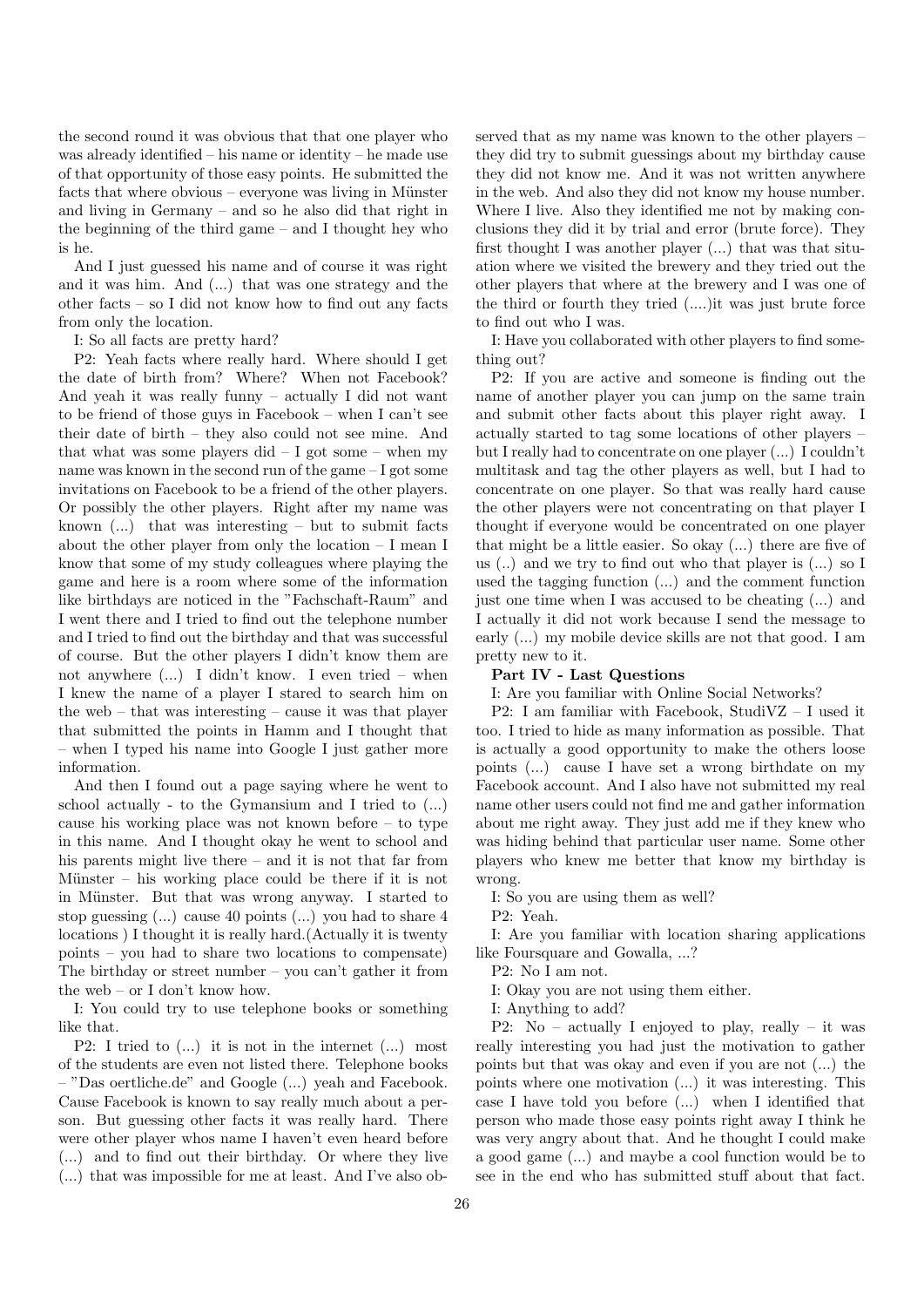From that you might see the relations who submitted the birthday, street number, zip code (That was in the game the news system).

Appendix B.4. Participant 3

## Part I - Sharing Locations

I: Tell me about sharing locations in JohnDoe.

P3: The concept is to share location to get points for it – so this makes the game really attractive for me and so I tried as much as possible but still it was aware to never share a location near my workplace or my home. I did it always on the way. Most likely I did it at the Coesfelder Kreuz cause I know of many other participants crossing that area (...) sharing that location (...) I would be still anonymous and no one could really know who is the one who is seen at the hospital there. Yeah I tried to do it on a daily basis (...) once per day – if I was somewhere else then at my work or home location.

I: So one could say that you avoided sharing specific locations?

P3: Yeah.

I: And you had a special structure/ attitude for sharing locations?

P3: Yeah I tried to anonymise my personality – so no location which can give other people direct hints who I am.

I: Did you avoid sharing at specific time frames?

P3: No.

I: Have you taken any steps to confuse other players taking detours, sharing unusual locations?

P3: Sure. Yeah one time I went like 200m of my usual why from home to work so that it was just in the middle of the big hospital - the uni klinkum here in Münster and otherwise I was not really detour but I mean (...) on the one hand it was not really a detour but on the other hand – there are many ways from my home place to my workplace so I just choose another way so this is kind of a detour. It is not that the way is longer but that I did not pass every way the same way.

I: So you altered your usual behavior?

P3: Yeah exactly (...) that it is. Yeah and if at the weekend was something special and I knew no one of the other participants (...) as far as I know who is in the game (...) did not know about it I shared a location. For instance I was with some friends – some other friends – which were not for sure in the game we were driving on the motor way  $-$  I shared my location.

I: Okay you said you kind of knew who was playing the game – how? P3: Yeah cause many other guys of the Fachschaft were involved in the game and (...) yeah just by talking.

I: So you did not know who exactly they were in the game but that they probably playing the game?

P3: Yeah (...) I had no connection to a specific avatar in the game.

#### Part II - Investigating Locations

I:Tell me a bit on how you investigated the locations of other players.

P3: First of I have to say that interface for the investigation is quite simple you (...) first of all you have to think about which player you want to know more about – you have to choose a specific player and you have to choose (...) this was (...) to say it more in the right order: I first looked at the news and I saw this player is quite active and shared several locations so I picked up this guy on the map which reveals the locations and then I selected several locations looked at the date and tried to get more specific details like the speed if shared his location while being on a vehicle or just standing somewhere. And this can give some few additional clues. That was my basic approach. The problem was that you have to do it for every player so many clicks (...) or I did not try to reveal players location (...) just I think the most active or when it was interesting and there were maybe some facts already been known about this player.

I: So you looked at additional information provided by the location like speed – and the other things?

P3: Exactly. So speed, heading – but I did not try to make any clues with the heading but at least I knew that he was on the move.

I: Did you also use the temporal information provided? Like when on a day?

P3: Yeah sure, sure – in the first round this gave me a big clue case two guys at a party shared the same location and I think it was between (...) quite late in the evening (...) and I knew for sure that these guys where at a party but they did not know each other shared a location (...) I got know afterwards (...) but that was a big help.

I: What have you found while looking at the shared locations in the game?

P3: You mean which clues I got? People share location all across Münster. Like me no one was sharing his location at home or most of time not here at the Institute of Geoinformatics (...) from what I knew most of the people where from here (some – not all) and no one shared a location here (not true). Yeah my other clues were that when they were just cycling or for example at a weekend then there was the carnival here in Germany (...) and when they slept at other places for partying or not sleeping maybe.

I: So you found certain patterns or habits..?

P3: Not so much maybe I had to guess for single shared location for a specific time what he was doing, but in total there where not so many patterns I discovered. It is not like that I was sure about what they were doing sometimes I guessed, sometimes I tagged the location and I tried to guess what they were doing and looked how other people tagged the shared location.

I: How did you learn about certain facts about people?

P3: Some facts were just general statements. I knew for sure that there were probably all from Germany that was so obvious. I did not reveal so many players (...) after some facts are known and I knew the persons I could easily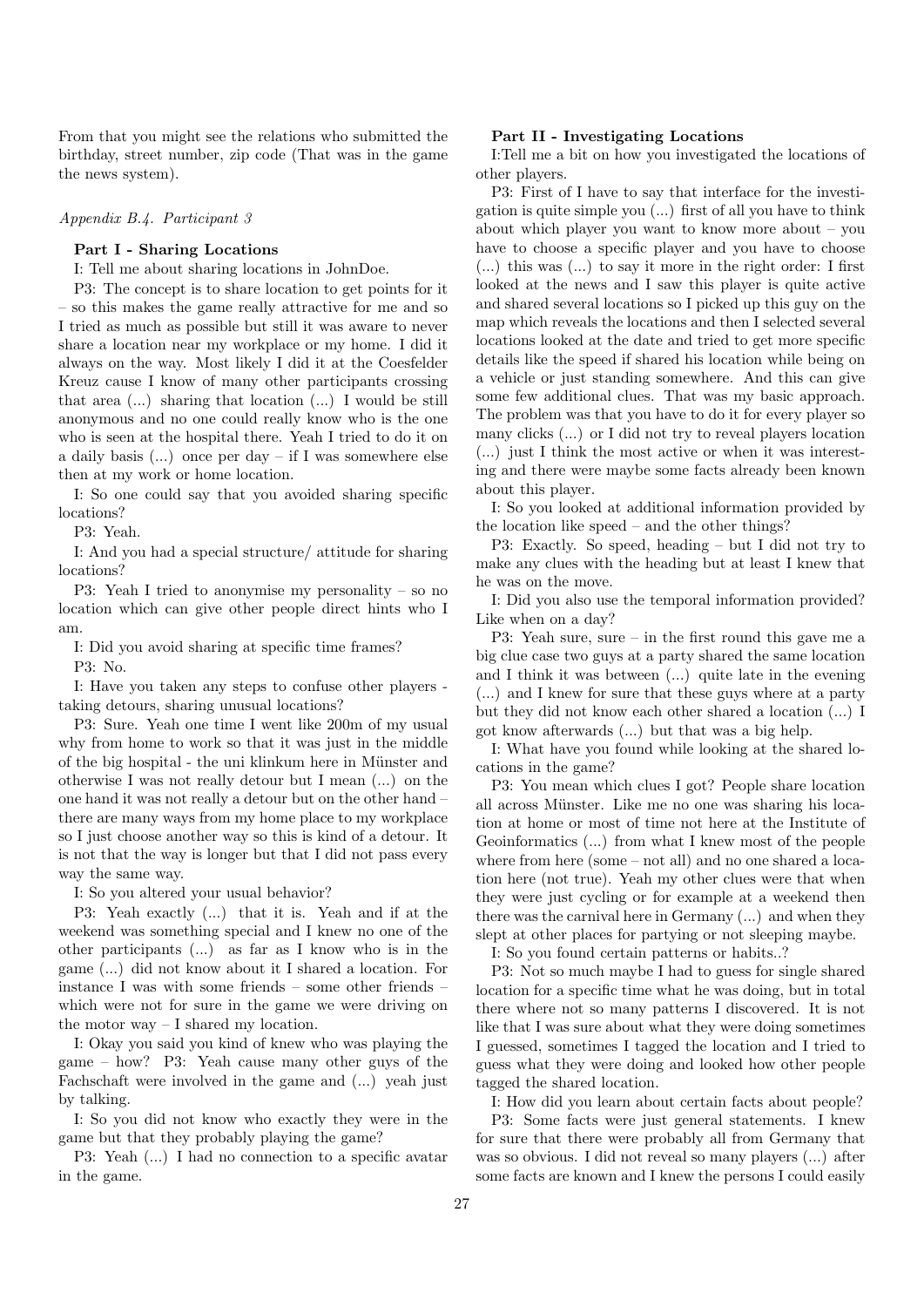submit other facts. If one guy just submitted the name and the surname was easy (...) and finding a picture was easy.

I: So you "jumped on the train when somebody discovered something" and you were like "I know him as well" and I can submit facts now?

P3: Exactly (...) actually I took over the train.

I: And how exactly did you get this additional information, how did you get birthday, mobile number, zip code, ...?

P3: Some I know by heart, some are stored in my mobile and most of the other facts I wanted to know (...) either if it is work location same like me at ifgi here (...) Facebook is a big help. It is a good information source for birthdays and if you want to have a picture (...) sometimes even home address. Not all of them share this kind of information there.

I: Lets go back to locations and investigating locations. Did you miss anything while you investigated the locations?

P3: Yeah (...) a better interface to see all the shared location of one player with all the detailed information at one time – so on a map you see just the markers, showing the locations he shared it would be so interesting to see when he shared the location otherwise (...). It is like you have to click on a single marker, click on details  $(...)$  and then you know when this one was shared / tagged. If you see them all together it would be way better to investigate what they were doing. When they shared their locations. Maybe even have advanced query mechanisms that you can ask for several player at the same day. Otherwise you have to click there, there, to get every single information for one player but never several information for several players for same time, for one query.

I: So you are quite familiar in dealing with spatial information?

P3: Yeah.. that's for sure.

## Part III - Submitting Facts

I: How did you submit facts.. had you any particular order,...?

P3: First of all you try the easiest one (...) like town and country and workplace (...) after you got some clues and shared locations it is just trial an error. You try several names, and you try several first names and one fits. I knew there were not so many guys in the game and then it was just easy if this name isn't working you would have that player. (He actually did not do this; he submitted very few facts, only completing information)

I: So the game for you was mostly about re-identification and not about points?

P3: Not so much (...) just for finding out facts that was my strategy (...) most of the points I got from sharing locations. Trying to guess who is who (...) I tried it not in an advanced stadium (...) and some of the facts (...) If I have enough clues then I would just trial and error but I did not do it so many times.

I: Did you employ any kind of third party information, you already mentioned Facebook any more information on that?

P3: Facebook as a source for facts (...) especially if you knew the name but not the exact spelling, then it is a good one and I told you already my mobile (...) with the contacts that is it of what I used of third party knowledge.

I: Did you collaborate with other players?

P3: During the game not so much (...) I know one session for sure that was during the first time I played the game. It was on a Thursday and everyone was here and many people involved in the game gather in the room of the Fachschaft and we were talking about the game and then I talked to another guy and asked him if he is in the game or not and then we exchanged some information (...) yeah I cannot reconstruct the session but we talked to much about the game and there was so much information (...) and one guy told me I will reveal that fact and in the game you know that the guy who revealed that fact just stated it before (...) he is going to do it (...) that was some kind of collaboration (laughing).

I: So you used that info.

P3: Yeah after many of the guys where revealed I sat together with another guy and we tried to guess about the remaining player who remained anonymous and who they are and just looked at every piece of information they shared and together guesses what they were doing there at that time.

## Part IV - Last Questions

I: Do you know Online Social Networks?

P3: Yeah like Facebook or like Google+ or the former big one in Germany like StudiVZ.

I:So one could assume you used them as well?

P3:StudiVZ I am not using any more.. Former times a lot. Facebook several times a day to gather some news (...) statements about friends. Google+ not so much, I am more passive in that network.

I: Do you know Location Sharing Applications?

P3: Yeah heared about Foursquare. And Facebook wants to know always my GPS-position when I am turning on my Facebook app. But I don't know which information they are using in detail.

I: So you are using them or not?

P3: No I am not using them.

I: Why?

P3: I don't like the idea just to say yeah guys I am here. I don't like the idea of sharing my locations and telling them I was here at that time. When I look at Facebook I think it is more for people who pose that they want to say they were at a particular club or special university.

I: Any additional comments?

P3: About the game? First of all for the game (...) for me it is only working if you know some of the other players (...) personally (...) otherwise it is quite a hard to submit facts about them beyond the level of country and maybe town. So you get to have enough players to be motivated to be in the game. And yeah I would appreciate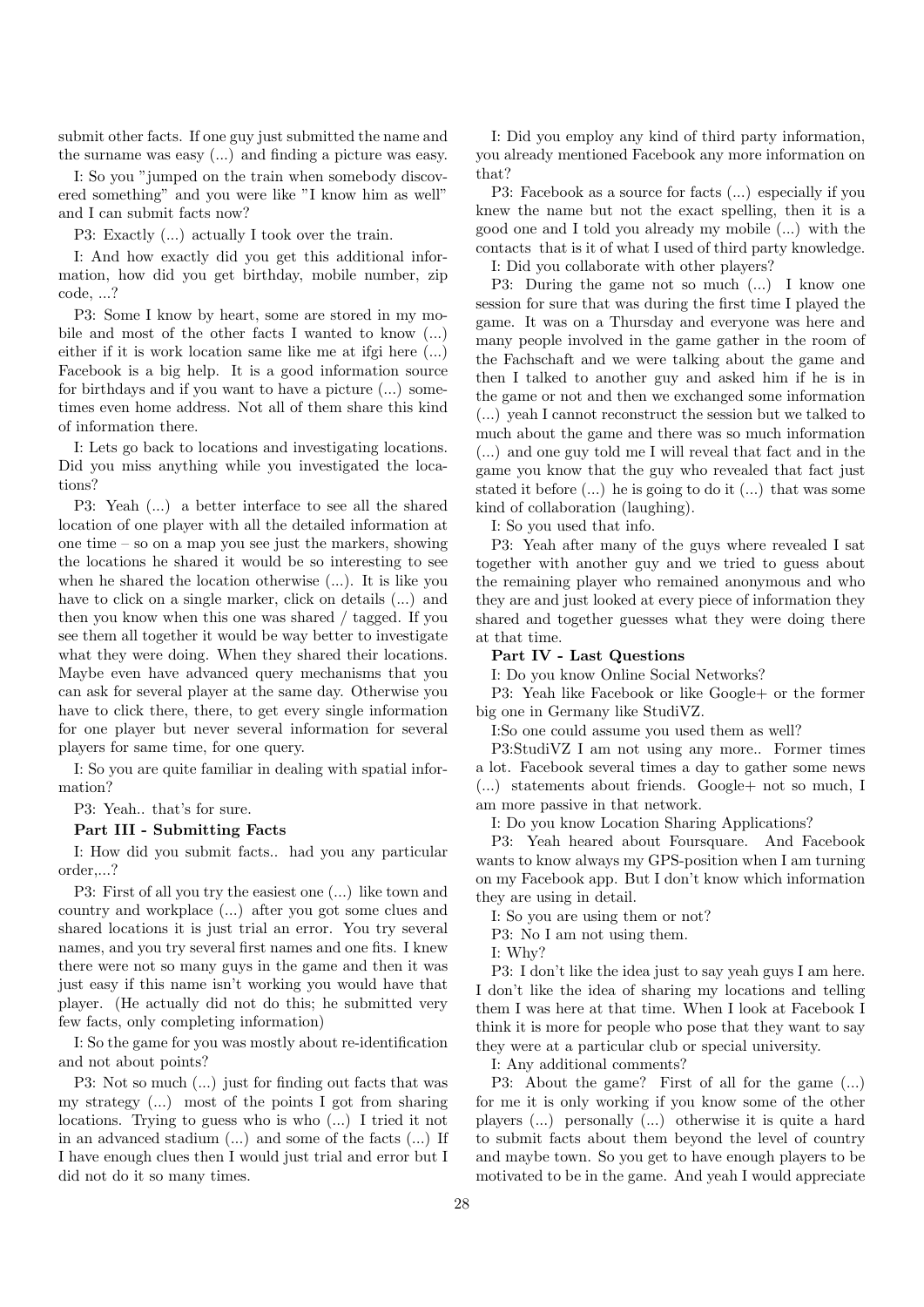a more sophisticated interface to gather information about the other players I already told you about the advanced queries.

#### Appendix B.5. Participant 4

## Part I - Sharing Locations

I: Kannst Du mir über deine Erfahrungen mit dem Teilen von Orten berichten?

P4: Mein Handy hat Probleme mit dem Teilen von Orten. Wenn ich im Bahnhof im Zug gesessen habe, ohne dass der Zug überhaupt gefahren ist hatte ich keine Chance den Ort zu teilen mit meinem Handy. Ansonsten hab ich mglichst geschaut das ich Orte teile wenn ich unterwegs bin, also nicht immer an der gleichen Stelle.

I: Hattest Du irgendwie eine spezielle Strategie zum Teilen von Orten?

P4: Ja, wenn ich irgendwie unterwegs war (...) weil jetzt Semesterferien sind hatte ich keinen richtigen Alltag und wenn ich dann mal irgendwo längere Strecken gemacht habe und mit der Bahn gefahren bin habe ich geteilt.

I: Du hast zum Beispiel Orte in Hamm und in Köln geteilt.

P4: Genau schön weit weg.

I: Warum schön weit weg?

P4: Fand ich dann interessanter als wenn ich es immer zuhause mache. Außerdem kann man mich zu Hause wahrscheinlich am schnellsten identifizieren.

I: Dich hat im Spiel soweit ich weißkeiner identifiziert. Also du warst in 2 Runden dabei und es hat keiner rausgefunden wer du bist.

P4: Wundert mich jetzt nicht. Ich habe versucht nicht immer so eindeutige Orte geteilt. Außerdem glaube ich das nicht so viele mitgespielt haben die mich kennen und über mich findet man relativ wenig im Internet mit Facebook und Co.

I: Man kann also zusammenfassend sagen Du hast eine Strategie gehabt um Orte zu teilen möglichst an ¨offentlichen Orten und hast bestimmte Orte vermieden.

P4: Ja

I: Welche wären das gewesen?

P4: Zum Beispiel meine Wohnung. Oder ich hab zum Beispiel auch da, wo mein Elternhaus ist Orte geteilt, aber das war wieder an einem Bahnsteig, da könnte man denken da wäre ich Zug her gefahren.

I: Also du hast Dir bewusst überlegt welche Orte du teilst.

P4: Ja, Münster Bahnhof da kann jeder hergehen.

I: Hast Du bestimmte Zeiten vermieden um Orte zu teilen?

P4: Nein - darauf habe ich nicht geachtet.

I: Hast Du irgendwie Schritte unternommen um Leute zu verwirren? Zum Beispiel dein Alltag verändert oder bestimmte Orte besucht oder so?

P4: Nein ich hab wirklich drauf geachtet, dass es ein Ort ist wo ich sonst normalerweise nicht bin.

#### Part II - Investigating Locations

I: Erzähl mir bitte etwas über das herausfinden von Fakten.

P4: Ich hab es ein bisschen gemacht. Tags und so was angeschaut. Ja, da fand ich (...) als ich nachgeschaut habe, da hatten Leute noch nicht so viel geteilt. Da fand ich das sehr schwer. Aber man konnte bei einigen sehr klar heraussehen, dass sie sich hauptsächlich in Münster bewegen. Da hätte man schon mal den Ort herausfinden können. Bzw. der war meistens schon rausgefunden, wenn ich geschaut hatte. Oder Orte wie die Uni immer abklappern, vielleicht dads er bei der Uni arbeitet oder studiert. Solche Sachen konnte man gut raussehen dadurch. Ja (...) sonst die Karte – teilweise habe ich mir die Koordinaten nochmal in anderen Karten angeschaut, weil dann fand ich das wenn man die Gebäude dazu sieht.. das war ja eine relativ grobe Karte – das man das dann feiner sieht – besser rausfinden könnte wer dahinter steckt.

I: Hast Du dir auch weitere Informationen zu den Orten angeschaut die mit angegeben waren?

P4: Angeschaut schon, aber nicht so viel nicht daraus interpretiert. Vielleicht aus der Zeit wenn es nachts war und vorm Schloss ein Ort war. Die haben da vielleicht Flunkyball gespielt (...) nicht viel aber so was.

P4: Hast Du irgendwie Muster oder Hobbies erkannt?

I: Ich hab die Karte nicht so oft benutzt, aber großwas rausgelesen, dass wer Fußballspielt habe ich nicht gesehen.

I: Hast du irgendwas vermisst wenn Du die Karte benutzt hast?

P4: Ich hätte es gerne genauer gehabt. Eine genauere Karte, aber das habe ich mir dann selbst anders angeschaut.

I: Hast Du die App primär auf dem Handy genutzt oder auch auf dem Desktop?

P4: Auf dem Handy, die Orte und die News, die Karte hab ich primär auf dem Desktop angesehen, war eine größere Karte einfacher schneller.

#### Part III - Submitting Facts

I: Hast Du versucht bestimmte Fakten über jemanden rauszufinden und submitten?

P4: Nein. Also, ne glaub ich nicht. Ich wollte mal die Orte angeben, aber dann habe ich festgellst, dass die schon alle angeben waren. Die waren alle bekannt. Habe dafür wohl auch nicht oft genug geschaut.

I: Du hast dann wahrscheinlich auch keine spezielle Struktur gehabt?

P4: Nein, aber den Wohnort wäre wohl relativ schnell gegangen, aber den Namen da hätte ich nicht gewusst wie ich den hätte rausfinden sollen und so weiter. Hätte nicht gewusst wie ich da hätte rangehen sollen und extra einen fake Facebook Account anlegen da ich da nicht bin (...) und selbst da wüsste ich nicht genau wie ich die Informationen nutzen sollte.

I: Also war es tendenziell eher schwierig etwas über die Leute herauszufinden?

P4: Ja bis auf so Sachen wie Wohnort die scheinbar offensichtlich sich, das Land auch, das ist ja ganz einfach.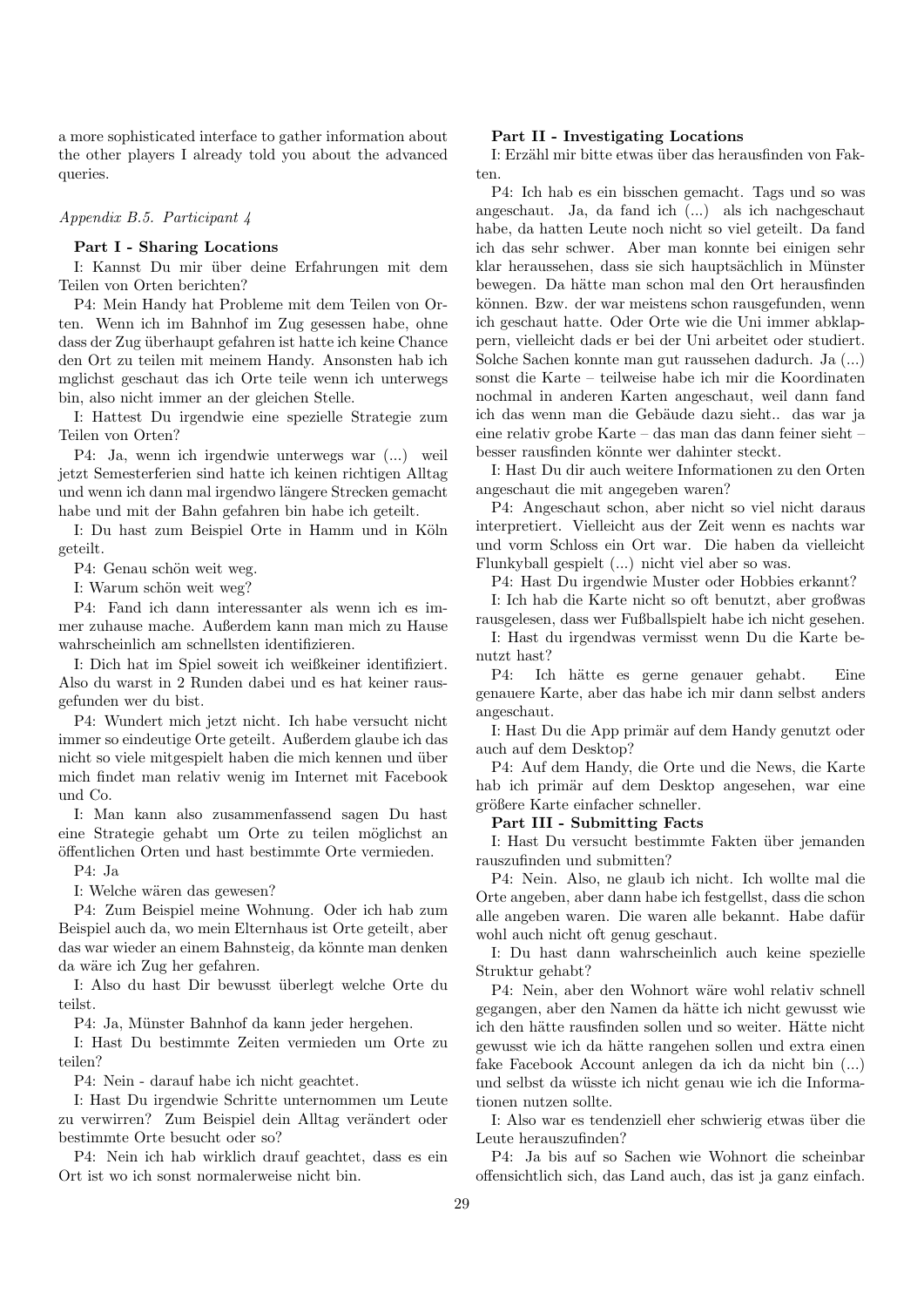Genau diese Informationen habe ich dann auch versucht zu vermeiden bei mir, also nicht so offensichtlich zu machen.

I: Hast du versucht mit anderen Spielern zusammenzuarbeiten oder zusammengearbeitet?

P4: Ich hab glaub ich mal was getaggt, ansonsten habe ich mir auch Tags durchgelesen aber nicht persönlich.

## Part IV - Last Questions

I: Kennst du Soziale Netzwerke?

P4: Twitter, Facebook, StudiVZ. Bei Twitter bin ich selber – bin allerdings dort privat. Freund von mir benutzt Foursquare, da ist es dann ja einfach was über die rauszufinden.

I: Kennst Du die ganzen Location Sharing Applications? P4: Ja, Foursquar, und Facebook wollte so was ja auch mal machen.

I: Aber du benutzt die nicht? P4: Nein, auf keinen Fall. I: Warum?

P4: Weil ich da relativ viel über mich preisgeben müsste. Ich mein ich bin sowieso nur in Twitter unterwegs, da tweete ich privat. Der Anbieter kann dann ja trotzdem meine Daten abgreifen dadurch, ich gebe jetzt zum Beispiel nicht an bin jetzt hier und hier mit dem und dem, oder ich gebe nicht an was ich gerade mache. Ich teile dadurch nur links die ich wichtig finde und selten pers¨onliches. Ich versuche mit solchen Daten sehr sparsam umzugehen.

I: Hast Du noch irgendwelche Kommentare, Hinweise?

P4: Cell - ID hast du nicht drin?

I: Indirekt.

P4: Mh, das habe ich öfter das das mit meinem Handy nicht ging.

## Appendix B.6. Participant 5

## Part I - Sharing Locations

I: Tell me about sharing locations in JohnDoe.

P5: At first I was a bit confused about the sharing part, at first it was just a browser interface and playable via the handy browser and I found that confusing because most of the games in this direction like foursquare are a native app. In the later stages I found it great that we had an app version that was great.

I: Could you explain a bit more how you shared locations?

P5: I did share locations but nearly enough I think, it was a bit hard for me to share locations. I had the feeling every time I could share locations people I knew already in real life – that played this game as well – would directly acknowledge me. They knew where I live and my hometown and origin home town. I am not really from Münster and because of that and it was played in the semester break I found it hard to share locations because I thought I would be directly recognized.

I: So you avoided sharing specific locations?

P5: Exactly.

I: Did you also avoid sharing at specific times?

P5: Not really time specific – if I were at a location that I thought I could share without directly giving myself away.

I: Where the locations you shared public for example?

P5: If I was going shopping for example on the way to the supermarket I thought about the specific location. I tried to share a location on a bridge over the lake because I thought it is a direct route. Almost everybody could have shared this location so I guess you can say I made thoughts about that.

I: So you had a specific structure?

P5: Yes you could say that.

I: Although you did not share many locations – did you try to confuse other player with detours and such?

P5: Not really I guess I kind of think that would be cheating. I was a little bit too lazy for that.

## Part II - Investigating Locations

I: Tell me a bit on how you investigated on the locations of other players?

P5: Not really – have not done that. I found it hard to get interested in that.

I: Could you explain why?

P5: Part of it was I was I had to learn a new interface and observe nearly daily changes. Was too was lazy – maybe if it were a little bit more like a native app and a you get notification(...) or popus (...) but you get the drift. 00:06:21-8

I: At some points the game started to twitter did you see that?

P5: No, but that is great. Twitter would be great. And people check twitter daily (...) at least I do it.

I: Have you seen the temporal information or speed or did you disregard that part of the game completely?

P5: Disregarded it completely.

I: Have you found anything interesting?

P5: I did not check it.

## Part III - Submitting Facts

I: Tell me about submitting facts if you have done it?

P5: I did not do that on this part I think that I don't understand it fully (...) most of the players knew each other. If I had one fact I most certainly would have everything so I found it hard to take the game seriously in this direction.

I: So you did not submit facts because you were not interested in that?

P5: Exactly.

## Part IV - Last Questions

I: Are you familiar with Online Social Networks?

P5: Yes, I think I know them all but I am not a hardcore user of them.

I: Do you have a Facebook Account or something like that ?

P5: I have a Facebook Account and Google+ Account but I use more in a twitteresque way – to follow people.

I: So to stay informed?

P5: Yes.

I: Are you familiar with location sharing applications?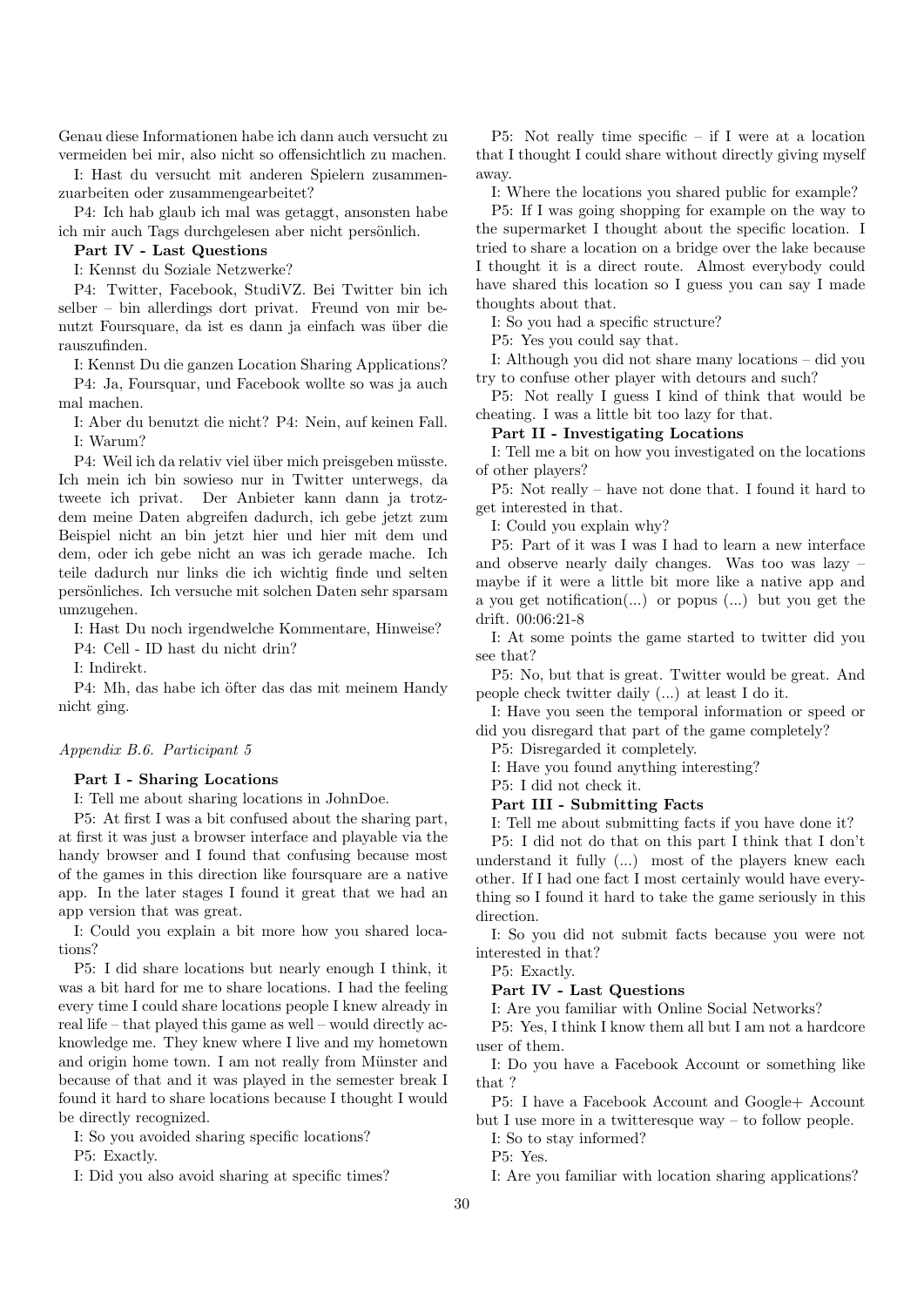P5: On the surface.

I: Have you used them?

P5: No but I get exposed enough I think.

I: Could you elaborate a bit more on that?

P5: Most of my colleagues in the university use them daily, hourly sometimes excessive.

I: And you don't like the notion of them?

P5: At least here in Europe in I don't see the merit in that. I know from a friend in the USA that in the USA you get discounts from being in a top location in Foursquare for example at Starbucks you get 10 %. And then it would make sense. Currently I think you just give away your personal information and have nothing fruitful coming out of it.

I: And if that were the case you would be willing to share your private information? Yeah (...) it is difficult for me (...) private information is a valuable good.

I: So you would think really hard about that?

P5: Yes.

I: Have you any other suggestions or something you just want to say?

P5: It is a good idea. I am thankful to get information about it and if you say you developed a twitter integration. I find that great. I guess a native app would be a lot nicer.

## Appendix B.7. Participant 6

## Part I - Sharing Locations

I: Erzähl mir etwas über das Teilen von Orten in JohnDoe.

P6: Ich hab danach entschieden – ich hab versucht mich in die Lage der anderen Spieler hineinzuversetzen und dadurch versucht so wenig wie möglich von meiner Wohnnähe zu sharen. Das ist mir aber in der ersten Runde relativ schlecht gelungen – dann habe ich drei Mal in einer parallel Straße eingecheckt – dadurch wurde ich dann entlarvt. Man checkt auch nicht ein wo die Leute wissen, dass man da ist. Man muss auch ganz genau überlegen was man den Leuten dann im Nachhinein erzählt wo man dann war – denn das war der Fehler bei [nennt einen Spieler].

I: Man kann also sagen das du bestimmte Orte vermieden hast und Dir Gedanken gemacht hastet welche Du teilst?

P6: Genau.

I: Hast Du versucht Zeiten zu vermeiden?

P6: Die Zeiten waren für mich irrelevant.

I: Hast Du irgendwelche Schritte unternommen um Leute zu verwirren – also längere Wege nach Hause oder ungewöhnliche Orte geteilt?

P6: Nein – die Idee kam mir erst zu spät – als ich schon aufgeflogen war.

I: Was hättest Du denn dann geteilt (...) also was hättest du getan?

P6: Ist gerade weg – vielleicht fällt er mir noch ein. (...) Eine lustige Verwirrungstaktik, die ich nicht mehr anwenden konnte weil ich aufgeflogen war, war folgende: Bei irgendeiner Person "versuchen" den Vornamen

rauszubekommen und einfach den eigenen Vornamen als Versuchsnamen benutzen. In der Theorie müssten die anderen Spieler dann davon ausgehen, dass man selbst gar nicht die Person sein kann dessen Vornamen man versucht hat bei einem anderen einzugeben. Verstanden (lacht)? Und meine Freundin hat mich vorhin noch an was lustiges erinnert. Als ich mit ihr unterwegs war und bei JohnDoe Orte geteilt hab, habe ich ihr verboten an selbigen orten bei Foursquare einzuchecken! Sie hat teilweise dieselben Freunde bei Foursquare wie ich, somit hätten die 1 und 1 zusammenzählen können.

## Part II - Investigating Locations

I: Wie hast Du die Orte von andern Nutzern untersucht?

P6: Wo fange ich da am besten an? Wir waren ja bei Rohling – da habe ich bei den News gesehen, dass da ziemlich viele Leute geteilt haben dann wusste ich ja wer bei der Besichtigung dabei war. Dann hab ich mir jeden Spieler einzeln vorgenommen – versucht bei Foursquare zu schauen ob zeitgleich oder zeitnah jemand eingecheckt hat – während der Besichtigung hat [nennt einen Spieler] mit [nennt einen anderen Spieler] drüber geredet das er in Hamburg war. So habe ich den einen Spieler als [nennt den ersten Spieler] identifiziert weil ein Spieler auch in Hamburg war. Seine Adresse rauszubekommen war etwas schwieriger, da musste ich in alten Emails nachsehen.

I: Also hast Du auch Informationen aus dritten Datenquellen genutzt?

P6: Ja die beste Quelle dafür ist Facebook. Wenn ich den Namen hab dann ist er komplett aufgeflogen. Also die meisten haben da ja ihr komplettes Geburtsdatum angegeben – Straße und Hausnummer kann man dort ja nicht verbreiten- - aber mit [nennt den ersten Spieler erneut] hatte ich vorher in einem Fach eine übungsgruppe und da haben wir uns dann alle bei Ihm getroffen.

I: Also Du kanntest die meisten Spieler?

P6: Ja – die meisten kannte ich – sonst hätte ich die nicht rausfinden können.

I: Weil?

P5: Weil da sonst komplett die Anhaltspunkte fehlen würden, vielleicht hätte man den Arbeitsplatz bei andern rausfinden können, aber (...) ja.

I: Und dann hätte man dort zum Beispiel auf der Homepage gucken können?

P6: Ja so habe ich das zum Beispiel beim [nennt einen dritten Spieler] gemacht – er war auch einer von denen die bei der Rolinck Besichtigung dabei waren. Und bei Ihm hatte ich schon rausgefunden dass die Person im ifgi arbeitet und dann habe ich auf der ifgi Homepage bei den Mitarbeitern geschaut (...) und hab dann gesehen ach ja der [nennt den dritten Spieler] war ja auch dabei und hab ihn so entlarvt.

I: Also du hast quasi so eine Art Data Mining gemacht und viele Datensätze angesehen?

P6: Ja, also wenn ich Punkte haben will und die machen will, da versteife ich mich da echt.

I: Hast Du irgendwelche Hobbies oder Muster entdeckt?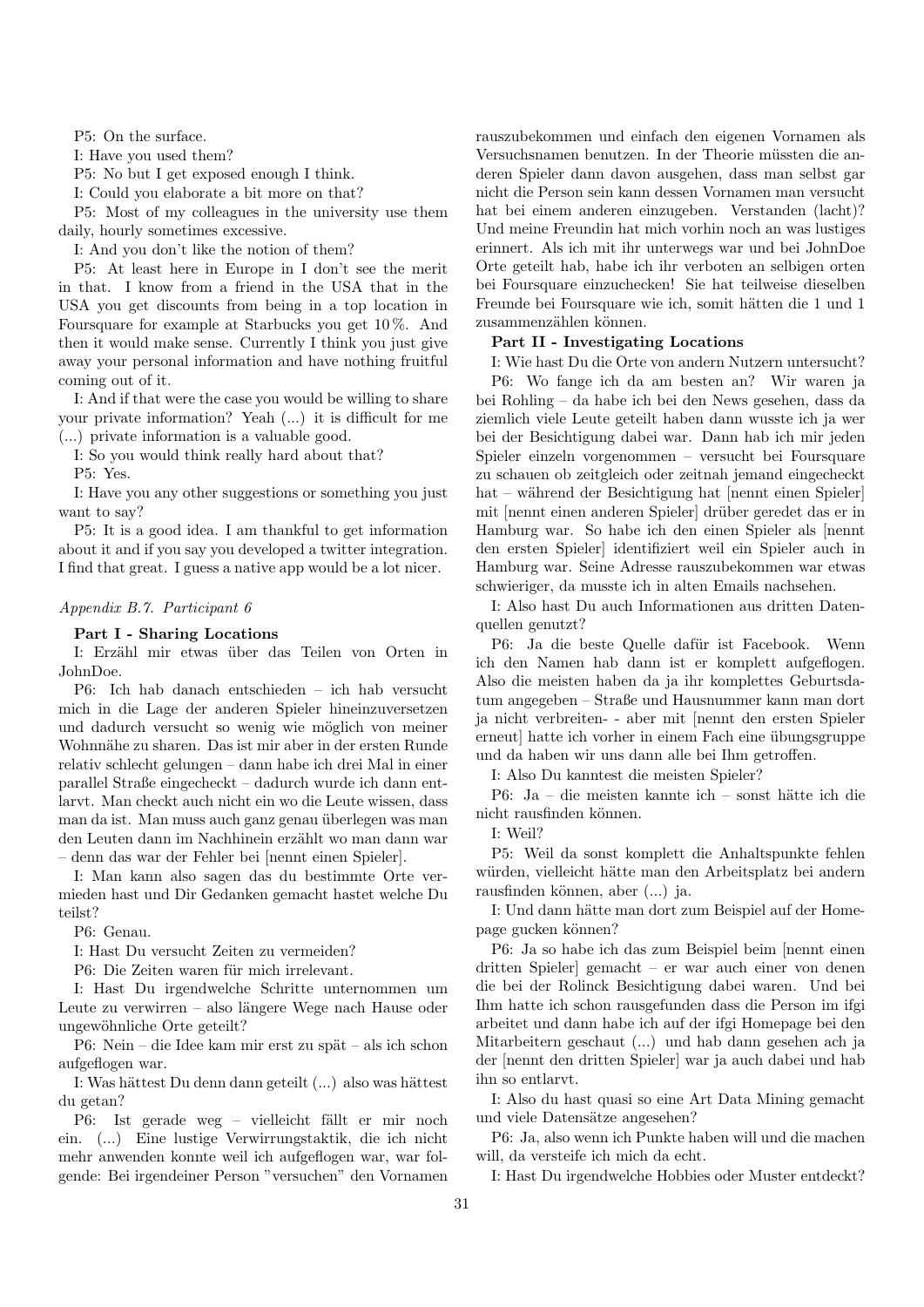P6: Also wie es mir aufgefallen ist, haben die meisten weit weg von zu Hause geteilt – also auch abstruse Orte geteilt – zum Beispiel der [nennt einen vierten Spieler] war irgendwann mal in der Warrendorfer Straße und ich konnte mir nicht ausmalen was er da gemacht haben soll.

I: Also Du hast also gefunden das es fast keine Muster beim Teilen gegeben hat – also bewusst alles abstrus und konfus war?

P6: Also bei [nennt den vierten Spieler] wirkte es eigenartig.

I: Du hast also auch auf alle Orte geschaut von einer Person und gewartet bis du einen gefunden hast der dir mehr sagen konnte?

P6: Genau.

I: Hast Du mit anderen Spielern zusammengearbeitet?

P6: Nein – also als ich und andere Aufgeflogen waren, da haben wir über das Spiel geredet aber nicht zum Entlarven.

I: Hast Du das Tagging System oder die Kommentare genutzt?

P6: Ja teilweise.

I: Findest Du das sinnvoll?

P6: Naja das sieht man auch auf der Karte – aus jux und dollerei habe ich das gemacht.

I: Wenn es Punkte gegeben hätte dafür – hättest Du es mehr genutzt?

P6: Vielleicht, aber man muss ja bedenken, wenn man das nutzt dann läuft man Gefahr das man anderen Leuten das dann zum enttarnt nutzen – dann klauen se einem Punkte. Also ich hab ja z.B. den [nennt den dritten Spieler] enttarnt in dem Wissen das andere die Punkte kassieren. Ich kannte seinen Wohnort nicht usw. Habe seinen Facebook Account nicht rausgefunden und auch bei Google nichts. Aber über Google konnte ich noch ein Bild herausfinden. Immer wenn ich gesehen habe, wenn jemand einen Ort geteilt hat habe ich mich ran gesetzt und geschaut, ob ich etwas herausfinden konnte. Habe die Twitter Integration genutzt.

I: Hat dir irgendwas spezielles gefehlt?

P6: Naja es wäre gut, wenn es gleich chronologisch sieht, wenn man allgemein das Datum am Ort sehen würde. So musste man zu viel klicken. Die zeitliche Information war ziemlich wichtig. Geschwindigkeit und Ausrichtung nicht – bin davon ausgegangen das die meisten eh mich Fahrrad oder zu Fußunterwegs sind.

Part III - Submitting Facts

I: Erzähl mir da etwas drüber ob Du eine Strategie gehabt was zum Beispiel als erstes submitted hast?

P6: Geschlecht, ist relativ wichtig, Land, Stadt am Anfang immer – immer versucht erst mal beim Arbeitsplatz die Hausnummer versucht. Da können die Spieler nichts falsch machen - bei Straßennamen können sie was falsch schreiben - um sicher zu gehen dass ich nicht zu viele Punkte verliere. Da war ich mir sicher, dass es der Arbeitsort war dann kann man bei der Straße nochmal eine andere Version probieren. Dann Name und Vorname ging dann relativ schnell wenn man den Ansatz hat wer es ist.

Dann Geburtstag – da musste man dann nachforschen, aber außer bei Facebook findet man die dann nicht.

I: Du hast noch andere Fakten geteilt - oder rausgefunden?

P6: Die Mobilnummer – das war in der ersten Runde lustig – da war ich noch nicht enttarnt und konnte deshalb meine Freunde nicht fragen ob Sie mal die mobil Nummer von [nennt den vierten Spieler] haben – ich hatte auch mal bei WhatzApp gefragt aber keine Nummer bekommen.

I: Ich hab gehört das andere Spieler Facebook Freundschaftsanfragen bekommen haben – hast du das auch gemacht?

P6: Nein das war ich nicht.

I: Du hattest aber eine spezielel Struktur beim submitten von Facts?

P6: Ja – ich war mit immer relativ sicher beim submitten – wollte nicht so viele Punkte verlieren – außerdem ist Trial und Error nicht dem Sinn des Spiel entsprechend.

#### Part IV - Last Questions

I: Du kennst soziale Netzwerke?

P6: Facebook, Jappy, WhatzApp, (...)

I: Du benutzt die auch?

P6: Ja.

I: Du kennst Location Sharing Applications?

P6: Ja - nutze Foursquare.

I: Warum?

P6: Ja, nen richtigen Grund gibt es nicht – weil es das gibt einfach und man kann auch mehr oder weniger Punkte sammeln. In Verbindung mit JohnDoe habe ich das so gut wie gar nicht mehr benutzt.

I: Interessant - Warum?

P6: Weil die Leute mich dann schneller rausgefunden hätten – [nennt drei Spieler] – die habe ich bei Foursquare drinn die hätten da garantiert was rausgefunden.

I: Hast Du noch Kommentare, Fragen?

P6: Ist der Admin auch [nennt Spieler]?

I: Ja – aber der hat andere Profildaten – sonst noch etwas?

P6: Nein, das wärs gewesen.

## Appendix B.8. Participant 7

## Part I - Sharing Locations

I: Erzähl mir etwas über das Teilen von Orten

P7: Teilen von Orten – da gab es einen Unterschied im Interface von der ersten Runde die ich gespielt habe zu der zweiten. Der Unterscheid war daran das in der zweiten eine genauere – was heißt genauere – eine etwas verbesserte Anzeige dem Ort und der Position gab und erst eine Suche, bevor man die Location sharen konnte, man musste erst einen fix bekommen bevor man teilen konnte. Das fand ich auf jeden Fall sehr gut. Ich hab das soweit ich weißnur auf meinem Handy ausprobiert, was nicht immer so gut funktioniert hat wie ich es mir vorstellen könnte. Es war ein HTC Desire auf Android 2.2. Da hat das teilweise gesagt Entfernung noch 1000 Meter, das hat etwas gestört, teilweise aber auch direkt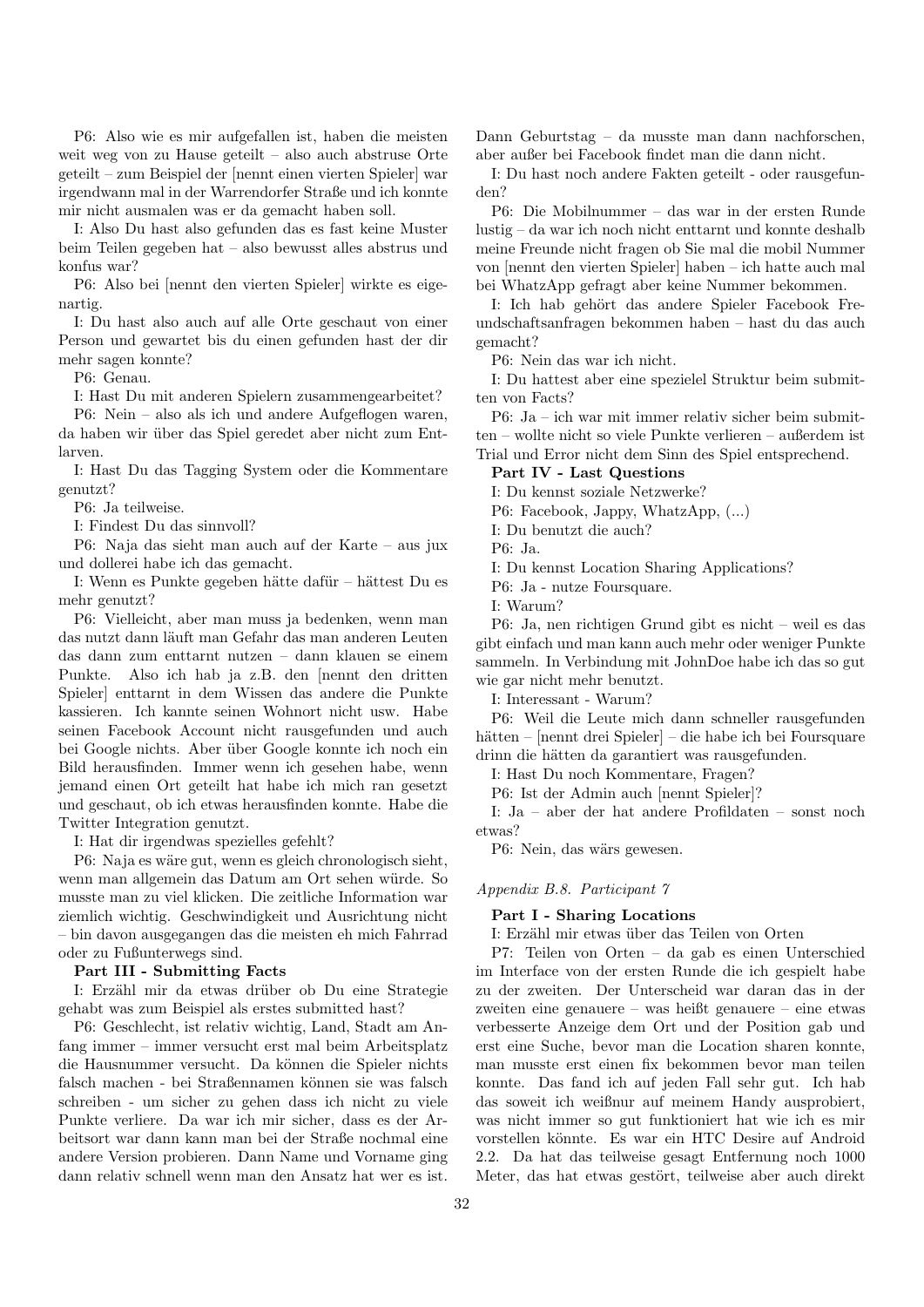gefunden, also ich weißnicht woran das genau gelegen hat – kann auch am Gerät gelegen haben. Ansonsten super einfach- - tippst auf share und dann wird geshart – und alles war gut. Ich hab glaub ich mal ausprobiert 2 mal direkt hintereinander eine Location zu sharen – ich meine das hat auch funktioniert. Ich weißaber nicht ob das auch gezählt wurde.

I: Ja da hat sich auch etwas verändert von Runde 1 zu Runde 2.

P7: Ich glaub ich habs in Runde zwei probiert, hab kein Feedback bekommen – vielleicht wars in Runde eins (...) weißich nicht mehr genau.

I: Hast du eine spezielle Struktur gehabt beim teilen von Orten? P7: Meinst du den Workflow, wie ich das gemacht hab (Das oder auch...) oder nur an bestimmten Orten geteilt habe, wenn ich mich da aufgehalten habe?

I: Ja.

P7: Es war eigentlich eher so, dass ich mal so zwischendurch immer mal wieder drann gedacht habe das so eine Testrunde läuft, und das ich einen ort sharen könnte, dann aber wieder gedacht habe – okay wenn ich jetzt hier share dann ist das ziemlich offensichtlich, zum Beispiel wenn ich zu Hause war, oder sowas. Deswegen habe ich meistens versucht irgendwie unterwegs war und losgefahren bin, oder wenn ich mal hier war mit vielen Leuten.. das ich dann mal auf share gedrückt habe. Ich habe nicht dirket ein Muster verfolgt wo ich gedacht habe so findet man mich am wenigsten, sondern so das ich eher zufällig dran gedacht habe und dann das hier ist ein guter Zeitpunkt und ein guter Zeitpunkt um zu sharen.

I: Okay also Du hast drann gedacht, und dann überlegt der Ort hier könnte zu viel über mich preisgeben oder das passt.

P7: Genau, genau.

I: Alles klar. Hast du bestimmte Zeiten, weil du die Zeit gerade genannt hast, vermieden?

P7: Ne, ich bin nicht nach Uhrzeiten gegangen.

I: Okay, hast du irgendwie (...)

P7: Was heißt ich bin nicht nach Uhrzeiten gegangen, ich bin – ich sag mal klar es macht mehr Sinn auf einer Fachschaftssitzung die von 18-20 Uhr Mittwochs ist sich einzuchecken wo viele Leute sind und sich einchecken. Da kannst Du schon nach Uhrzeit gehen und sagen ja das macht das schon Sinn gefharlos hier am ifgi einzuchecken. Aber wenn ich das heute morgen gemacht hätte wo man mich über die Webcam hätte sehen können (lacht) - ne das ist halt - da wäre man schon eher nach Uhrzeit gegangen, so hab ich nicht wirklich was gemacht, so sehr drauf geachtet.

I: Also war es meistens eine Kombination aus Ort und Zeit. Hinter dem Gedanken das möglichst viele an diesen Ort hätten teilen können.

P7: Ja, ja – aber ich habe mehr auf den Ort als auf die Zeit geachtet.

I: Hast Du irgendwelche Schritte unternommen um andere Leute potentiell zu verwirren?

P7: Ne das habe ich nicht.

I: Irgendwelche ungewöhnlichen Orte geteilt?

P7: Was heißt ungewöhnlich? Ne - eher weniger, nix was ich nicht mit anderen Leuten zusammen gemacht hätte.

I: Dann sind wir mit Teil 1 auch schon durch.

Part II - Investigating Locations

I: Kannst Du mir dazu was errzählen?

P7: Auf jeden Fall. Das erste was mir dazu einfällt. Man hatte keine dirkete Möglichkeit, eine Karte zu sehen mit allen Orten von allen Spielern. Ich sag mal bei vielleicht 40 Spielern die 10 mal am tag einchecken wäre das auch etwas Overkill gewesen. Aber es hat auch keine Möglichkeit gegeben direkt zu sehen wo ein Spieler ist. Man musste dem erst folgen und dann konnte man sehen wo der ist das fand ich etwas Umständlich, das hat mich etwas genervt, hat mich auch nicht unbedingt dazu angeleitet so sehr hinter den Leuten her zu sein. Ich hab mir mehr oder weniger Leute ausgepickt denen ich wirklich gefolgt bin hatte keine Lust bei 20 Spielern auf folge mir zu klicken. Das hat die Dynamik etwas gedämpft - rausgenommen. Mehr Filteroptionen wären schön gewesen. Für die denen du gefolgt bist wars schön einfach - aber nur für die.

I: Da hat sich in Runde zwei auch was getan - man konnte dann von jedem Nutzer aus zu den Orten und auf die Karte springen.

P7: Ja - das meinte ich.

I: Hast Du irgendwas Interessantes gefunden, Hobbies, Muster?

P: Naja was natürlich aufgefallen ist is das jeder hier mal am ifgi eingecheckt hat. Naja aber ansonsten – man versucht natürlich Muster von seinen Freunden herauszufinden und da weißwas die in Ihrer Freizeit machen – z.B. auf einen bestimmten Geburstag sind und drei Leute da einchecken da kann man dann schon so ein Muster erkennen. Da hab ich schon versucht etwas hinter zugucken mit dem was ich über die Leute weißtatsächlich, abgesehen von dem Spiel. Da hab ich schon ein Muster versucht zu erkennen und wer wer ist.

I: Also hast Du quasi Wissen was Du hattest eingesetzt? P7: Genau, genau.

I: Hast Du noch irgendwas anderes gemacht? Facebook oder Google bemüht?

P7: Nein - das habe ich alle versucht mit meinen eignen Erfahrungen zu lösen.

I: Was hast Du für Infos angesehen als Du die Orte untersucht hast - Du hattest die Zeit erwähnt, Geschwindigkeit und Richtung auch?

P7: Geschwindigkeit und Richtung - ne da bin ich ich ¨uberhaupt nicht nach gegangen.

I: Weil das eher irrelevant für Dich?

P7: Da habe ich generell noch keine Erfahrungen mit gemacht, mit Richtung und Geschwindigkeit zu arbeiten bei GPS Sachen.

I: Hast Du die Seite primär auf dem Mobilgerät genutzt oder auch auf anderen Plattformen?

P7: Also wenn Du das IPad als Mobilgerät bezeichnest dann ja - daraufs läufts ja wie Du selber weißt auf iOS noch mit am besten, ansonsten klar mit meinem Handy mit dem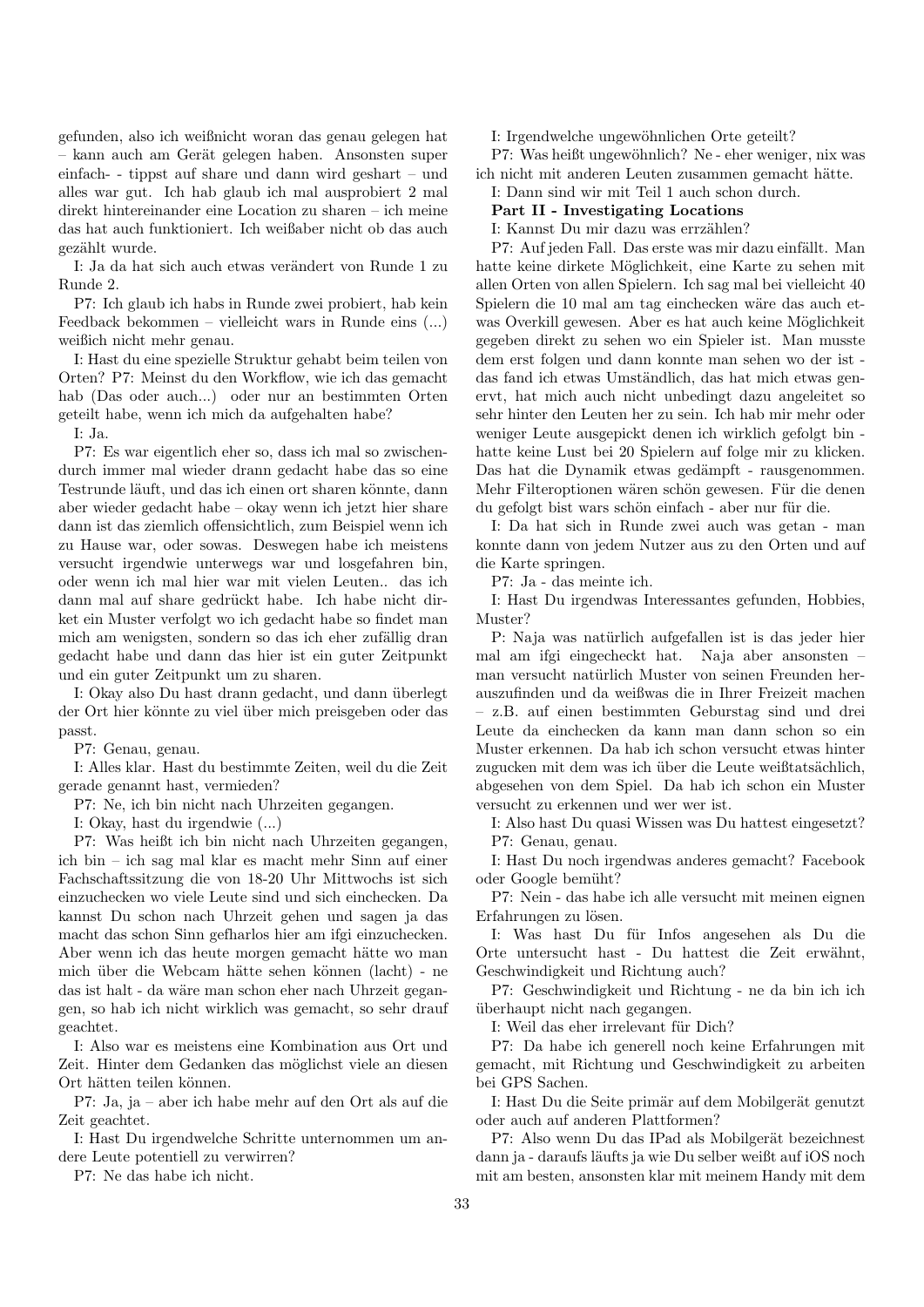GPS Empfänger, der findest noch am besten auch wenn es am Anfang immer etwas gedauert hat.

I: Du hast mir auch schon erzählt was Du vermisst hast  $-$  ein etwas stärkeres Interface  $(...).$ 

P7: Ja was die Karte angeht ja.

I: Fallen da auch so Sachen drunter wie der letzte geteilte Ort – das der eine andere Frabe hätte oder so?

P7: Ne zeitliche Abfolge wäre nicht verkärt mit einer Farbabstufung – oder das man das zumindest so einstellen kann. Oder bestimmen Benutzern Farben zuordnen kann.

## Part III - Submitting Facts

I: Kannst Du mir dazu was erzählen?

P7: Dazu muss ich sagen, das habe ich selber nie gemacht (lacht). Soweit bin ich nie gekommen das ich wen herausgefunden habe - da kann ich Dir nich so viel zu erzählen. Ich fand nur - ja - die Kategorien - ob die so passend waren - mir fällt aus dem Stehgreif aber nichts besseres ein.

I: Welche Kategeorie fandest du denn unpassend?

P7: Zum Beispiel Work Adress und Home Adress war bei mir zu dem Zeitpunkt beides gleich - ich habe von zu Hause aus gearbeitet. Ich denke, dass es bei vielen auch einfach das ifgi gewesen ist - weil die hier angestellt sind. Solche Informationen sind relativ irrelevant oder trivial.

I: Gut - Du hast also keine Fakten herausgefunden, aber Du empfandest eine als relativ einfach.

P7: Ja klar sicher - Land oder sowas war halt (...)

I: Du kanntest einen Teil der Spieler persönlich? Als gute Freunde, Freunde von Freunden, Bekannte?

P7: Joa - doch so 90% als Freunde - naja so gut kenne das ich sagen könnte ich könnte durchaus ein Muster erkennen.

I: Hattest Du ne spezielle Struktur gehabt um Fakten zu erkennen? P7: Hätte ich eine gehabt (...) wenn jemand am ifgi eincheckt das hätte man wohl erkannt, das war ja trivial. Ich glaube auch nicht das jemand sagt ich share jetzt 5 mal hier an diesen Ort und dann erkennst Du direkt die zu Hause Adresse - ich glaube das haben gar nicht so viele Leute gemacht. Da - also wenn das jemand gemacht hat das hätte ich wohl erkannt – das der da zu Hause ist. Wenn Du die Leute gerade kennst – das findet Du leicht raus. Das würde ich erkennen. Oder natürlich ein Muster wo ich sehen kann – jemand hat einfach an denselben Orten wie ich eingecheckt in den letzten 3 Tagen wie ich. Dann wird das wohl jemand gewesen sein mit dem ich zusammen unterwegs war.

I: Also alles auf eine sehr sehr persönliche Ebene ¨ubertragen?

P7: Ja, ja ich habe das ganze auf eine sehr persönliche Ebene übertragen. Einfach mit den Sachen die ich über die Leute weiß.

I: Hast Du mit anderen Spielern zusammengearbeitet?

P7: (z¨ogert) Nicht direkt zusammengearbeitet aber drüber unterhalten. Im Sinne von (...) also bis auf die erste Runde die wir gemeinsam beendet haben. Wir haben eher über Verbesserungen gesprochen, wenn man enttarnt

war. Nicht so konkret überlegt der könnte der oder der sein.

I: Hast Du die Kommentar oder Tagging Funktion genutzt?

P7: Die Tagging Funktion habe ich einmal genutzt um sie auszuprobieren.

Part IV - Last Questions

I: Du kennst wahrscheinlich Soziale Netzwerke.

P7: Ja.

I: Benutzt Du auch welche?

P7: Jo.

I: Welche?

P7: Facebook – ansonsten keine. Google+ kannst Du noch mit aufschreiben, aber da gehe ich selten rein.

I: Kennst Du Location Sharing Applications?

P7: Ja – Foursquare und alles was drauf aufbaut, an irgendwelchen Spielen.

I: Benutzt Du die auch?

P7: Bis auf Foursquare nix.

I: Warum nutzt du Foursquare?

P7: Spaß– meine Freunde machen das auch und das war so eine Zeit ein Hype den man einfach mitgemacht hat und es war ganz witzig zu sehen wer am meisten Punkte bekommt. Hat aber echt nachgelassen in letzter Zeit.

I: Also wegen deinem Freundeskreis, war eher sozial als für einen bestimmten Zweck? P7: Genau, das wars. Deswegen wäre das auch ne Frage ob man das nicht auch in so ein soziales Netzwerk einreihen kann. Also wenn Du willst kannst Du das da auch mit reinschreiben, oder nicht wenn das nicht reinpasst in deinen Fragebogen.

I: Hast Du noch Kommentare, Hinweise, Meinugnen an mich?

P7: Ja also, was nicht nur mir persönlich sondern im Freundeskreis mit den Leuten die mitgespielt haben - was uns aufgefallen ist ist im Grunde es ist kein kontinuierliches Spiel. Das wirft man nicht einmal an und es läuft für immer. Ist jetzt wie in dieser Testphase gelaufen ist es gibt immer wieder verschiedene Runden bis alle gefunden sind. Ist jetzt nich so das immer wieder neue Leute hinzukommen auch wenns vielleicht so gedacht ist. Irgendwann gibt es einen Gewinner der hatte dann mit den meisten Punkten gewonnen. Ich weißnicht inwieweit das so von Dir gedacht war.

I: War ein Versuch - ich ging davon aus das die Runden - was heißt Runden - das Konzept der Runden hat sich so ergeben und ich ging davon aus das das Spiel relativ kurz ist am Anfang. Ich ging davon aus, das die Leute am Anfang direkt Orte teilen und das es nach dem zweiten Tag schon bei der Hälfte gereicht hätte. Das war dann nicht so.

P7: Ja klar - das hätte auch sein können.

I: Manchmal hats 4 Tage gedauert, manchmal dann ne Woche oder 14 Tage bis die Hälfte bekannt war. Da hast Du dann auch gemerkt das die aktiv waren und Spaßhatten, aus welchen Gründen auch immer, die haben aufgehört es gab weniger zu tun, es gab keine neuen Features und so weiter.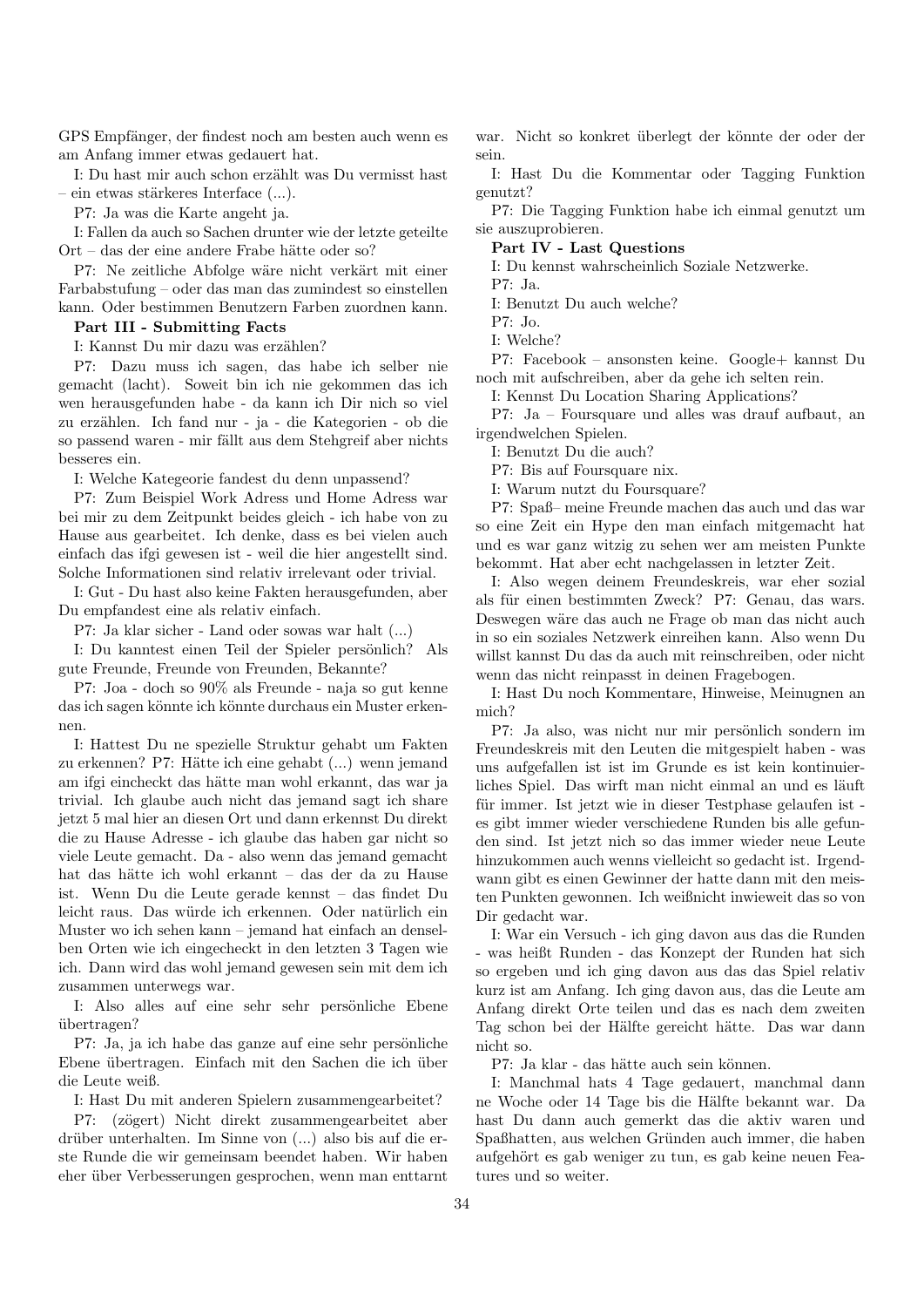P7: Ich finde die Idee total geil – also das in einem abgeschirmten Freundeskreis zu spielen mit deinen Leuten. Und das dann dann 3 Tage laufen zu lassen und zu schaun wer am Ende die meisten Punkte hat, oder überhaupt noch da ist. Dafür ist es wirklich geil und lohnen das noch weiter zu entwickeln und zu verfoglen mit z.B. nativen Apps. Das fände ich schon cool wenn das in die Richtung geht und Entwickelt wird.

I: Was war deine Hauptmotivation hier mitzuwirken?

P7: Naja war halt ein Spiel und als solches Konzipiert und ich bin offen für sowas. Klar wollte ich Dir auch mit deiner Masterarbeit helfen, aber ja.

## Appendix B.9. Participant 8

Part I - Sharing Locations

I: Tell me a bit about sharing locations.

P8: I tried to share location so I could not be identified – so for example I shared locations near the Mensa – but I never told some that I am going to the mensa. So I shared there and was happy about it. Also I avoided locations where I thought that some could identify me through this location (...) like ifgi or my home.

I: One could say you had a special structure or attitude in sharing locations?

P8: I would not say so because I knew about the game (...) and then I said well now is a good time to share and why don't I share here. So I shared here. In the first round I shared here at ifgi and near my home when I was buying some food (...) but in the second and the current round I have not shared here and near my home (...) so yeah I could say it is a tactic. The goal for me is that I am not deanonymised so I can play longer.

I: Did you avoid sharing at specific times?

P8: No.

I: Did you take steps to confuse other players like detours?

P8: Yeah as I said I shared at the mensa so I never (...) I did not tell anyone. So when I was here at ifgi at six o'clock and I would go to the mensa and shared there and eat.

I: But you did not alter your behavior?

P8: No – but I thought about it – so just to go to gievenbeck and share something there or sometime I thought about sharing at [mentions player] place on my way home but I did not do it (...) I stood there at the traffic light and thought mh no.

## Part II - Investigating Locations

I: Please tell me about that.

P8: I used the built in map view in the web app (...) but personally I find it very difficult to use it. You see all the markers on the map but there is no indication on how old these locations are or how the accuracy is. I would find it better if there were some indications about the date, so the markers would be grayed out in the current locations. So I could get the additional information (...) but there were too many clicks (...) it was not very convenient or

comfortable. I had to remember all this (...) it was an old location (...) and also nicer analysis functions. Currently there is a comment feature but I did not use it because the tags were not easy to find. I have to click on a lot of items to reach it.

I: What have you found while looking at the shared locations? Like patterns, habits?

P8: I have not looked closely at the patterns. I looked at the locations and tried to guess who the persons where.

I: Okay and how did you proceed?

P8: I memorized that this person or this username was there and there  $(...)$  I put together an own map in my mind from the locations – I tried to reveal some people but really I have not found out (...) I put additional facts to people which were deanonymized from other people.

I: So you filled in additional information, surname, address and stuff like that?

P8: Yes that is it.

I: So the easiest facts for you where country, and (...)?

P8: But I find these facts for the small scale not very good. Because they were too easy. Because in all three rounds the participants came from Germany and Münster and are male, or most were male. I could have done what [mentions another player] in the current round but now that is not what this game was about. I thought this is like cheating. Not because of the points but because of exploiting the mechanics of the game.

I: Did you use the tagging function?

P8: Yes I used it. I put some tags in like ifgi or eating. I: Used you some kind of third party information?

P8: No, no.

I: So you did not use Facebook or something like that? P8: Okay Facebook, but I did not google persons, like [mentions another player] who googled the birthplace to gather additional information to put it in. Just looked some stuff up in my personal calendar.

I: You knew most players personally?

P8: Yeah friends, colleagues that correct.

I: Did you use the page primarily on the mobile device or on e.g. the desktop as well?

P8: I would say 50 - 50. Because the analysis I did on the desktop and the sharing on the mobile phone.

## Part III - Submitting Facts

I: Tell me more about submitting fact

P8: As I said I used the desktop (...) I filled in the blanks.

I: So you were gathering points by filling in the blanks and sharing locations?

P8: Yeah. Also I have not submitted a picture of someone to gain points.

I: Why?

P8: Because the persons had not submitted a picture themselves or there was already a picture submitted.

I: What would you deem the hardest fact to find out?

P8: (...) Yeah not easy to answer. Because when (...) when nothing is known – maybe the first or last name. Because from country or city you could derive the first or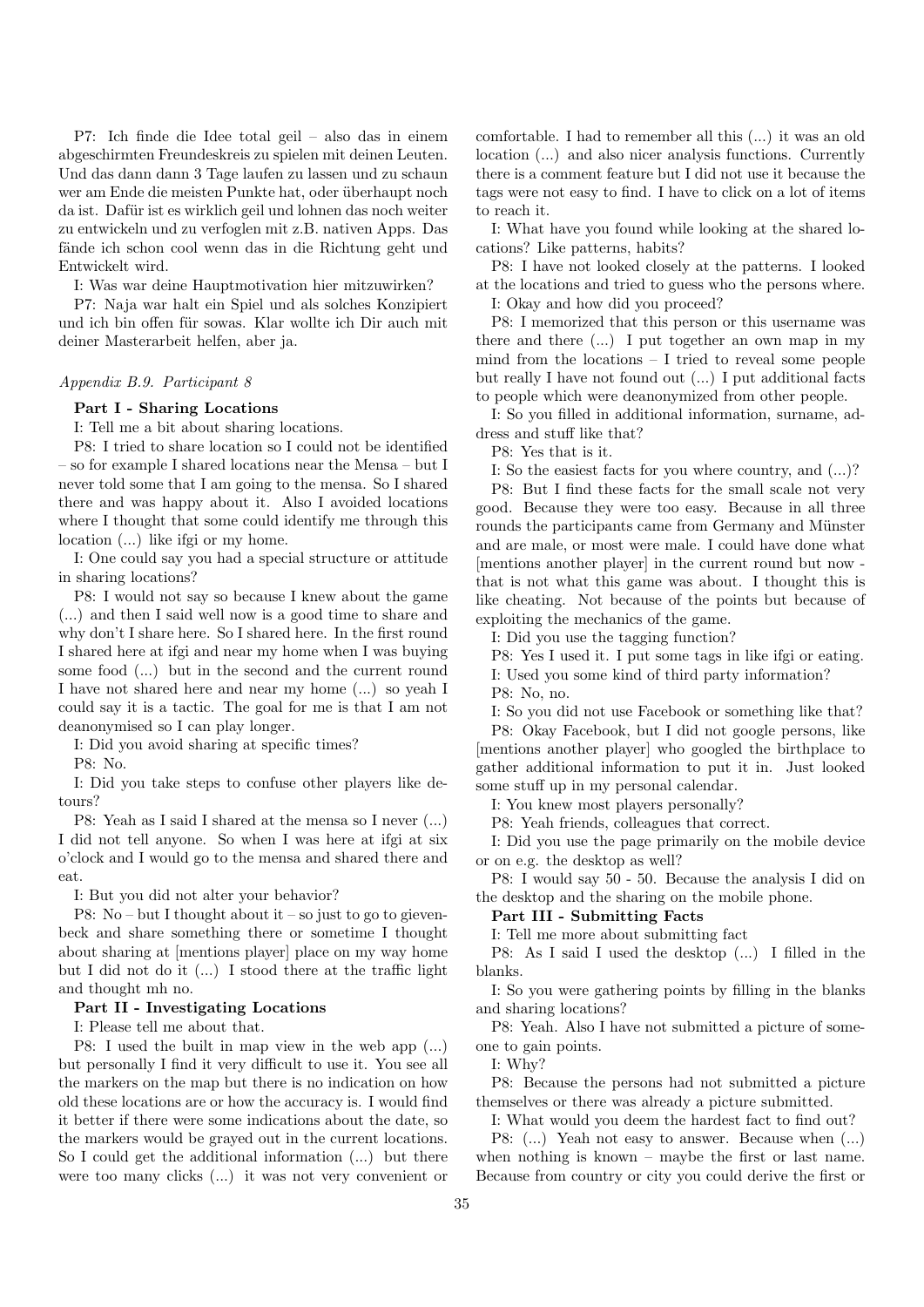last name. So I statistically seen if you have enough points you could find out the birth month by just testing values from 1 - 12. I tried to reveal some people – but I was not right I did not gain points. I lost points (laughs).

I: So it was really tough to derive identifies from locations?

P8: Yeah.

I: Did you collaborate with other players?

P8: No – because I think the game is built like that you are on your own. If you share something and tell someone that I was yesterday at [mentions place] so other people would know. I spoke to other people. But really collaboration did not happen. So it is too revealing. So I did not do it.

## Part IV - Last Questions

I: Do you know Social Networks?

P8: Yes – Facebook, Twitter (...) perhaps World of Warcraft (...) [both laugh] (...) Mh, kind of a social network with a nice interface.

I: So you use Facebook for what primarily?

P8: Mh – just for stalking people, gather information. Just to know what the others are about.

I: Do you share private data in those networks?

P8: No – false name and birthdate in Facebook. And I never have shared my location on Facebook. When someone tries to send a request (...) for example this guy is my brother (...) I decline such requests. Also I decline requests like he was with me at this particular place.

I: Do you know Location Sharing Applications and are familiar with them?

P8: Yes.

I: Do you use them?

P8: No – I do not want to reveal my location and I do not see the benefit of sharing locations. If want to tell someone where I am I just send a like from Google Maps or my address  $(...)$ . If it not really sharing – if I want to tell someone there are other ways.

I: So you share purpose driven there has to be a reason? P8: Yes.

I: Any last hints questions additions?

P8: Yes - maybe implement the JSON interface (...) so I can build a native android client. Perhaps make the web interface nicer or faster. It is really a great game I had some fun while playing it.

## Appendix B.10. Participant 9

## Part I - Sharing Locations

I: Tell me about Sharing Locations.

P9: I think I know the whole intention of the game – from the developing aspect it was a method for research. That you want to figure out persons by their location. Spatial deanonymization – and for that you to need to have locations that people shared – like in foursquare or in Google Latitude or what so ever – and to get people sharing their location you need to give them a benefit  $-$  in the game you did it with points. Every time you share a

location you get points for that. Which was you personal benefit – you would get as many points as possible to win the game – that was the intention. From the technical aspect  $-I$  mean from the interface it was easy to  $do -$  there where some technical constrains I ran into like caching mechanism (...) one I time a shared a location which was in a total different spot. So it wanted to take the spot from the morning. I don't know I empty the cache of the browser – and then it worked fine. It was amazing to see how fast it was to determine the position even without GPS enabled so it was good.

I: So did you share locations actually?

P9: Yes I did. So I did it not constantly. Since the aim of the game was to be re-identified. So for example I did not share a location in the institute to not limit the attention to a certain focus group. I also avoided my home in the evening or in general since it would be likely that it would be my home if I shared there at after 9 o'clock in the evening. So I avoided those things. Most of the time I shared locations in between – when I was still quite far away (...) or in totally different spots. One time I was driving on the other side of the [mentions well known street] on the other side of the train station where I am usually not and I guess no one of my mates would knew that (...) that I was driving around to get things done. So I thought that is a good spot to share because this is not one of my unusual habits. Also shared spots like supermarkets

(...) because everybody has to go to the supermarket.

I: So you avoid specific locations?

P9: Yes.

I: Did you avoid also specific times?

P9: In correspondence with locations yes – one time when I was visiting a friend – you – I shared in front of your house two times. I think people ran even into false guesses due to that. I did not fake shared my location but I shared locations in front of other persons houses.

I: Did you take steps to confuse other players?

P9: Yes.

I: How did you got to do this?

P9: It was like a co accident – I just knew some of the other players (...) one of the players lives close to a traffic light which I pass every morning so I shared there and his home is right at this crossing. I did it in the morning and the evening. I think he got kinda pissed about that.

I: Did you also alter your behavior?

P9: I think I did it once (...) but had technical troubles (...) at least I started it (...) I wanted to do it.

## Part II - Investigating Locations

I: Please tell me on how you investigated the other player locations?

P9: I looked at the players (...) but I don't know any really personally (...) just the faces (...) I did not know any further things (...) aside the basic things. So country and city I guessed (...) I also lost points due to different languages (...) due to text based comparison. So I have chosen one player checking if he shared locations (...) and it was demotivating that player would share so less (...)